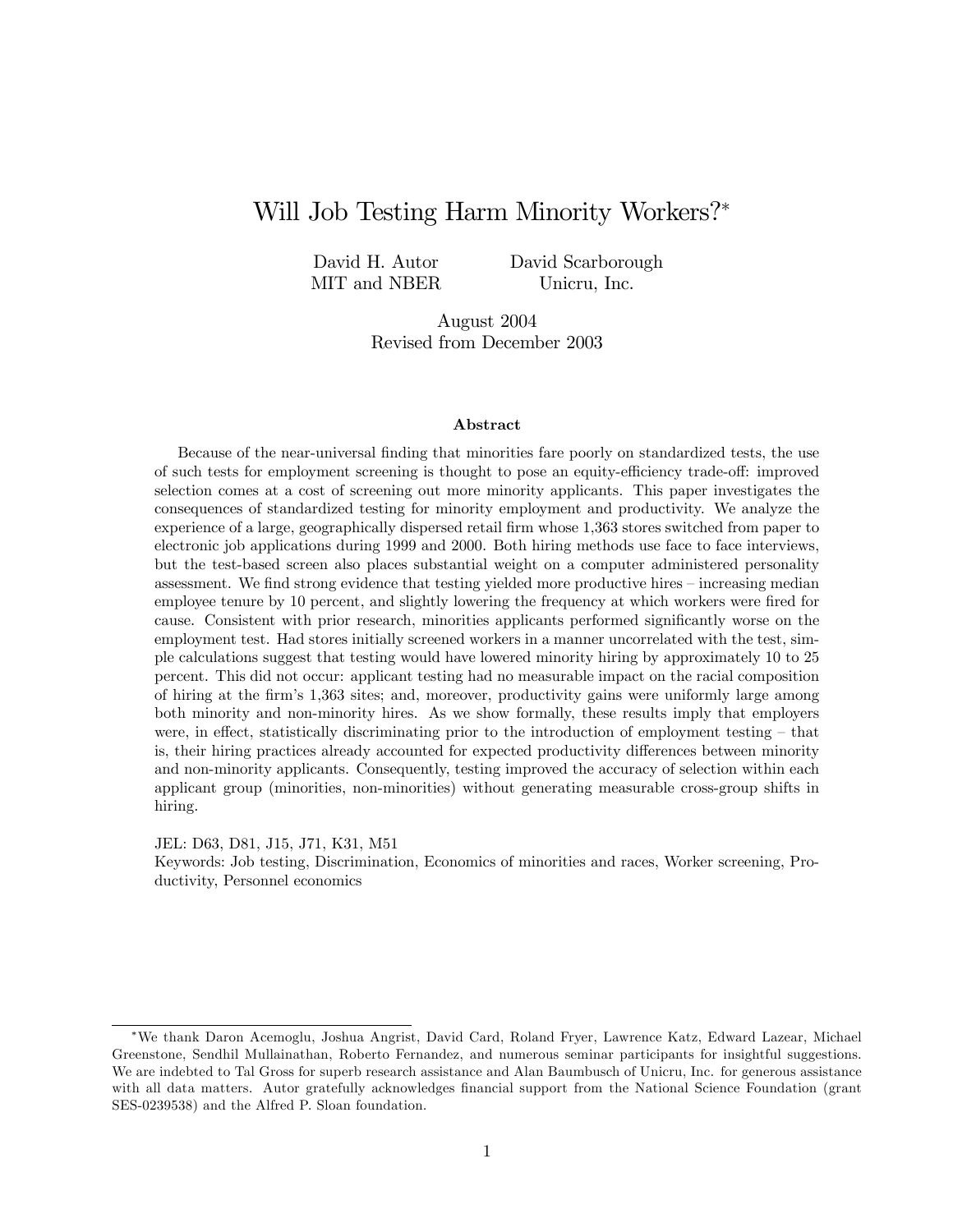## 1 Introduction

In the early 20th century, the majority of unskilled, industrial employees in the United States were hired with no systematic efforts at selection (Wilk and Cappelli, 2003). Sanford Jacoby's well-known industrial relations text describes an early 20th century Philadelphia factory at which foremen tossed apples into crowds of job-seekers, and hired the men who caught them (Jacoby, 1985, p. 17). More recently, Murnane and Levy (1996, p. 19) quote a company manager describing Ford Motor Companyís hiring process in 1967: "If we had a vacancy, we would look outside in the plant waiting room to see if there were any warm bodies standing there.î These hiring practices are no longer commonplace. During the 1980s, as much as one-third of large employers adopted systematic skills testing for job applicants (Bureau of National Affairs, 1980 and 1988). But skills testing has remained rare in hiring for hourly wage jobs, where training investments are typically modest and employment spells brief (Aberdeen, 2001). Due to advances in information technology, these practices are now poised for change. With increasing prevalence, employers use computerized job applications and assessments to administer and score personality tests, perform online background checks and guide hiring decisions. Over time, these tools are likely to become increasingly sophisticated, as for example has occurred in the consumer credit industry.

Widespread use of job testing has the potential to raise aggregate productivity by improving the quality of matches between workers and firms. But there is a pervasive concern, reflected in public policy, that job testing may have adverse distributional consequences, commonly called ëdisparate impacts.<sup>7</sup> Because of the near universal finding that minorities, less-educated and low-socioeconomicstatus (SES) individuals fare relatively poorly on standardized tests (Neal and Johnson, 1996; Jencks and Phillips, 1998), job testing is thought to pose a trade off between efficiency and equity; better candidate selection comes at a cost of reduced opportunity for groups with lower average test scores (Hartigan and Wigdor, 1989; Hunter and Schmidt, 1982).<sup>1</sup> This concern is forcefully articulated by Hartigan and Wigdor in the introduction to their ináuential National Academy of Sciences Report, Fairness in Employment Testing (p. vii):

ìWhat is the appropriate balance between anticipated productivity gains from better employee selection and the well-being of individual job seekers? Can equal employment opportunity be said to exist if screening methods systematically filter out very large proportions of minority candidates?"

This presumed trade-off has garnered substantial academic, legal and regulatory attention, including a

<sup>&</sup>lt;sup>1</sup> Jencks and Phillips (1998) report that in 1986, the mean black-white test score gap on the Armed Forces Qualification Test (an IQ test) was 0:7 to 0:9 standard deviations.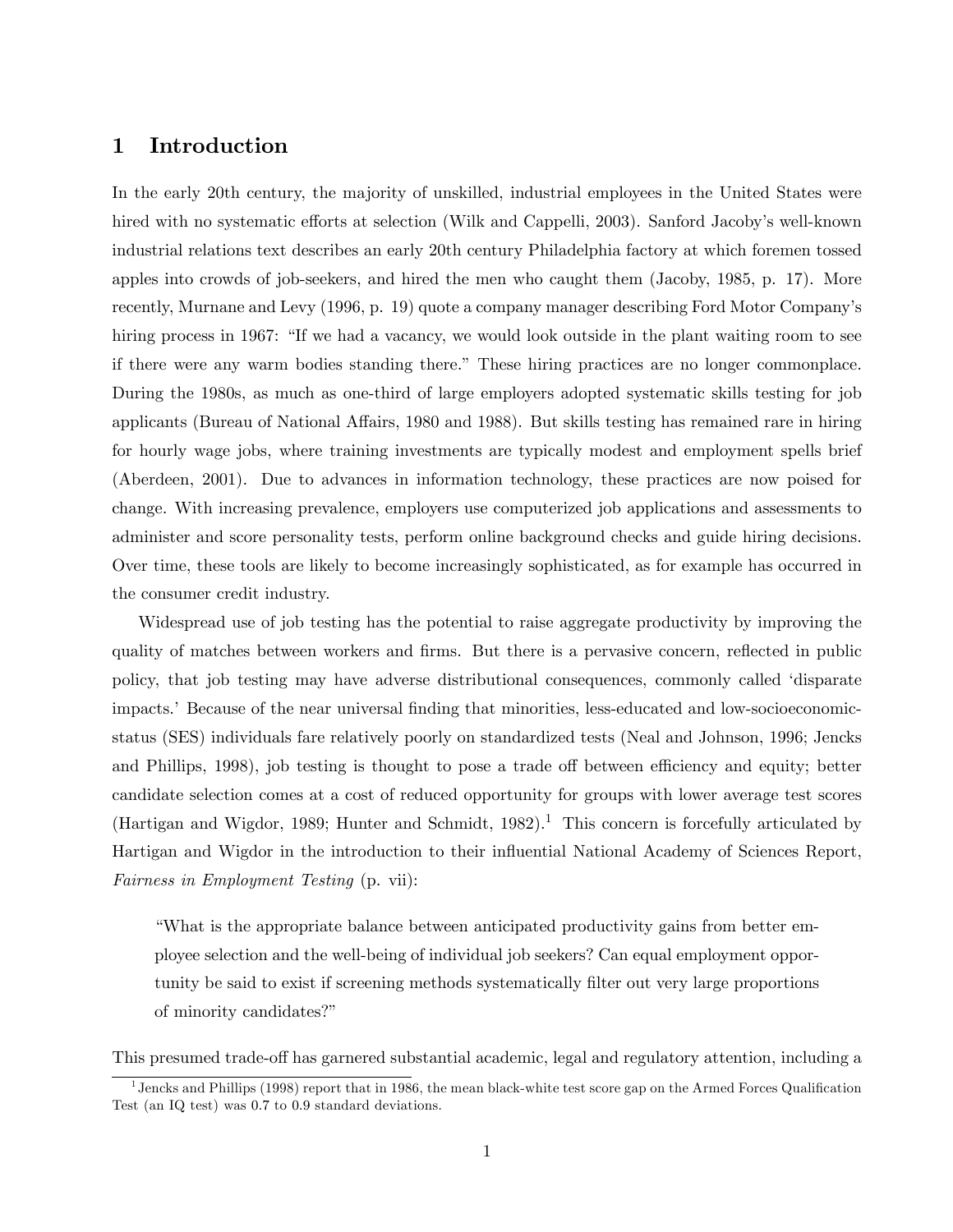landmark Supreme Court decision limiting use of employment tests that are not directly job-relevant (Griggs v. Duke Power Co., 3 FEP Cases 175, 1971), a series of Equal Employment Opportunity Commission guidelines regulating employee selection procedures (U.S. Department of Labor, 1978), and two National Academy of Sciences studies evaluating the efficacy and fairness of job testing (Hartigan and Wigdor, 1989; Wigdor and Green, 1991).

Yet, despite a substantial body of research and policy, the evidence for an equity-efficiency trade-off in job testing is not well established. As our illustrative model below demonstrates, there are two assumptions underlying the presumed trade-off, and these assumptions do not appear equally palatable. The first assumption is that employment tests provide a valid predictor of worker productivity; if so, testing has the potential to improve applicant selection.<sup>2</sup> The second assumption is that, absent job testing, firms hire in a manner that is blind to, or weakly correlated with, the tested attribute; if so, testing will reduce hiring rates from demographic groups with below average test scores (a disparate impact).

Because competitive employers face a strong incentive to select and remunerate workers according to productivity, a setting where hiring is blind to an important productive characteristic appears artificial.<sup>3</sup> Consider instead a case where firms screen informally for a tested attribute and testing improves the accuracy of screening. Will the resulting gain in screening precision reduce hiring from low scoring groups? As we show below, the answer is ambiguous without further assumptions; hiring rates from groups with low scores could rise or fall slightly. Moreover, the gains from testing in these cases will primarily accrue from better selection within applicant groups (i.e., minorities, nonminorities) rather than from shifts in cross-group hiring. The reason is that if firms already screen imperfectly for a tested attribute, improved precision has no intrinsic implications for relative hiring of different worker groups.

One special case is of particular economic interest, however. Economists have long recognized that profit maximizing employers face an incentive to statistically discriminate  $-\text{ that is, to use group}$ demographic characteristics, such as education, gender or race to assess the expected productivity of job applicants (Phelps, 1972; Aigner and Cain, 1977). Statistical discrimination implies that firms

<sup>&</sup>lt;sup>2</sup>In an exhaustive assessment, Wigdor and Green (1991) find that military recruits' scores on the Armed Forces Qualification Test (AFQT) accurately predict their performance on objective measures of job proficiency. Similarly, based on an analysis of 800 studies, Hartigan and Wigdor (1989) conclude that the General Aptitude Test Battery (GATB), used by the U.S. Employment Service to refer job searchers to private sector employers, is a valid predictor of job performance across a broad set of occupations. The personnel psychology literature also Önds that commonly administered personality tests based on the "five factor model" are significant predictors of employee job proficiency across almost all occupational categories (Barrick and Mount, 1991; Tett, Jackson and Rothstein,1991; Goodstein and Lanyon, 1999).

<sup>3</sup>Not all researchers fail to recognize that this assumption is problematic. Hartigan and Wigdor (1989, chapter 12) critque Hunter and Schmidt's (1982) widely cited analysis of the potential economic gains from job testing, noting that Hunter and Schmidt's results depend upon the unrealistic assumption that absent testing, worker assignment is random.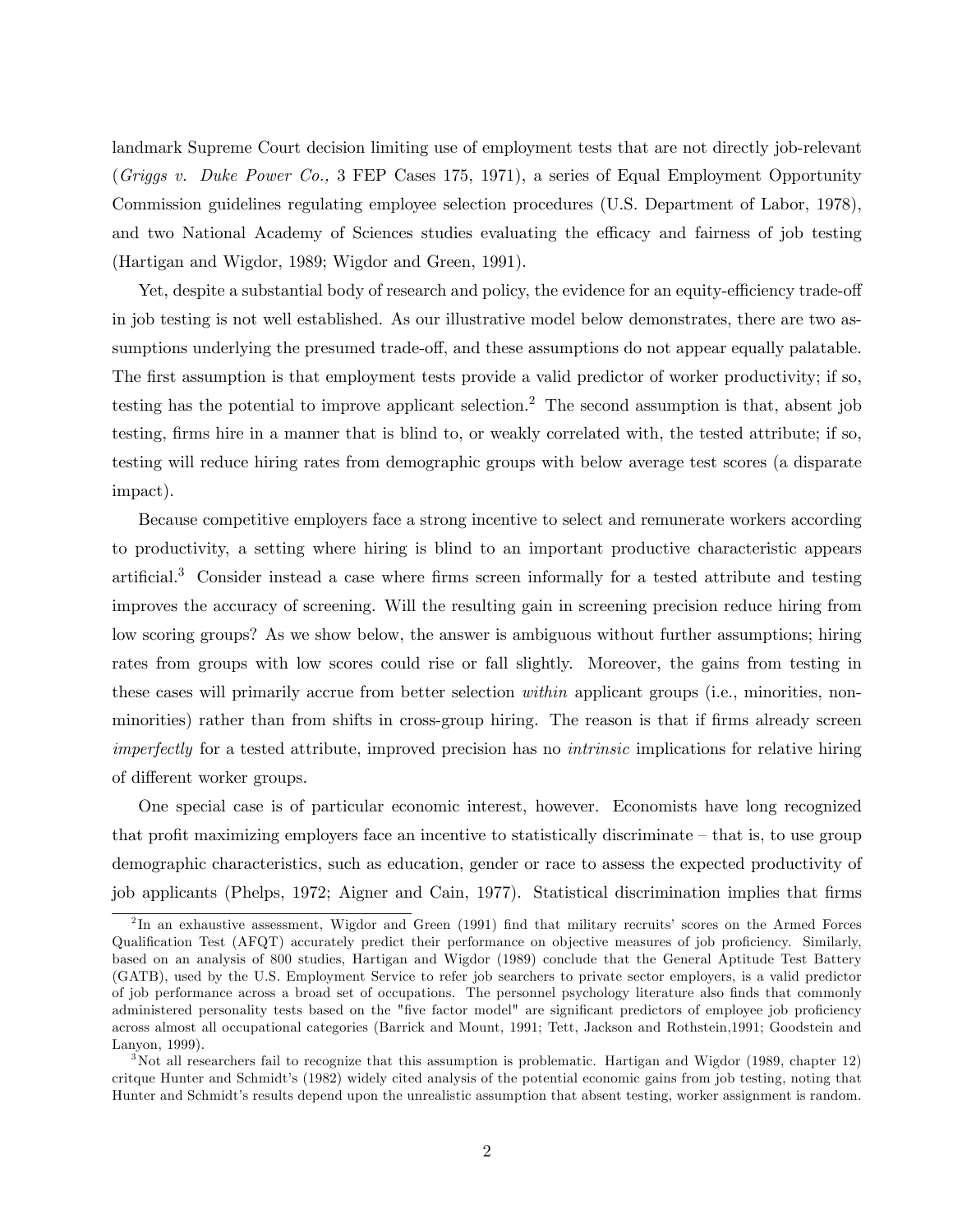hold rational expectations; conditional on observable characteristics, their assessments of individual productivity are unbiased. In this case, disparate impacts from testing on productivity are especially likely to be small. The reason, as we show below, is that under statistical discrimination, firms equate the productivity of marginal hires from each applicant groups, both with and without the use of testing. Consequently, gains from testing accrue primarily from better selection within applicant groups (i.e., minorities, non-minorities) rather than from differential cross-group shifts in hiring.

The preceding discussion suggests that the trade-off between efficiency and equity in hiring is an empirical possibility rather than a theoretical certainty. To evaluate this trade-off requires a comparison of the hiring and productivity of comparable workers hired with and without employment testing at comparable employers. To our knowledge, there is no prior research that performs this comparison.<sup>4</sup> In this paper, we empirically evaluate the consequences of private sector applicant testing for minority employment and productivity. We study the experience of a large, geographically dispersed retail firm whose 1,363 establishments switched from informal, paper-based hiring methods to a computer-supported screening process during 1999 and 2000. Both hiring methods use face to face interviews, while the electronic assessment tool also places substantial weight on a computeradministered personality test. We use the rollout of this technology over a twelve month period to contrast contemporaneous changes in productivity and minority hiring at establishments differing only in whether or not they adopted employment testing in a given time interval.

We find strong evidence that testing yielded more productive hires  $-$  increasing median employee tenure by 10 percent, and slightly lowering the frequency at which workers were fired for cause. Consistent with a large body of work, analysis of applicant data reveals that minorities and low SES applicants performed significantly worse on the employment test. Had managers initially been hiring unsystematically (i.e., in a manner uncorrelated with the test), simple calculations suggest that testing would have lowered minority hiring by approximately 10 to 25 percent. This did not occur. We find no evidence that employment testing changed the racial composition of hiring at this firm's 1,363 sites. Moreover, productivity gains were uniformly large among both minority and non-minority hires. The combination of uniform productivity gains and a lack of adverse hiring impacts suggests that employers were effectively statistically discriminating prior to the introduction of employment testing.

Our paper is related to a broad theoretical and empirical literature on the economics of worker screening. Key theoretical contributions include Spence (1973), Stiglitz (1975) and Salop and Salop (1976), who analyze models of screening, signaling, and self-selection, and Phelps (1972) and Aigner

<sup>4</sup>Although a large literature evaluates the likely impacts of testing on private sector hiring, all studies that we are aware of compare anticipated or actual hiring outcomes using an employment test to a hypothetical 'unsystematic hiring' case in which no alternative formal or informal applicant screen is used. As noted above, we view this hypothetical case as unlikely.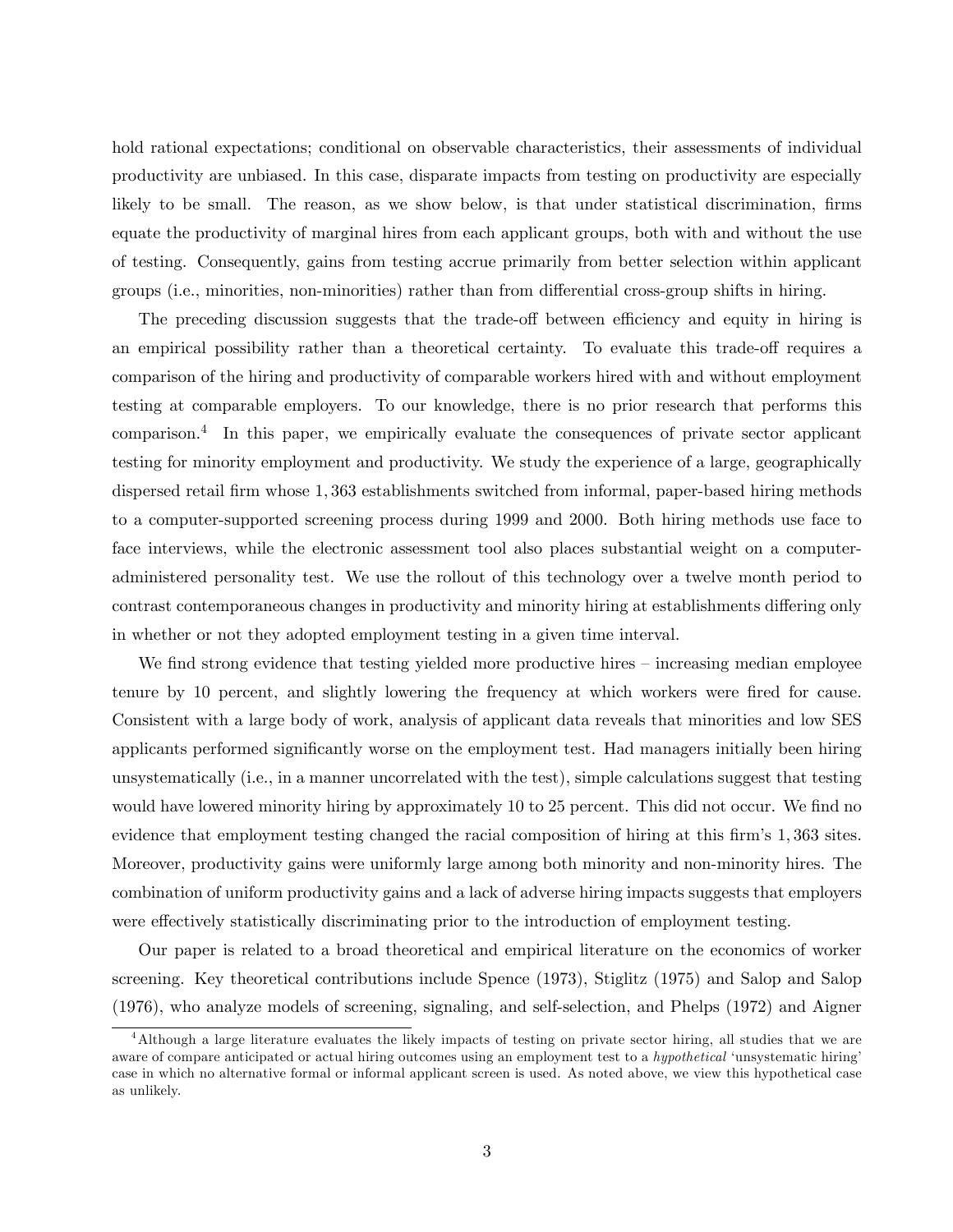and Cain (1977), who provide the classic theoretical treatments of statistical discrimination. A number of recent empirical studies assess the role of race in employersíhiring decisions. Altonji and Pierret (2001) develop a dynamic learning model to test for employer statistical discrimination in a longitudinal panel of worker earnings, and find little evidence of race-based statistical discrimination.<sup>5</sup> Holzer, Raphael, and Stoll (2002) analyze the effect of employer-initiated criminal background checks on the likelihood that employers hire black workers and conclude that, in the absence of criminal background checks, employers statistically discriminate against black applicants. Bertrand and Mullainathan (forthcoming) conduct an audit study of employer callback rates for job applications. They find that applicants with 'black-sounding' names receive significantly fewer callbacks than applicants with ëwhite-soundingí names, a result that is potentially consistent with either taste-based or statistical discrimination.<sup>6</sup>

Our analysis is most closely related to studies of ability testing used for military selection. Eitelberg et. al. (1984) provide a comprehensive history of ability testing in the U.S. military and discuss its implications for racial composition.<sup>7</sup> Wigdor and Green  $(1991)$  provide the definitive validation study of the Armed Forces Qualification Test (AFQT) as a predictor of soldiers' in-field performance. Closest in spirit to our paper, Angrist (1993) analyzes the impacts of successive increases in the militaryís AFQT qualification standard on military recruiting, and finds that increases in screening stringency differentially reduce minority enlistment.<sup>8</sup>

Our study differs from the existing literature in several respects. First, distinct from the large literature on the use of testing for military selection and public sector job placement, we study testing at competitive, private sector employers. Since private sector employers may face greater pressure than public agencies screen workers optimally, we view the private sector setting as particularly interesting. Second, whereas almost all prior work evaluates the effect of race on hiring in a static employment

<sup>&</sup>lt;sup>5</sup>See also the closely related learning model by Farber and Gibbons (1996).

<sup>&</sup>lt;sup>6</sup>See also Fryer and Levitt (2004) on the importance of distinctively black names. Closely related to these studies, Giuliano (2003) finds that nonblack managers of establishments of a large service sector firm are disproportionately likely to hire nonblack workers. Using data from the same firm, Levine, Leonard and Giuliano (2003) find that dismissals and quits are also higher if managers and subordinates are not of the same race. In a related vein, Montgomery (1991) provides a theoretical model of the use of job referrals for worker selection, and Fernandez and Fernandez-Mateo (2004) analyze the role of employee referral networks in connecting applicants to desirable jobs.

<sup>&</sup>lt;sup>7</sup>The United States Military's Alpha literacy exam, initiated during World War I, probably represents the first systematic effort to screen U.S. workers for 'employment.' But it wasn't until World War II that rigorous employment screening first confronted the issue of equality. In 1940, when the Army began screening draftees for the "ability to read and write English at the fourth grade level," Southern Congressmen pressured the military to relax standards. Because Southern blacks failed the literacy test in large numbers, a disproportionate share of Southern whites was inducted (Eitelberg et al., 1984). Prior to 1940, the standard had been "ability to comprehend simple orders in the English language."

 ${}^{8}A$  key contrast between Angrist's study and our own is in how testing changes the hiring environment. In Angrist (1993), the experimental variation comes from changes in screening stringency. In our study, the variation comes from changes in screening *precision* with stringency roughly held constant. This difference allows us to analyze how improvements in the employer's information set affect minority and non-minority hiring.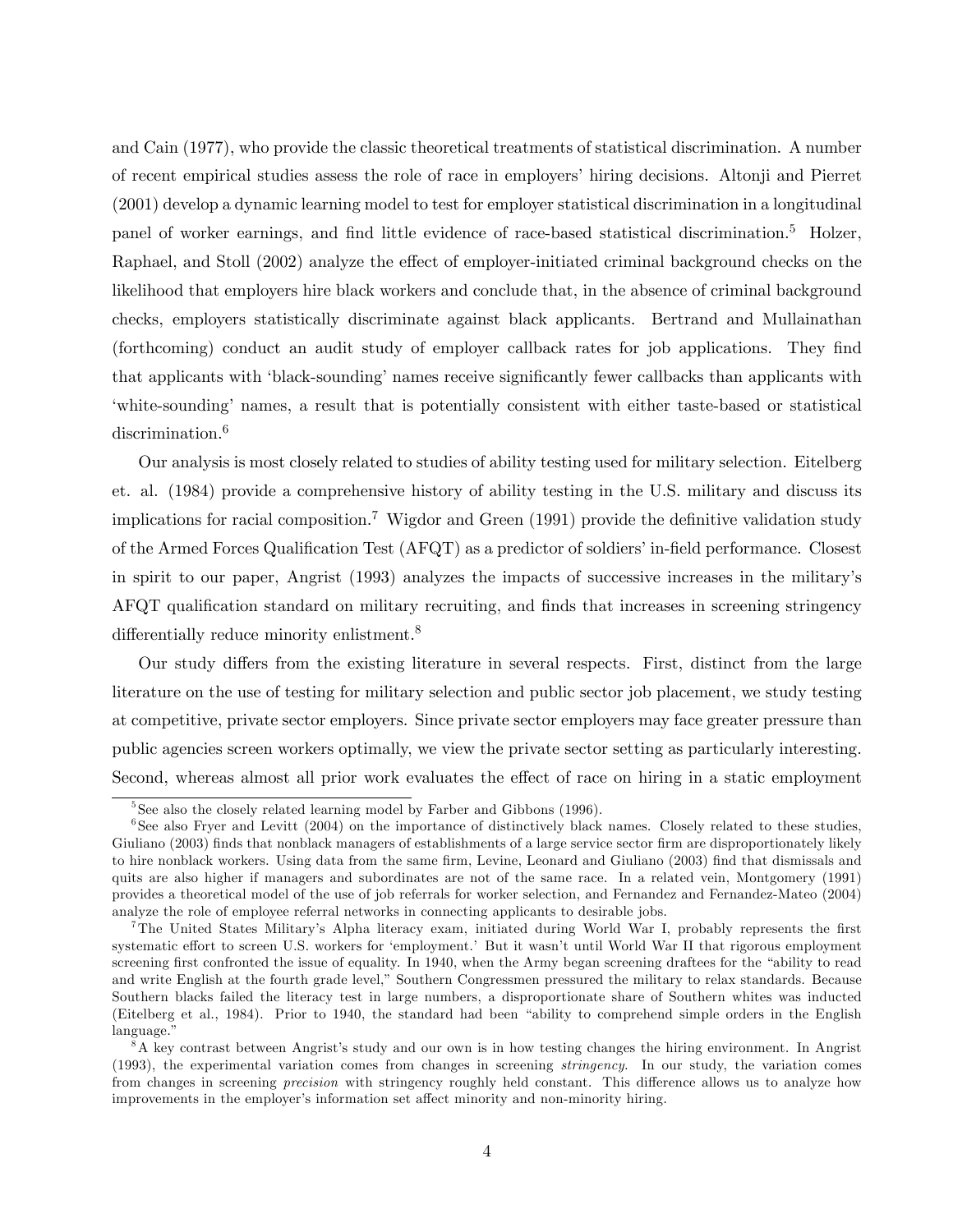setting  $-$  that is, one where screening policies are fixed  $-$  the rollout of testing at the 1,363 stores in our sample provides a unique opportunity to analyze how the use of testing changes hiring in a previously informal hiring environment. A final unusual feature of our study is that we are able to extend the analysis beyond the hiring phase to evaluate how job testing affects the productivity of hires, as measured by turnover and firing for cause. As we show below, these two outcomes – hiring and productivity  $\overline{\phantom{a}}$  are closely linked theoretically and hence provide complementary evidence on the consequences of job testing for employee selection.

The next section describes our data and details the hiring procedures at the firm under study before and after the introduction of testing. Section  $(3)$  offers a model to illustrate how the potential disparate impacts of employment testing on minority hiring and productivity depend on pre-testing hiring practices. Sections (4) and (5) provide our empirical analysis of the consequences of testing for productivity and hiring. Section (6) concludes.

# 2 Informal and test-based applicant screening at a service sector Örm

We analyze the application, hiring, and employment outcome data of a large, geographically dispersed service sector firm with outlets in 47 continental U.S. states. Our data includes all 1, 363 outlets of this firm operating during our sample period. All sites are company-owned, each employing approximately 10 to 20 workers in line positions, and offering near-identical products and services. Line positions account for approximately 75 percent of total (non-headquarters) employment, and a much larger share of hiring. Line job responsibilities include checkout, inventory, stocking, and general customer assistance. These tasks are comparable at each store, and most line workers perform all of them. Line workers are primarily young, ages 18 - 30, and many hold their jobs for short durations. As is shown in the Örst panel of Table 1, 70 percent of line workers are white, 18 percent are black, and 12 percent are Hispanic. Median tenure of line workers is 99 days, and mean tenure is  $174$  days (panel B).<sup>9</sup>

## Worker screening

Prior to June 1999, hiring procedures at this firm were informal, as is typical for this industry and job type. Workers applied for jobs by completing brief, paper job application forms, available from store employees. If the store had an opening or a potential hiring need, the lead store manager would typically phone the applicant for a job interview and make a hiring decision shortly thereafter. On some occasions, applicants were interviewed and hired at the time of application.

Commencing in June 1999, the firm began rolling out electronic application kiosks provided by Unicru, Incorporated in all of its stores. By June of 2000, all 1,363 stores in our sample were equipped

 $9$ Means exclude incomplete employment spells. Over 98 percent of the spells in our data are complete.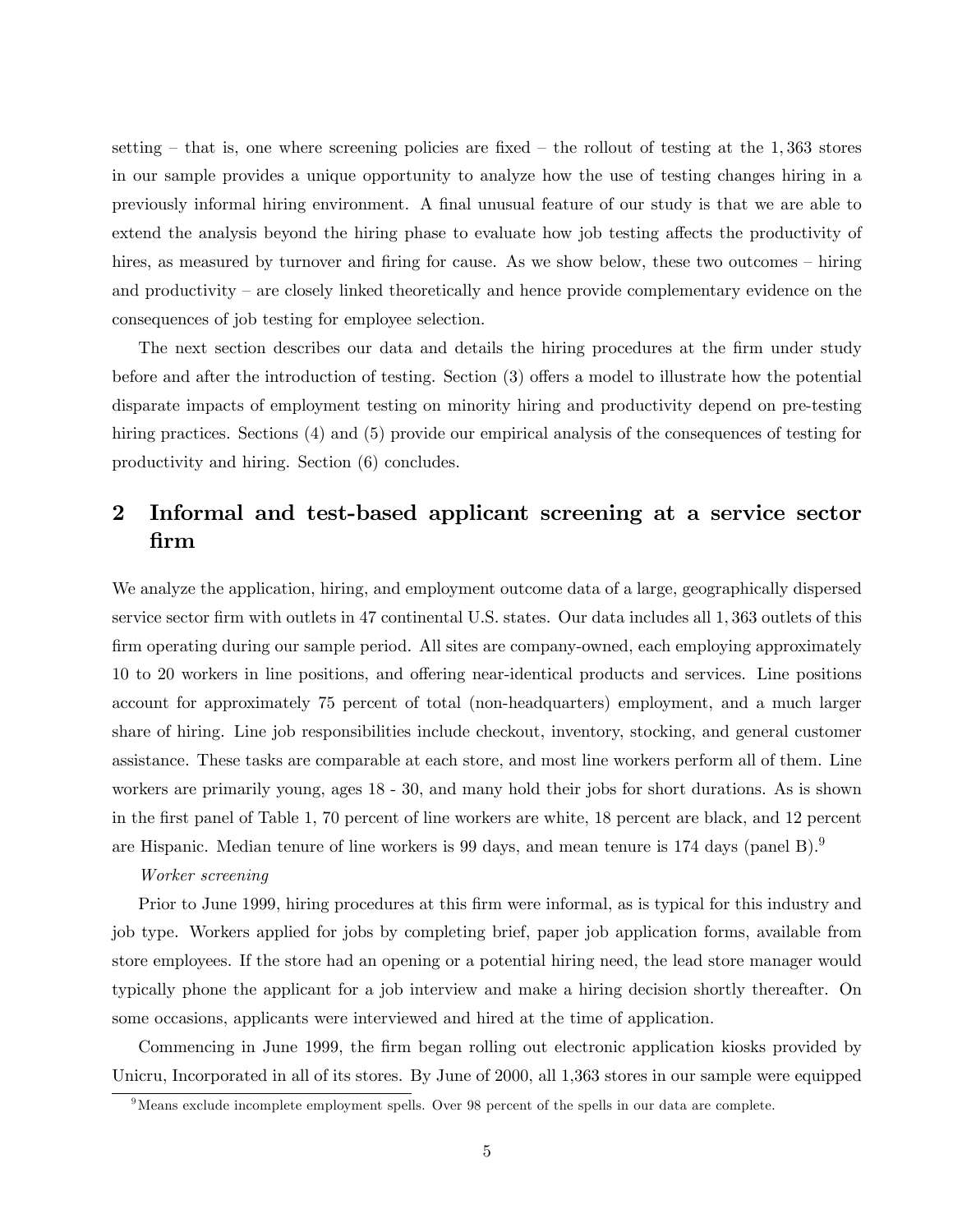with the technology. This technology supplanted the paper application process. At the kiosk, applicants complete a questionnaire administered by a screen-phone or computer terminal, or in a minority of cases, by a web application. Like the paper application form, the electronic questionnaire gathers basic demographic information such as age, gender, race, education, and prior experience. In addition, applicants sign a release authorizing a criminal background check and a search of records in commercial retail offender databases.

A major component of the electronic application process is a computer-administered personality test, which has 100 items and takes approximately 20 minutes to complete. This test measures five personality attributes that collectively constitute the 'Five Factor' model: conscientiousness, agreeableness, extroversion, openness and neuroticism. These factors are widely viewed by psychologists as core personality traits (Digman, 1990; Wiggins, 1996). The particular test instrument used by this firm focuses on three of the five traits  $-$  conscientiousness, agreeableness and extroversion  $-$  which have been found by a large industrial psychology literature to be effective predictors of worker productivity, training proficiency, and tenure (Barrick and Mount, 1991; Tett, Jackson, and Rothstein, 1991; Goodstein and Lanyon, 1999).

Once the electronic application is completed, the data are sent to the vendor of the electronic application system, Unicru Incorporated, for automated processing. Unicruís computers transmit the results of processing (typically within a few minutes) to the store's manager by web-posting, email or fax. Two types of output are provided. One is a document summarizing the applicant's contact information, demographics, employment history and work availability. This is roughly a facsimile of the conventional paper application form. Second is a 'Hiring Report' that recommends specific interview questions and highlights potential problem areas with the application, such as criminal background or self-reported prior drug test failure. Of greatest interest, the report provides the applicant's computed customer service test score percentile, along with a color code denoting the following score ranges: lowest quartile ('red'), second-to-lowest quartile ('yellow'), and two highest quartiles ('green').<sup>10</sup>

Following the employment testing, hiring proceeds largely as before. Store managers choose whether to offer an interview (sometimes before the applicant has left the store) and, ultimately, whether to offer a job. Managers are strongly discouraged from hiring 'red' applicants, and, as is shown in Table 2, fewer than 1 percent of all 'red' applicants are hired. Beyond this near-prohibition, managers retain considerable discretion. There are many more applicants than jobs, and only 8:9 percent of applicants are hired: approximately 1 in 11. Even for those who score well above the 'red' threshold, the customer service test score has substantial predictive power for hiring. As shown in

 $10$ An identical paper and pencil personality test could readily have been used in the pre-electronic application hiring regime. Administering and scoring this test manually would have been time-consuming, however.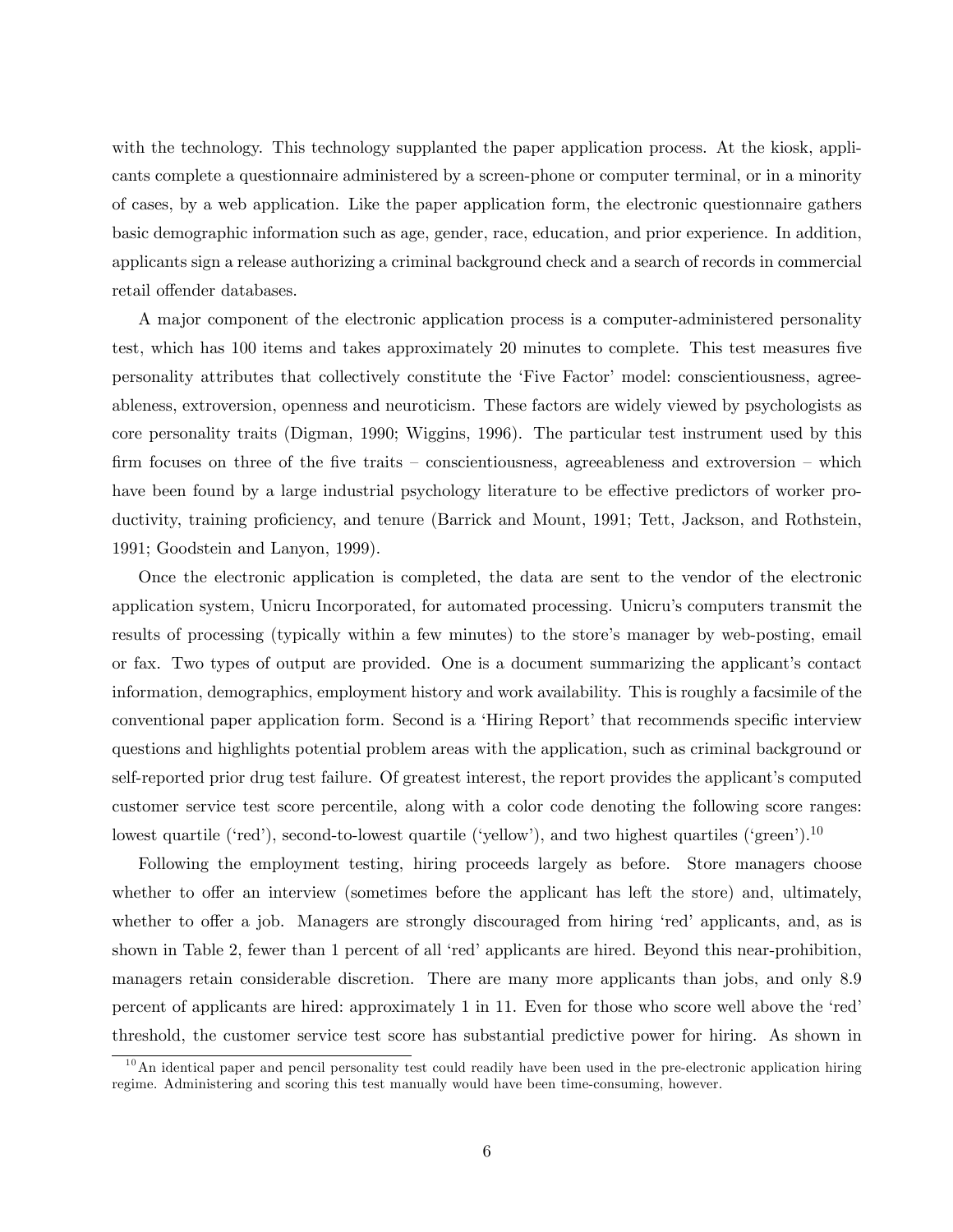panel C of Table 2, hiring rates are strongly monotonically increasing in the test score. Only 1 in 18 of those scoring in the fourth decile (in the ëyellowírange) is hired, relative to 1 in 5 applicants scoring in the highest decile.

#### Hiring and termination data

Our analysis draws on company personnel records that contain worker demographics (gender, race), hire date, and (if relevant) termination date and termination reason for each worker hired during the sample frame. These data allow us to calculate length of service for employment spells in our sample, 98 percent of which are completed by the close of the sample. We code worker terminations into two groups: neutral terminations and terminations for cause. Neutral terminations include return to school, geographic relocation, or any separation that is initiated by the worker except for job abandonment. Firings for cause include incidents of theft, insubordination, unreliability, unacceptable performance or job abandonment. In addition, we utilize data on applicant's self-reported gender, race (white, black, Hispanic, other), and the zip code of the store to which they applied for employment. We merge these zip codes to data from the 2000 U.S. Census of Populations Summary Files 1 and 3 (U.S. Census Bureau, 2001 and 2003) to obtain information on the racial composition and median household income in each store's location.

An important feature of our analysis is that personnel (but not application) records are available for workers hired prior to implementation of the Unicru system at each store. Hence, we build a sample that includes all line workers hired from January 1999, five months prior to the first Unicru rollout, through May 2000, when all stores had gone online. After dropping observations in which applicants had incompletely reported gender or race, we were left with  $34,247$  workers hired into line positions, 25,820 of whom were hired without use of testing and 8,427 of whom were hired after receiving the test.<sup>11</sup>

Notably absent from our data are standard human capital variables such as age, education and earnings. Because most line workers at this Örm are relatively young and many have not yet completed schooling, we are not particularly concerned about the absence of demographic variables. The omission of wage data is potentially a greater concern. Our understanding, however, is that wages for line jobs are largely set centrally, and the majority of these positions pay the minimum wage. We therefore suspect that controlling for year and month of hire, as is done in all models, should purge much of the wage variation in the data.

#### Applicant test scores

To analyze test score differences in our sample, we draw on a database containing all applications

 $11$ We closed the sample at the point when all hires were made through the Unicru system. Because the rollout accelerated very rapidly in the final three of twelve months, the majority of hires during the rollout period were nontested hires. Twenty-five percent of the hires in our sample were made prior to the first rollout.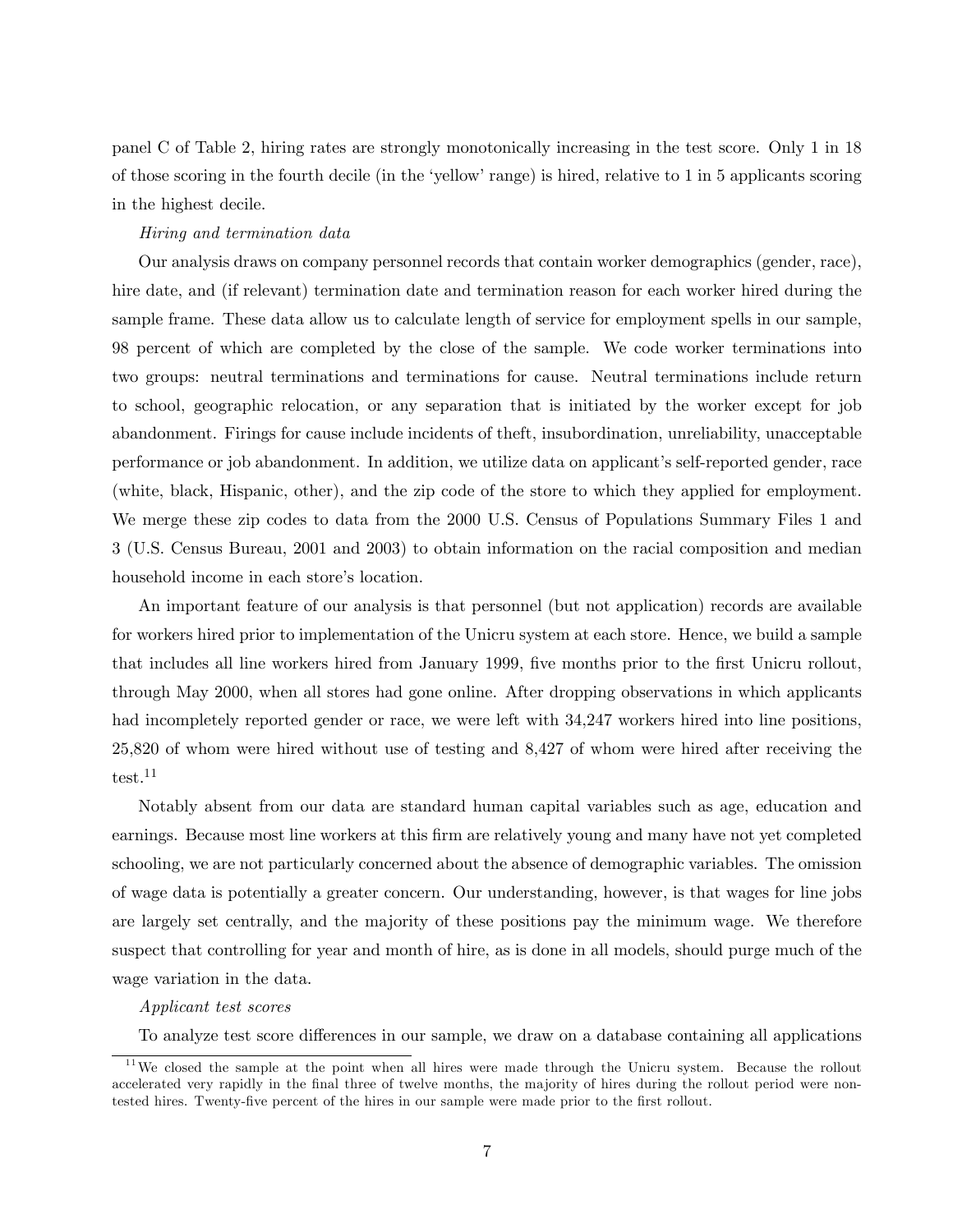(214; 688 total) submitted to the 1; 363 stores in our sample during the one year following the rollout of job testing (June 2000 through May 2001). Although we would ideally analyze applications submitted during the rollout, these records were not retained. In Appendix 2, we demonstrate that applicant test scores from this database are highly correlated with the productivity of workers hired at each store before and after the introduction of employment testing (see also Appendix Table 2). This suggests that the applicant sample provides a reasonable characterization of workers applying for work during the rollout period.

As shown in Table 2, there are marked differences in the distribution of test scores among white, black and Hispanic applicants. Mean black and Hispanic test scores are, respectively, 5:4 points and 3:5 points below the mean score of whites. Kernel density comparisons of standardized raw test scores, shown in Figure 1, also underscore the pervasiveness of these differences. Relative to the white test score distribution, the black and Hispanic test score densities are visibly left-shifted. These racial gaps, equal to 0.19 and 0.12 of standard deviations, accord closely with the representative test data reported by Goldberg et al.  $(1998).^{12}$  As we show below, these test score gaps are also economically significant. $13$ 

Before beginning our empirical analysis of these outcomes, we provide a brief conceptual model to explore the conditions under which disparate impacts are likely to occur.

## 3 When does job testing have disparate impacts?

How does the introduction of job testing affect the employment opportunities of minority job seekers in a competitive labor market? As discussed in the Introduction, the presumed answer to this question is that testing reduces the labor market opportunities of members of low scoring groups. Here, we present a brief, illustrative model to explore when this presumption is likely to hold. Our conceptual framework is closely related to well known models of statistical discrimination by Phelps (1972), Aigner and Cain (1977), Lundberg and Startz (1984), Coate and Loury (1993) and Altonji and Pierret (2001). The contribution of our model is to analyze how an improvement in the employer's information set  $-$  that

 $12$ Goldberg et al. (1998), using a representative sample of the U.S. workforce, find that conditional on age, education and gender, blacks and Hispanics score, respectively,  $-0.22$  and  $-0.18$  standard deviations below whites on the Conscientious trait. Blacks also score lower on Extroversion and Hispanics lower on Agreeableness (in both cases significant), but these discrepancies are smaller in magnitude.

 $13$ We explored the robustness of these unconditional comparisons by regressing applicant test scores (in percentiles) on dummy variables for race and gender, month  $\times$  year of application, and store fixed effects. Conditional on gender and month-year of application, black applicants score 5.5 percentiles below white applicants  $(t = 24)$ . For Hispanics, this gap is 3.6 percentiles  $(t = 14)$ . When store fixed effects are added, the race coefficients decline in magnitude by about 30 percent and remain highly significant, indicating that minority applicants are overrepresented at stores where white applicants have below average scores. We also find that, conditional on race and store-effects, applicants from high minority and low-income zip codes have significantly lower test scores than others.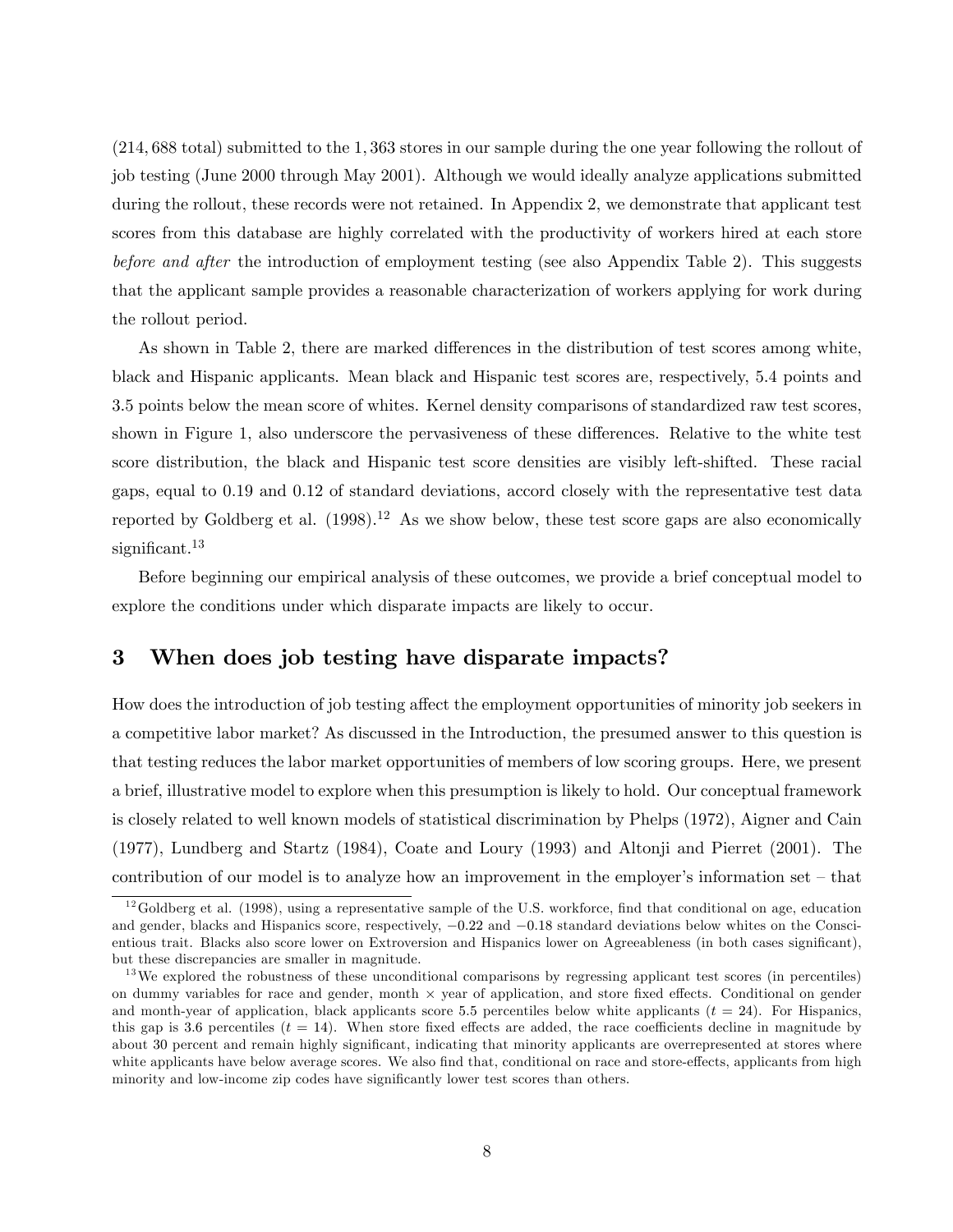is, a rise in screening precision  $-$  affects the employment opportunities and productivity (conditional on hire) of minority and non-minority workers.<sup>14</sup>

Consider a large set of firms facing job applications from two identifiable demographic groups  $x \in$  ${a, b}$  that differ only in mean productivity.<sup>15</sup> For simplicity, we assume that a and b applicants each comprise half of the population. Applicants have productivity  $\eta_i$ , which is distributed  $\eta \sim N(\bar{\eta}_x, \sigma_\eta^2)$ with  $\sigma_{\eta}^2 > 0$ , identical for a and b, and  $\bar{\eta}_a > \bar{\eta}_b$ . We can write  $\eta = \bar{\eta}_x + \varepsilon_{\eta}$ . Firms in our model have linear, constant returns to scale production technology, a positive discount rate, and are risk neutral. Workers produce output  $f(\eta_i) = \eta_i$ , in flow terms, which is priced at unity. Job spell durations are independent of  $\eta$  and wages are fixed at  $\omega < \bar{\eta}_a$ ,  $\bar{\eta}_b$  (also in flow terms).<sup>16</sup>

Firms in our model do not observe the productivity of individual applicants,  $\eta_i$ . Instead, they observe group membership,  $x_i \in \{a, b\}$ , and a noisy productivity signal,  $\eta_{0i}$ , with  $\eta_{0i} = \eta_i + \varepsilon_0$  where  $\varepsilon_0 \sim N(0, \sigma_0^2)$  with  $\sigma_0^2 > 0$ . We think of  $\eta_0$  as representing observable applicant attributes, such as attitude, dress and speech, that will not be measured by our data. Job testing in our model provides firms with a second productivity signal,  $\eta_1$ , which is unbiased and is independent of  $\eta_0$  conditional on  $\eta$ . In particular,  $\eta_{1i} = \eta_i + \varepsilon_1$  where  $\varepsilon_1 \sim N(0, \sigma_1^2)$  with  $\sigma_1^2 > 0$  and  $E(\varepsilon_0 \varepsilon_1) = 0$ .

Firms in our model employ one worker at a time and search for a replacement when a vacancy opens. While holding a vacancy, firms receive applications drawn at random from the pooled distribution of a and b workers. Firms can choose either to hire the current applicant or to wait a non-zero interval for a new applicant. In this case, the prior applicant becomes unavailable. Since wages are fixed, firms strictly prefer to employ workers with higher  $\eta$ . Because holding a vacancy forfeits potential profits, however, firms will apply a selection policy that trades of the costs and benefits of waiting for a superior applicant. As is well understood, this trade-off leads to a threshold rule: firms hire applicants whose expected productivity exceeds an optimally chosen value, and a constant fraction of worker-Örm matches lead to hire. In our model, we analyze a reduced form of this setup. Firms select applicants using a hiring threshold, and this produces a constant hire rate of  $K > 0.17$  In a complete model, this hiring threshold would depend on technology and labor market conditions. In

 $14$ A recent paper by Masters (2004) provides a theoretical analysis of the impact of culturally-biased testing on the welfare of minority workers. Within a search framework, Masters finds that a test that is less accurate for minority than non-minority applicants has the potential to reduce the welfare of minority applicants and lower social welfare in aggregate.

 $15$ Our assumption that the applicant groups differ only in mean productivity is similar to Coate and Loury (1993). Many authors also consider models of statistical discrimination in which testing is differentially informative or uninformative for the minority group (e.g., Aigner and Cain (1977), Lundberg and Startz (1984), Masters (2004)). The evidence in Hartigan and Wigdor (1989), Wigdor and Green (1991) and Jencks and Philips (1989, chapter 2) suggests that tests commonly used for employee selection are equally predictive of job performance for minorities and non-minorities.

 $16$ As above, the majority of line workers at the establishments we study are paid the minimum wage.

<sup>&</sup>lt;sup>17</sup>To reduce the number of cases considered, we also assume that  $K < 1/2$ . As above, fewer than 1 in 10 applicants at the stores in our sample are hired.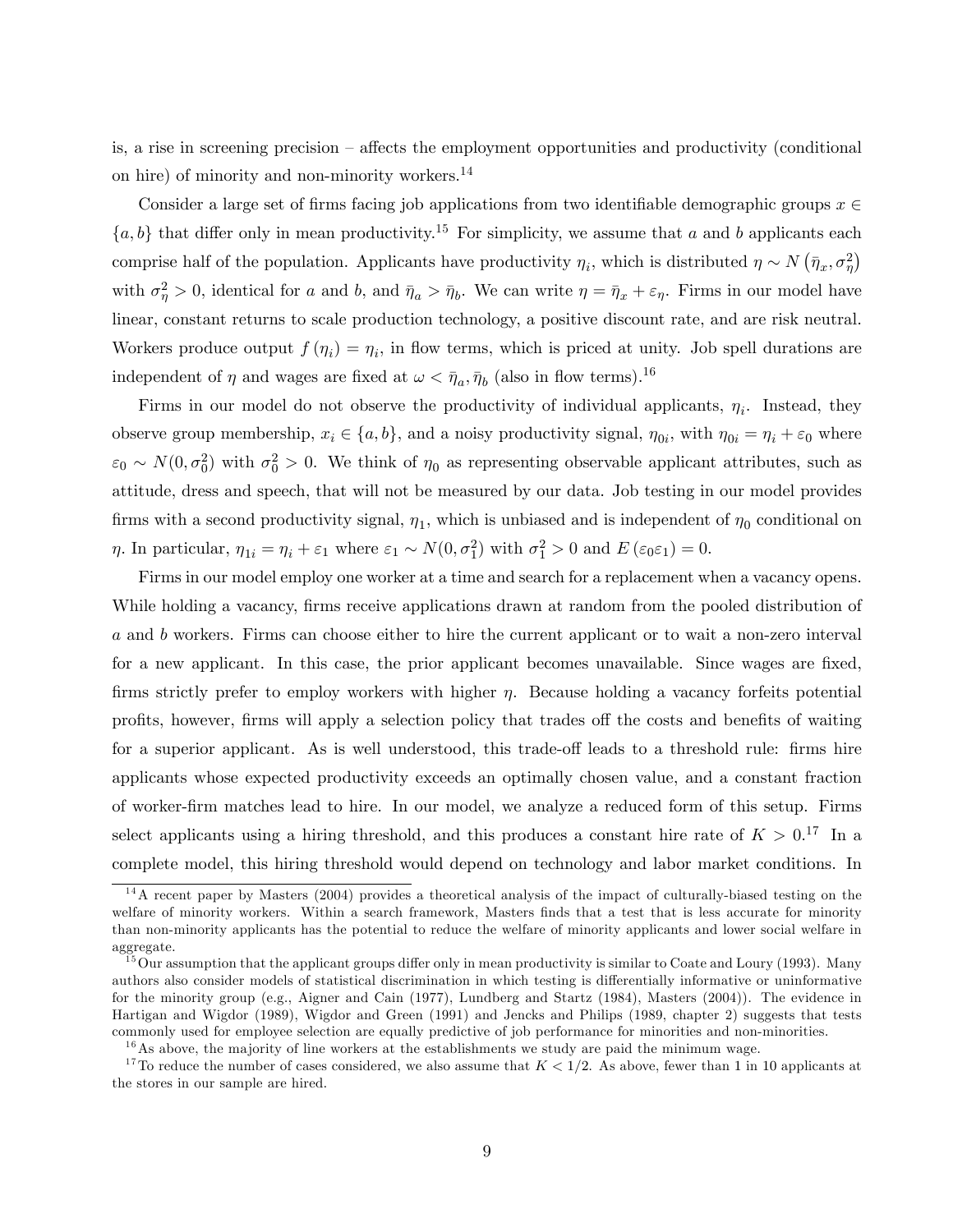our reduced form model, the unconditional hiring probability is held constant at  $Pr(H) = K$ . This simplification focuses our analysis on the first-order impacts of job testing on the *distribution* of hiring across applicant types  $\{a, b\}$ , leaving total employment fixed.<sup>18</sup>

The question asked by our model is: does job testing have a disparate impact on the hiring rates and productivity (conditional on hire) of a versus b workers? As we demonstrate, the answer to this question depends on how firms screen applicants in the absence of testing. To illustrate the importance of screening practices, we consider three polar cases that span the potential uses of available applicant information. The first is unsystematic selection. Here, firms do not act upon  $-$  or, equivalently, do not observe – applicant productivity information (that is,  $\eta_0$  and x). The second practice is what we term 'naive' selection. In this case, firms select workers using the error-ridden productivity signal,  $\eta_0$ , but do not adjust for (or do not observe) the additional information conveyed by the applicant's demographic group  $(x)$ . In the third case, firms statistically discriminate. That is, they combine information from both  $\eta_0$  and x to form 'rational expectations' for worker productivity.<sup>19</sup>

To provide a metric for disparate impact, let  $\psi = \Pr(H|b) - \Pr(H|a)$  equal the expected difference in the hiring rate of a and b applicants, and let  $\pi = E(\eta|H, b) - E(\eta|H, a)$  equal the expected productivity difference between  $a$  and  $b$  hires. We say that job testing has a disparate impact if it systematically alters  $\psi$  or  $\pi$ , that is if  $\Delta \psi \neq 0$  or  $\Delta \pi \neq 0$ .

## 3.1 Unsystematic selection

We begin with unsystematic selection. Because all productivity information is ignored in this case, firms hire a representative subset of all applicants, each with probability  $K$ . (The notion of a screening threshold does not apply here.) Though the unsystematic selection scenario is likely unrealistic, it provides a useful baseline case because it corresponds to the setting primarily considered by the literature on the impact of testing on minority employment (e.g., Hartigan and Wigdor, 1989, and cites therein).<sup>20</sup>

Under unsystematic selection, a and b applicants face equal probability of hire,  $\psi_u = 0$ . The expected productivity gap between  $a$  and  $b$  hires is therefore equal to the difference in population means:  $\pi_u = \bar{\eta}_b - \bar{\eta}_a < 0.$ 

We now consider the introduction of job testing in the unsystematic selection environment. Job

 $18$ Endogenizing K in our model would require many additional assumptions that would detract from the simple points we wish to underscore.

 $19$ Note that U.S. employment law does not permit use of protected group membership (i.e., race, sex, age over 40, disability, or union status) as an indicator of productivity. Statistical discrimination is probably difficult to detect, however, and so may be commonplace in practice.

 $^{20}$ Note that we do not need to assume that firms hire unsystematically along all dimensions; only that any systematic selection is uncorrelated with  $\eta_0$  (and, by implication, with a and b).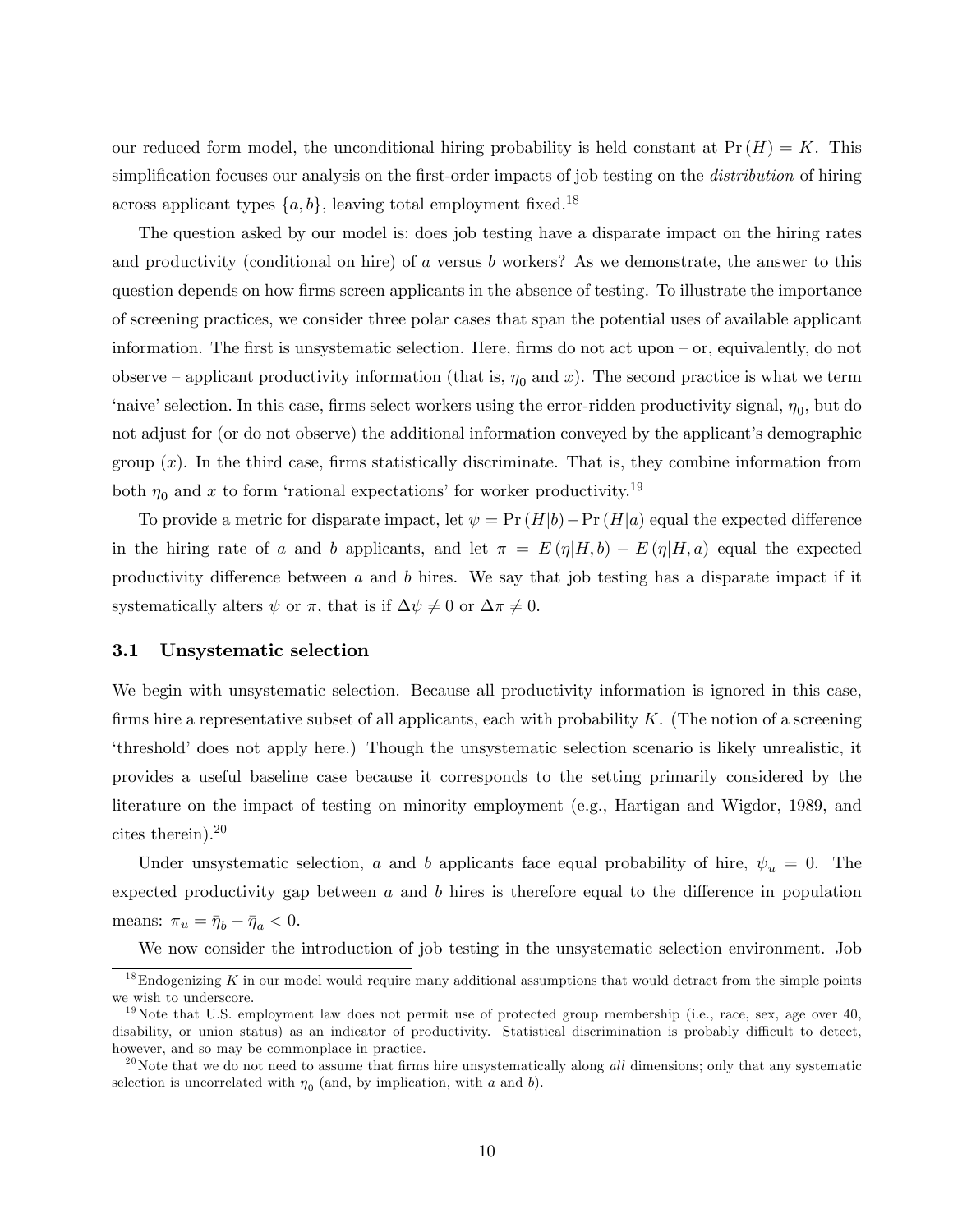testing provides firms with an informative productivity signal,  $\eta_1$ , for each applicant.<sup>21</sup> Per our earlier assumption, firms will apply a selection threshold to the test score, and workers with a value of  $\eta_1$ exceeding the threshold will be hired. Let  $\kappa_u$  be the selection threshold that solves:

$$
K = \frac{1}{2} \left[ \Pr \left( \eta_1 > \kappa_u | x = a \right) + \Pr \left( \eta_1 > \kappa_u | x = b \right) \right]
$$
  
= 
$$
\frac{1}{2} \left[ \Phi \left( \frac{\gamma_1 \left( \bar{\eta}_a - \kappa_u \right)}{\sigma_\eta} \right) + \Phi \left( \frac{\gamma_1 \left( \bar{\eta}_b - \kappa_u \right)}{\sigma_\eta} \right) \right],
$$

where  $\Phi(\cdot)$  is the cumulative distribution function of the standard normal distribution,  $\sigma_{v1} = (\sigma_{\eta}^2 + \sigma_1^2)^{1/2}$ is the standard deviation of the test score,  $\eta_1$ , and  $\gamma_1 = \sigma_{\eta}/\sigma_{\nu_1}$  measures the precision of the test, expressed on the unit interval.<sup>22</sup> Since  $\Phi(\cdot)$  is continuous, bounded between 0 and 1, and declining in  $\kappa_u$ , this equation will have a unique solution for  $\kappa_u$ .

The consequences of testing for hiring and productivity are summarized in the following three propositions:

## **Proposition 1** Testing has a disparate negative impact on **b** hiring  $(\Delta \psi_u < 0)$ .

Because the screening threshold,  $\kappa_u$ , is identical for both applicant groups and average applicant productivity is higher for a than b applicants,  $Pr(H|x = a)$  must decline relative to  $Pr(H|x = b)$ . Hence,  $\Delta \psi_u < 0$ . Intuitively, relative to a baseline of unsystematic – that is, random – hiring, testing reduces hiring from the less qualified group.

#### **Proposition 2** Testing raises productivity of both a and b hires

The expected productivity of hired workers from each group  $x$  is:

$$
E(\eta|x,\eta_1 > \kappa_u) = \bar{\eta}_x + E(\varepsilon_\eta|x,\eta_1 > \kappa_u) = \bar{\eta}_x + \gamma_1 \sigma_\eta \lambda \left(\frac{\gamma_1(\kappa_u - \bar{\eta}_x)}{\sigma_\eta}\right),\tag{1}
$$

where  $\lambda(.)$  is the Inverse Mills Ratio, equal to  $\phi(.)/(1 - \Phi(.)) \geq 0$ . This expression decomposes the productivity of hires into two components. The first,  $\bar{\eta}_x$ , is the expected productivity of a randomly hired applicant from group x. The second term  $\gamma_1 \sigma_\eta \lambda(\cdot)$  reflects the improvement in selection due to testing. By truncating the lower tail of test-takers (those with  $\eta_1 < \kappa_u$ ), testing increases the expected productivity of hires relative to applicants. This improvement is rising in the precision of the test,  $\gamma_1$ , and in the stringency of the threshold  $(\kappa_u)$ . Since  $\lambda(z) > 0$  for  $z \in (-\infty, \infty]$ , testing raises the expected productivity of hires from each group.

This selection effect is not neutral for  $a$  versus  $b$  productivity, however.

<sup>&</sup>lt;sup>21</sup>We continue to assume that other productivity information  $(\eta_0, x)$  is ignored.

 $22$ See Prendergast (1999) for a detailed development of the normal selection equations used here. Derivations of all equations in the text are available from the authors.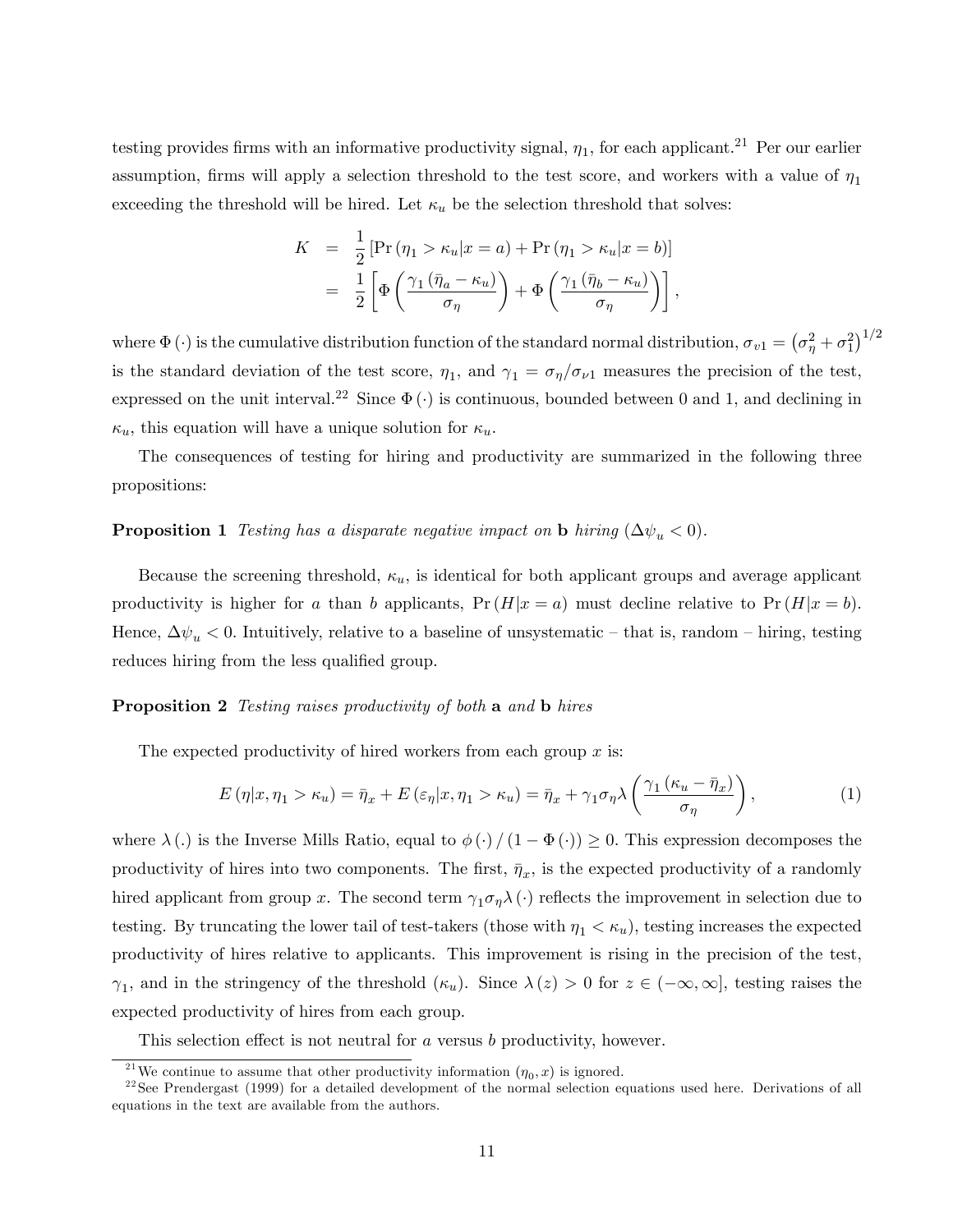### **Proposition 3** Testing reduces the productivity gap between b and a hires  $(\Delta \pi_u > 0)$ .

Differentiation of equation (1) yields:  $\partial E(\eta|x, \eta_1 > \kappa_u)/\partial \bar{\eta}_x = -\lambda'(\gamma_1 (\kappa_u - \bar{\eta}_x)/\sigma_{\eta}) < 0$ . Since  $\bar{\eta}_a > \bar{\eta}_b$  and  $\lambda'(\cdot), \lambda''(\cdot) \geq 0$ , this derivative indicates that the productivity gains from testing are larger for b than a hires. Intuitively, testing truncates a relatively larger share of the b distribution and so differentially raises selectivity for this group.

In brief, introduction of job testing in an unsystematic hiring environment raises the productivity of hires from both groups, reduces the hiring of  $b$  relative to  $a$  applicants, and raises the productivity of  $b$  relative to  $a$  hires. Moreover, because testing 'systematizes' an unsystematic hiring environment, these effects are of first order importance. This may be seen in Panel A of Figure 2, which plots a simulation of the impact of testing on the  $b-a$  hiring and productivity gaps  $(\Delta \psi_u, \Delta \pi_u)^{23}$  Testing yields a discontinuous jump in the relative hiring of  $a's$  and in the relative productivity of  $b's$ . The more precise is the test (that is, the larger is  $\gamma_1$ ), the greater is the disparate impact. Thus, consistent with the large literature on testing and race, improved candidate selection in this case comes at a cost of reduced opportunity for groups with lower average test scores.

### 3.2 Naive selection

But this result is not general; the discontinuous change in relative hiring and productivity is explained by the fact that, prior to testing, selection is no better than random. We now consider a potentially more realistic setting in which firms apply a uniform selection criterion that is blind to demographic characteristics. Here, firms 'discriminate' on the basis of the productivity information contained in  $\eta_0$ , but they do not use demographics, x, to condition their expectations. (That is, they do not statistically discriminate.)

We assume that firms assess expected applicant productivity as  $E(\eta|\eta_0) = \eta_0$ . We refer to this selection rule as 'naive' because a and b applicants with identical signals  $(\eta_0)$  are treated identically although they do not have identical expected productivity. (Hence, this is not a rational expectations equilibrium.)<sup>24</sup> This case does, however, roughly comport with what U.S. employment law demands, which is that employers not use protected group membership (in this case, race, represented by  $x$ ) as an indicator of productivity. We therefore consider this a useful example.

<sup>&</sup>lt;sup>23</sup> Parameter values used for this simulation are:  $\sigma_{\eta} = 1$ ,  $\eta_a = 0.50$ ,  $\eta_b = 0.25$  and  $K = 0.40$ . The figure plots  $E(\Delta \psi_u)$ and  $E(\Delta \pi_u)$  for test precision values ranging from  $\gamma_1 = 0.5$  to  $\gamma_1 = 1.0$ .

<sup>&</sup>lt;sup>24</sup>'Naive' firms in our model take  $\tilde{\eta}$  at face value; they do not use information about aggregate or group means to assess productivity. A 'quasi-naive' alternative would be for firms to calculate  $E(\eta|\eta_0) = \Pr(x = a|\eta_0) \cdot E(\eta|\eta_0, x = a) +$  $Pr(x = b | \eta_0) \cdot E(\eta | \eta_0, x = b)$ . That is, they attempt to infer demographic group membership, x, without using the demographic indicator. This alternative complicates the analysis but does not change the fundamental results.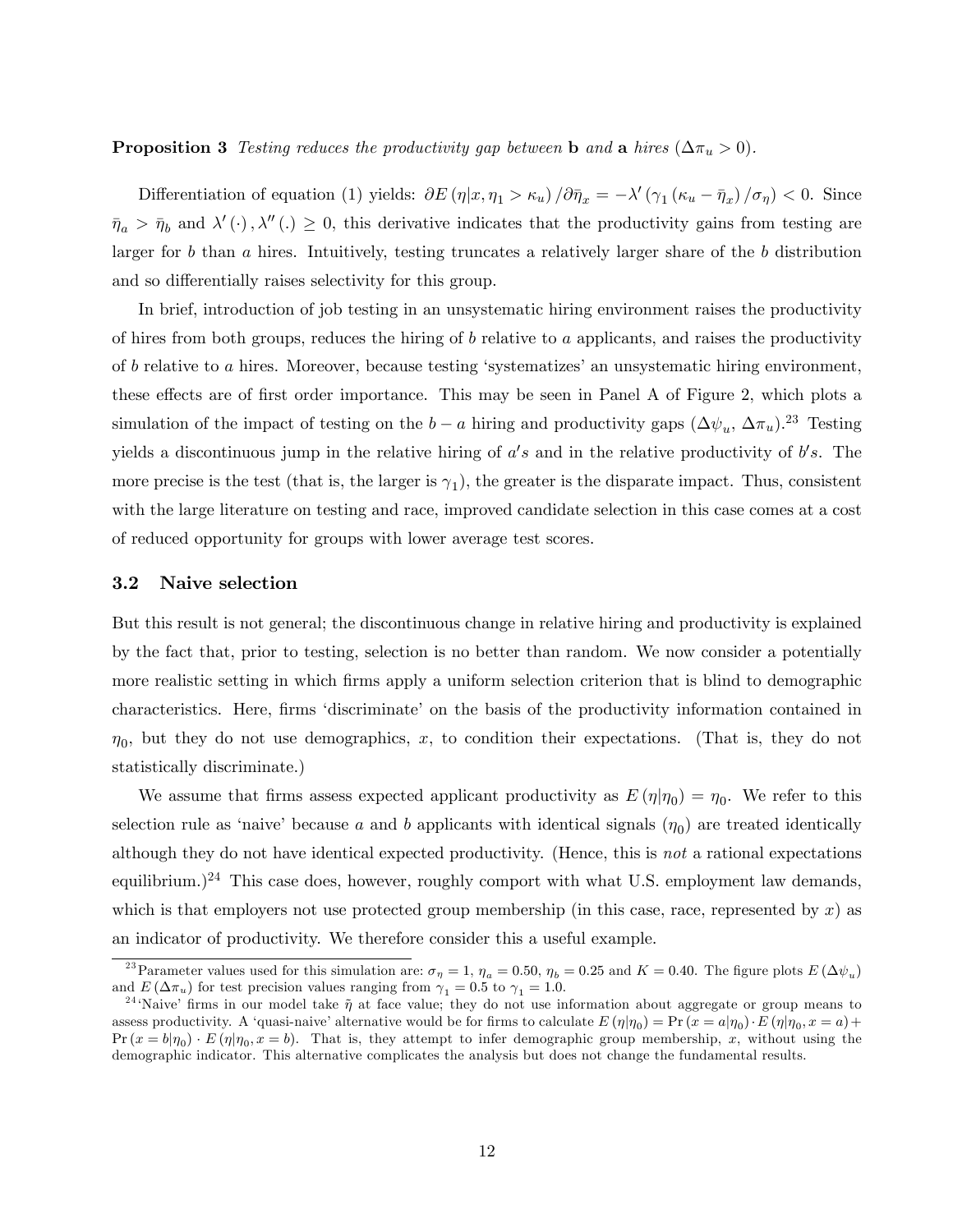Let  $\kappa_n(\gamma_0)$  be the naive selection threshold that solves:

$$
K = \left[ \Phi \left( \gamma_0 \left( (\bar{\eta}_a - \kappa_n \left( \gamma_0 \right) ) \right) / \sigma_\eta \right) + \Phi \left( \gamma_0 \left( (\bar{\eta}_b - \kappa_n \left( \gamma_0 \right) ) \right) / \sigma \right) \right] / 2,
$$

where  $\sigma_{\nu 0} = (\sigma_{\eta}^2 + \sigma_0^2)^{1/2}$  and  $\gamma_0 = \sigma_{\eta}/\sigma_{\nu 0}$ . We denote  $\kappa_n(\gamma_0)$  as explicitly depending upon  $\gamma_0$ because a change in screening precision holding K constant implies a change in  $\kappa_n$ , as we show below.

Under naive selection (and prior to introduction of testing) the hiring rate from each demographic group, x, is  $Pr(H|x) = \Phi(\gamma_0(\bar{\eta}_x - \kappa_n(\gamma_0))/\sigma_\eta)$ . And the expected productivity of hires is:  $E(\eta|\eta_0 >$  $\kappa_n, x$ ) =  $\bar{\eta}_x + \gamma_0 \sigma_\eta \lambda (\gamma_0 (\kappa_n (\gamma_0) - \bar{\eta}_x) / \sigma_\eta)$ .

Substituting these into the measures of relative hiring and productivity gives:

$$
\psi_n = \Phi\left(\frac{\gamma_0 \left(\kappa_n \left(\gamma_0\right) - \bar{\eta}_b\right)}{\sigma_\eta}\right) - \Phi\left(\frac{\gamma_0 \left(\kappa_n \left(\gamma_0\right) - \bar{\eta}_a\right)}{\sigma_\eta}\right),\tag{2}
$$

and

$$
\pi_n = (\bar{\eta}_b - \bar{\eta}_a) + \gamma_0 \sigma_\eta \left[ \lambda \left( \frac{\gamma_0 (\kappa_n (\gamma_0) - \bar{\eta}_b)}{\sigma_\eta} \right) - \lambda \left( \frac{\gamma_0 (\kappa_n (\gamma_0) - \bar{\eta}_a)}{\sigma_\eta} \right) \right].
$$
 (3)

We can now analyze how job testing alters  $\psi_n$  and  $\pi_n$  in the naive hiring environment.

Testing provides firms with a second applicant productivity signal,  $\eta_1$ . Since both productivity signals  $(\eta_0 \text{ are } \eta_1)$  are informative, firms will optimally combine them to assess applicant productivity. We continue to assume that naive firms do not use applicant demographics  $(x)$  to form expectations.<sup>25</sup> Hence, the best estimate of  $\eta$  given  $\{\eta_0, \eta_1\}$  is a weighted average of the two signals, where the weights are inversely proportional to the error variance of the signals:  $E(\eta | \eta_0, \eta_1) = \eta_0 \left[ \sigma_1^2 / (\sigma_0^2 + \sigma_1^2) \right] +$  $\eta_1 \left[ \sigma_0^2 / (\sigma_0^2 + \sigma_1^2) \right]$ . It can be shown that the additional information provided by  $\eta_1$  is identically equal to a rise in signal precision from  $\gamma_0 = \left[\sigma_{\eta}^2 / (\sigma_{\eta}^2 + \sigma_0^2)\right]^{1/2}$  to:

$$
\gamma_2 = \left(\frac{\sigma_\eta^2 \left(\sigma_0^2 + \sigma_1^2\right)}{\sigma_\eta^2 \sigma_0^2 + \sigma_\eta^2 \sigma_1^2 + \sigma_0^2 \sigma_1^2}\right)^{1/2}.
$$
\n(4)

This is equivalent to the population R statistic (i.e.,  $\sqrt{R^2}$ ) from a regression (for either demographic group) of  $\eta$  on  $\eta_0, \eta_1$  and a constant.

This identity is useful because it allows us to assess the consequences of testing by analyzing how a rise in screening precision (from  $\gamma_0$  to  $\gamma_2$ ) impacts  $\psi_n$  and  $\pi_n$ . Our answers are summarized in the following four propositions:

**Proposition 4** Testing causes a downward adjustment to the screening threshold:  $\partial \kappa_n(\gamma)/\partial \gamma < 0$ .

 $^{25}$ More precisely, they use no information about population means to assess expected productivity.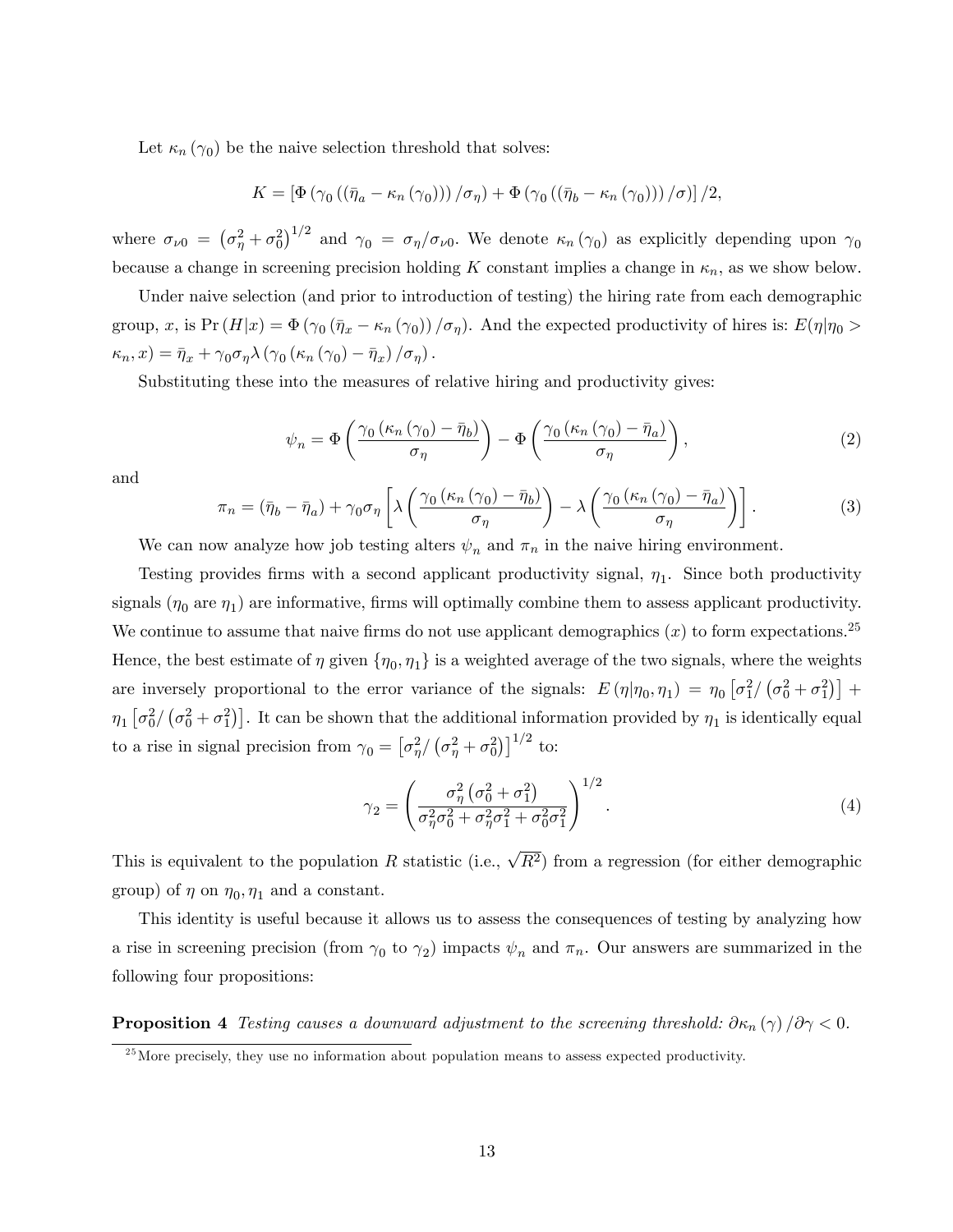Holding  $\kappa_u$  fixed, the hiring odds for each applicant group are declining in screening precision under naive selection:  $\partial \Pr(H|X)/\partial \gamma = \phi'(\cdot) ((\bar{\eta}_x - \kappa_n)/\sigma_\eta) < 0$ . Intuitively, firms using naive selection take observed applicant productivity information,  $\eta_0$ , at face value without adjusting for measurement error. As testing reduces measurement error, it reduces the fraction of workers whose assessed productivity exceeds a given threshold.<sup>26</sup> To maintain overall hiring at K,  $\kappa_n$  must therefore decline:  $\partial \kappa_n(\gamma) / \partial \gamma < 0$ .

## **Proposition 5** Testing raises hiring of a relative to b applicants  $(\Delta \psi_n < 0)$ .

Holding  $\kappa_n$  constant, greater precision reduces hiring of both a and b applicants. This reduction differentially affects  $b's$  since, given their lower mean, they benefit disproportionately from measurement error in the pre-testing environment. The rise in the screening threshold more than fully offsets the reduction in hiring for  $a's$  but only partly offsets the loss for b's, thereby raising hiring of  $a's$  at the expense of b's. (Due to the non-linearity of  $\Phi(\cdot)$ , these offsetting effects cannot 'wash out' for both groups.) Hence, testing has a disparate negative impact on b hiring:  $\Delta \psi_n < 0$ . See Appendix 1.

#### **Proposition 6** Testing raises the productivity of both a and **b** hires.

Testing raises the odds that a qualified applicant is hired and that an unqualified applicant is rejected; the expected productivity of hires therefores rises. For  $a$  applicants, this gain in productivity is partly offset by a rise in their aggregate hiring rate. The net gain for both  $a's$  and  $b's$  is, however, positive. See Appendix 1.

## **Proposition 7** Testing raises the productivity of **b** relative to **a** hires  $(\pi_n > 0)$ .

Because selectivity of  $b's$  has increased while selectivity of  $a's$  has declined, the productivity gap between them contracts:  $\Delta \pi_n > 0$ . See Appendix 1.

In brief, testing in the naive environment generates disparate impacts comparable in sign to the unsystematic selection case. However, the change in screening induced by a rise in precision is small relative to the change caused by a movement from unsystematic to systematic selection:  $|\Delta \psi_u|$  >  $|\Delta\psi_n|$  and  $|\Delta\pi_u| > |\Delta\pi_n|$ . This may be seen in Figure 2 by comparing Panels A and B, which plot the disparate impacts of testing in the unsystematic and naive selection cases respectively.<sup>27</sup> The magnitude of the disparate impacts are large and discontinuous in the unsystematic case. They are comparatively small (and continuous) in the naive case.

<sup>&</sup>lt;sup>26</sup>Recall that we have assumed that  $K > \bar{\eta}_a, \bar{\eta}_b$  and hence  $\kappa_n$  is above the mean of the applicant distribution.

 $27$  Parameter values used are the same as in Panel A. Here, we show the hiring and productivity gap impacts of a rise in precision, starting from a baseline of  $\gamma_0 = 0.5$ .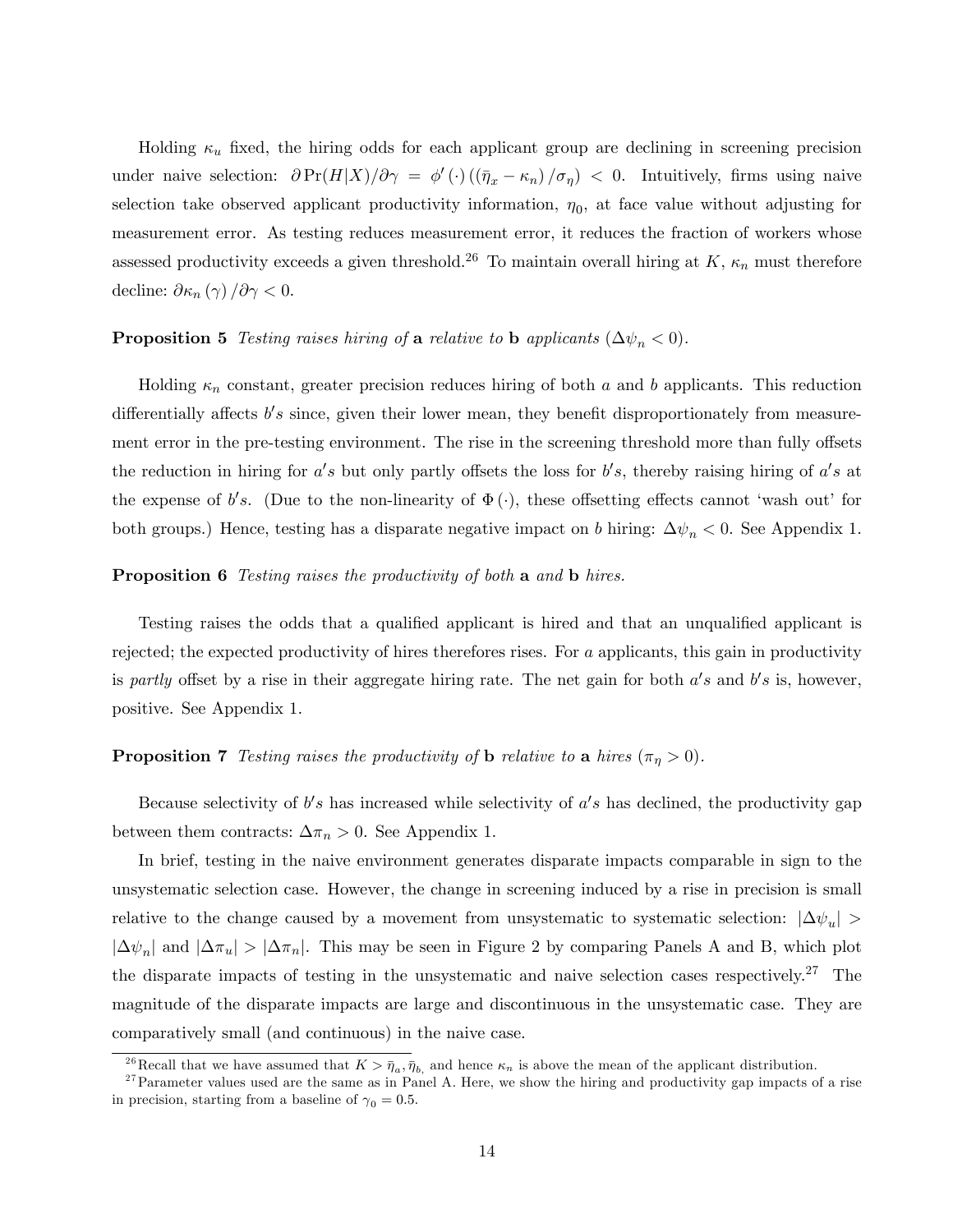### 3.3 Statistical discrimination

Because  $\eta_0$  is a an error-ridden measure of applicant productivity, firms can improve screening precision by using demographic group membership as an additional productivity signal – that is, by statistically discriminating.<sup>28</sup> The implications of statistical discrimination for disparate impacts are quite different from the cases above.

The linearity of the conditional expectation of the standard normal distribution implies that statistically discriminating firms will assess applicant productivity as  $E(\eta|x, \eta_0) = \bar{\eta}_x + \gamma_0^2 (\eta_0 - \bar{\eta}_x)$ . This expression is equal to a convex combination of the group specific mean,  $\bar{\eta}_x$ , and the observed applicant signal,  $\eta_0$ , where the weight given to the signal is increasing in signal precision,  $\gamma_0$ .

Using the threshold hiring rule, firms will therefore hire applicants for whom  $E(\eta|x, \eta_0) > \kappa_s$ . This expression implies that statistical discrimination equates the productivity of the marginal hire from each group. In contrast to the naive selection case, applicants with identical expected productivity  $$ rather than identical scores  $-$  are treated identically.

Under statistical discrimination, the hiring gap between  $a$  and  $b$  applicants is:

$$
\psi_s = \Phi\left(\frac{\bar{\eta}_b - \kappa_s(\gamma_0)}{\gamma_o \sigma_\eta}\right) - \Phi\left(\frac{\bar{\eta}_a - \kappa_s(\gamma_0)}{\gamma_0 \sigma_\eta}\right),\tag{5}
$$

with productivity gap:

$$
\pi_s = (\bar{\eta}_b - \bar{\eta}_a) + \gamma_0 \sigma_\eta \left[ \lambda \left( \frac{\kappa_s (\gamma_0) - \bar{\eta}_b}{\gamma_0 \sigma_\eta} \right) - \lambda \left( \frac{\kappa_s (\gamma_0) - \bar{\eta}_a}{\gamma_0 \sigma_\eta} \right) \right]. \tag{6}
$$

These terms ( $\psi_s$  and  $\pi_s$ ) differ from the selection terms for the naive case ( $\psi_n$  and  $\pi_n$ ) by only one parameter: the selectivity term,  $\gamma_0$ , which appears in the denominator of the selection equations above,  $(5)$  and  $(6)$ , and in the numerator of the selection equations for firms using naive selection,  $(2)$ and (3). This contrast reflects a difference in how firms use available screening information. Firms using statistical discrimination discount high and low values of  $\eta_0$  towards the group specific mean in proportion to measurement error. Lower precision therefore raises selectivity, seen in a reduction in the denominator of the selection equations. By contrast, naive firms make no adjustment for measurement error in observed applicant signals. Consequently, lower precision  $-$  more measurement error  $-$  reduces selectivity, seen as a reduction in the numerator of the selection equations.

As in the naive case above, job testing in the statistical discrimination setting is identically equal to a rise in screening precision from  $\gamma_0$  to  $\gamma_2$  (see equation (4)). The impacts of job testing on hiring and productivity are:

 $2<sup>28</sup>$ U.S. employment law does not permit use of protected group membership (i.e., race, sex, age over 40, disability, or union status) as an indicator of productivity. Statistical discrimination is therefore illegal. In pratice, it is probably difficult to detect, however, and so may potentially be commonplace. List (2004) presents evidence from a field experiment that sellers of sportscard statistically discriminate against minority buyers.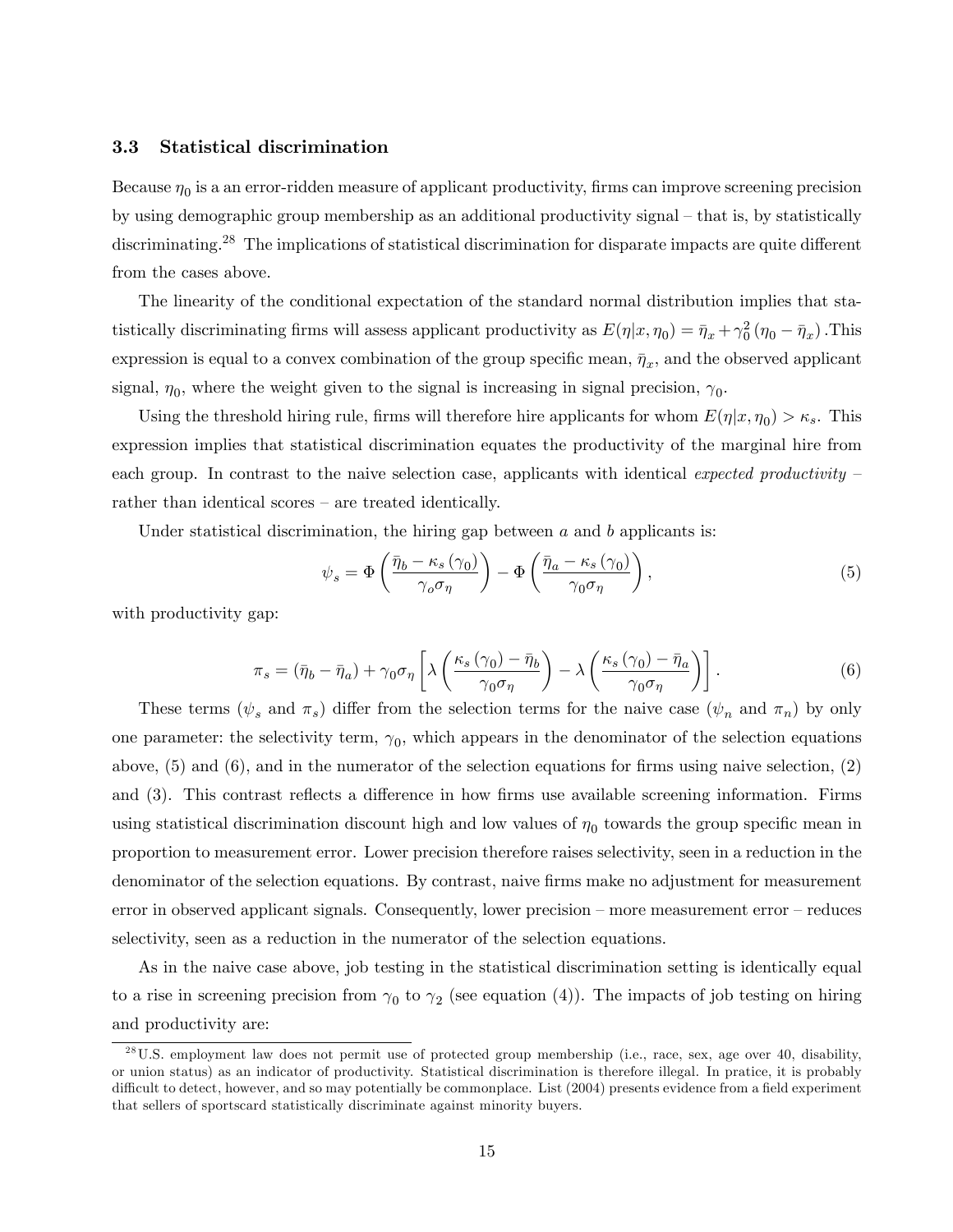**Proposition 8** Testing causes an upward adjustment in the screening threshold:  $\partial \kappa_s(\gamma)/\partial \gamma > 0$ .

Opposite to the naive selection case, hiring odds for all applicants are rising in screening precision, holding  $\kappa_s$  constant. Hence,  $\kappa_s$  must rise to maintain overall hiring at K:  $\partial \kappa_s(\gamma)/\partial \gamma > 0$ .

**Proposition 9** Testing raises hiring of **b** relative to **a** applicants  $(\Delta \psi_s > 0)$ .

Statistically discriminating firms 'discount' applicant signals towards their group-specific means in proportion to measurement error.<sup>29</sup> This practice differentially reduces b hiring since more weight is placed on the (lower) b group mean and less weight on the observed signal. Testing, by reducing measurement error, raises b hiring. See Appendix 1.

#### Proposition 10 Testing raises the productivity of both a and b hires.

Testing raises the odds that a qualified applicant is hired and that an unqualified applicant is rejected; the expected productivity of hires rises. For  $b$  applicants, this gain in productivity is partly offset by a rise in their aggregate hiring rate. The net gain for both  $a's$  and  $b's$  is positive. See Appendix 1.

**Proposition 11** Testing increases the productivity gap between a and  $\bf{b}$  hires, but this effect is very small  $(\Delta \pi_s \approx 0)$ .

As noted above, statistical discrimination equates the productivity of marginal hires from each group  $(a \text{ and } b)$  at all levels of test precision (provided that both groups are hired). Consequently, any effect of testing on relative a versus b productivity  $(\pi_s)$  can only arise from changes in the conditional mean gap between inframarginal  $a$  and  $b$  hires. Under the assumed normality of  $a$  and  $b$  productivity distributions, these inframarginal differences are of second order importance, as we show formally in Appendix 1. That is, they arise only from the second derivative of the selection equation  $(\lambda''(\cdot))$ , which is quite close to zero. The net effect of testing on relative productivity is weakly negative:  $\Delta \pi_s \leq 0$ . In practice, this effect is, to a first approximation, zero:  $\Delta \pi_s \approx 0$ .

In summary, statistical discrimination has two substantive implications that differ from prior cases considered. First, testing does not lower – and may raise – the hiring of members of low scoring groups. Second, testing has essentially no disparate impact on the productivity of low relative to high scoring groups. These results are illustrated in Panel C of Figure 2, which plots the change in the  $a - b$  hiring and productivity gaps induced by testing. In this simulation, testing's impact on the productivity gap is essentially undetectable.

 $^{29}$ In the absence of measurement error, a and b applicants are treated identically conditional on their scores.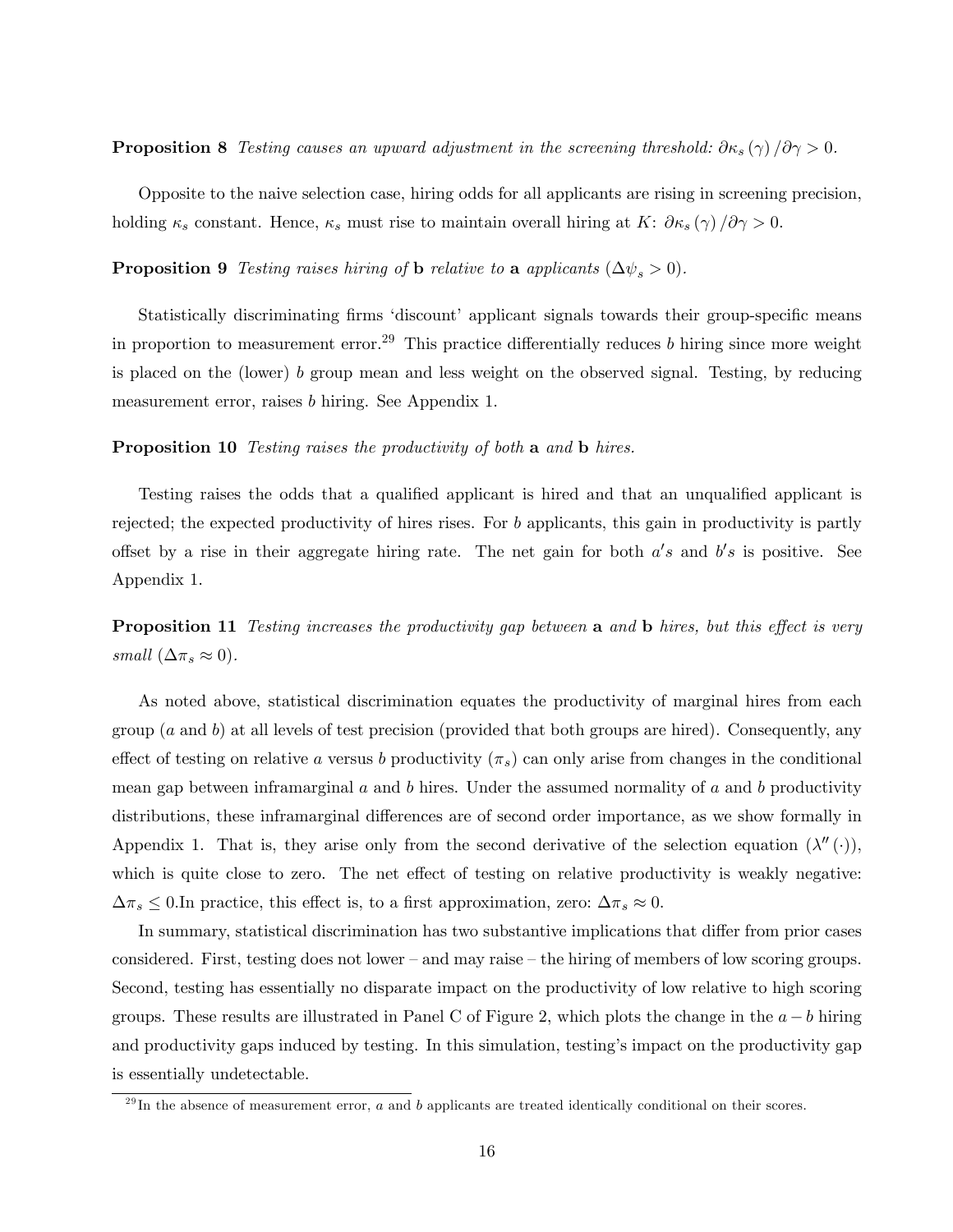#### 3.4 The productivity impacts of testing under a hiring quota

As Coate and Loury (1993) discuss, a legal requirement that employers treat minority and non-minority applicants identically conditional on their test scores is unlikely to be enforceable because this would require near-omniscient monitoring. A more realistic scenario may be one in which employers are required to maintain a constant hiring rate of minority and non-minority workers  $-$  in other words, they hire using quota.<sup>30</sup> Here, we briefly explore how our results are affected by hiring quotas.

A hiring quota is readily incorporated in our framework as a constraint that  $\partial \psi / \partial \gamma = 0$ ; that is, a change in screening precision must leave the hiring gap between  $a$  and  $b$  applicants unaffected. Under the maintained assumption that the overall hiring rate is  $K$ , firms will optimally respond to the quota by setting a separate hiring threshold for each applicant group  $\kappa^x(\gamma)$ . This threshold will select the most qualified applicants from each group subject to the constraint that a constant share of applicants from each group is hired. Since, by construction, testing does not impact relative hiring rates under the quota, the relevant question is how testing affects relative productivity.

First, consider the case of naive selection. It is straightforward to show that a rise in screening precision under the hiring quota implies that the hiring threshold,  $\kappa_n^x(\gamma)$ , must fall by relatively more for b than a applicants. Intuitively, because screening error is differentially beneficial to b group applicants, a reduction in screening error requires a compensating decline in the b group threshold to maintain constant hiring. Some algebra shows that the group-specific change in the hiring threshold is given by  $\partial \kappa_n^x/\partial \gamma = (\bar{\eta}_x - \kappa_n^x(\gamma))/\gamma$ , which is larger in absolute magnitude (more negative) for b than  $a$  applicants.<sup>31</sup> Using this derivative, we obtain

$$
\left.\frac{\partial\pi_n}{\partial\gamma}\right|_{\Delta\psi_n=0}=\sigma_\eta\left[\lambda\left(\frac{\gamma\left(\kappa_n^b\left(\gamma\right)-\bar{\eta}_b\right)}{\sigma_\eta}\right)-\lambda\left(\frac{\gamma\left(\kappa_n^a\left(\gamma\right)-\bar{\eta}_a\right)}{\sigma_\eta}\right)\right]>0.
$$

This expression is unambiguously positive: increased precision under the quota raises the productivity of b relative to a hires. In fact, this result is comparable to that for the non-quota hiring case. In the non-quota case, however, the change in the productivity differential is augmented by the declining in  $b$ hiring (raising selectivity further). In the quota case, this second effect is absent, but the same result holds with smaller magnitude: testing raises the relative productivity of b hires.

Now, consider the case of statistical discrimination. Opposite to the case above, a rise in screening precision under quota-constrained statistical discrimination requires that the hiring threshold rise by

 $30$  Indeed, the political debate over the U.S. Civil Rights Act of 1991 focused on whether it implicitly required employers to use racial hiring quotas. See Donohue and Siegelman (1991) for a rigorous analysis of the hiring incentives created by the Civil Rights Act of 1964.

<sup>&</sup>lt;sup>31</sup>We assume the quota is imposed from a starting (non-quota) case where  $\kappa_n^a(\gamma) = \kappa_n^b(\gamma)$ . This guarantees that  $\kappa_{n}^{b}(\gamma) - \bar{\eta}_{b} > \kappa_{n}^{a}(\gamma) - \bar{\eta}_{a}.$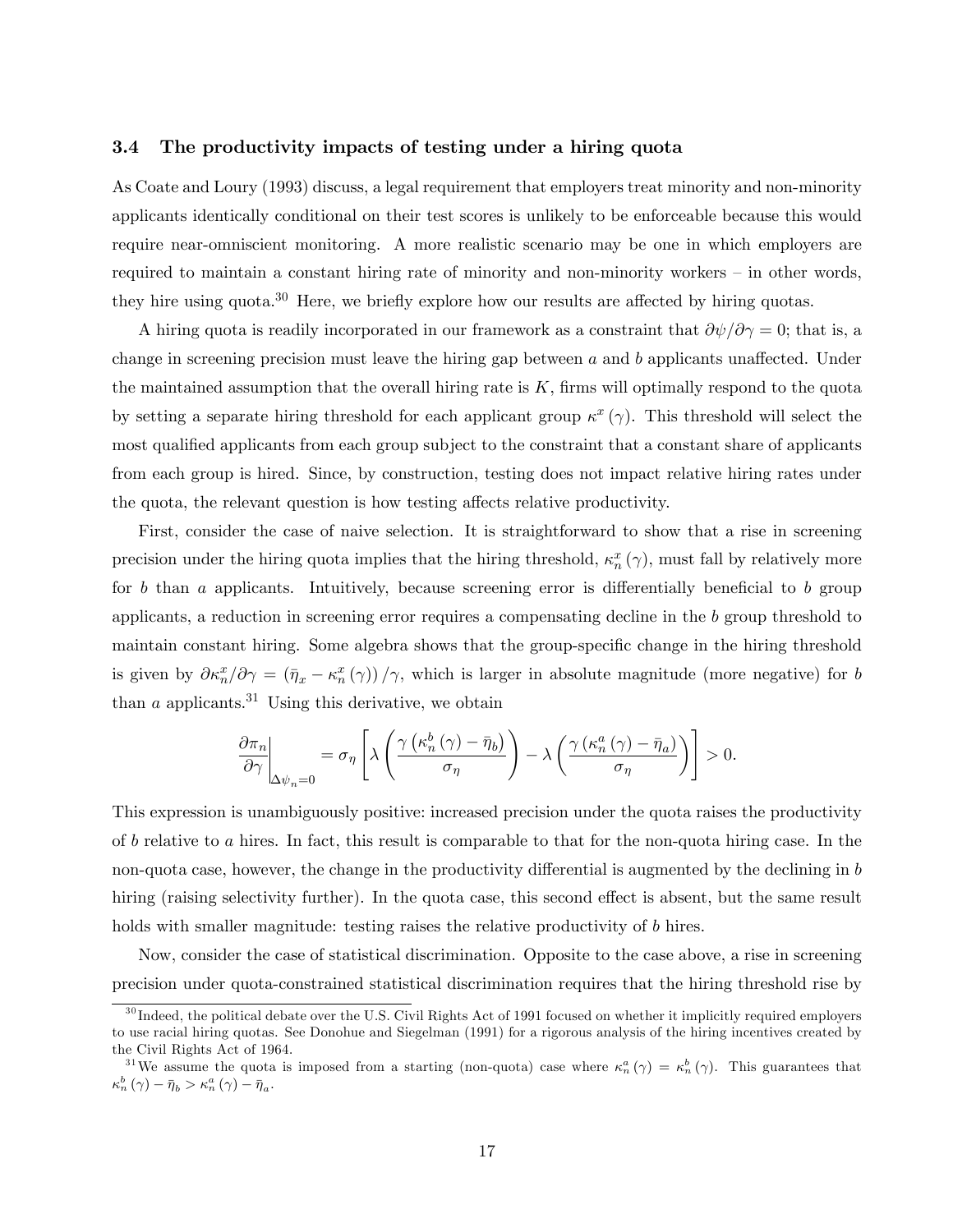more for b than a applicants, with  $\partial \kappa_s^x/\partial \gamma = (\kappa_s^x(\gamma) - \bar{\eta}_x)/\gamma^{32}$  Applying this result to the relative productivity equation yields,

$$
\left. \frac{\partial \pi_s}{\partial \gamma} \right|_{\Delta \psi_s = 0} = \sigma_\eta \left[ \lambda \left( \frac{\kappa_s^x(\gamma) - \bar{\eta}_b}{\gamma \sigma_\eta} \right) - \lambda \left( \frac{\kappa_s^x(\gamma) - \bar{\eta}_a}{\gamma \sigma_\eta} \right) \right] > 0,
$$

which is also positive; the use of testing with the quota again raises relative productivity of b hires. This result contrasts to the pure statistical discrimination case where we found that relative productivity effects are, to a first approximation, zero. The logic of this result is that a hiring quota negates the key feature of statistical discrimination  $-\epsilon$  equating the productivity of marginal hires from each group. Because the hiring threshold must rise differentially for  $b$  hires to maintain the quota, this raises the relative productivity of marginal b versus a hires, guaranteeing disparate productivity impacts. Hence, the case of pure (not quota-constrained) statistical discrimination presents one feature not shared by any other case: testing leaves the productivity gap between workers from different demographic groups unaltered.

## 3.5 Implications

Only one unambiguous conclusion emerges from the above analysis: testing raises productivity. By contrast, the widely held presumption that testing reduces hiring of applicants from low scoring groups finds at best ambiguous support. If firms statistically discriminate, a gain in screening precision has the potential to raise hiring from low scoring groups. If firms do not statistically discriminate, a gain in precision may slightly reduce hiring from minority groups. Large disparate hiring impacts are only assured in the extreme case where hiring in the pre-test environment is entirely uncorrelated with the test measure (e.g., unsystematic selection).

As our model underscores, the view that testing has disparate impacts on minority hiring has an often-overlooked dual implication for productivity. If hiring policies do not account for group productivity differences, testing typically raises the relative productivity of minority hires even as it reduces minority hiring. By contrast, if firms account for group differences (i.e., statistically discriminate), productivity gains are likely to be relatively uniform among minority and non-minority hires. This distinction provides a useful point of leverage for empirically distinguishing these cases.

Though our model makes many specific assumptions, two results of the model appear quite general. The first is that, outside the extreme case of random hiring, the expected disparate impacts of testing on hiring and productivity of minority workers are typically ambiguous; that is, improved precision has no *intrinsic* implications for the relative well-being of different worker groups. The second broad

<sup>&</sup>lt;sup>32</sup>We again assume the quota is imposed from a starting (non-quota) case where  $\kappa_s^a(\gamma) = \kappa_s^b(\gamma)$ . This guarantees that  $\kappa_s^b \left( \gamma \right) - \bar{\eta}_b > \kappa_s^a \left( \gamma \right) - \bar{\eta}_a.$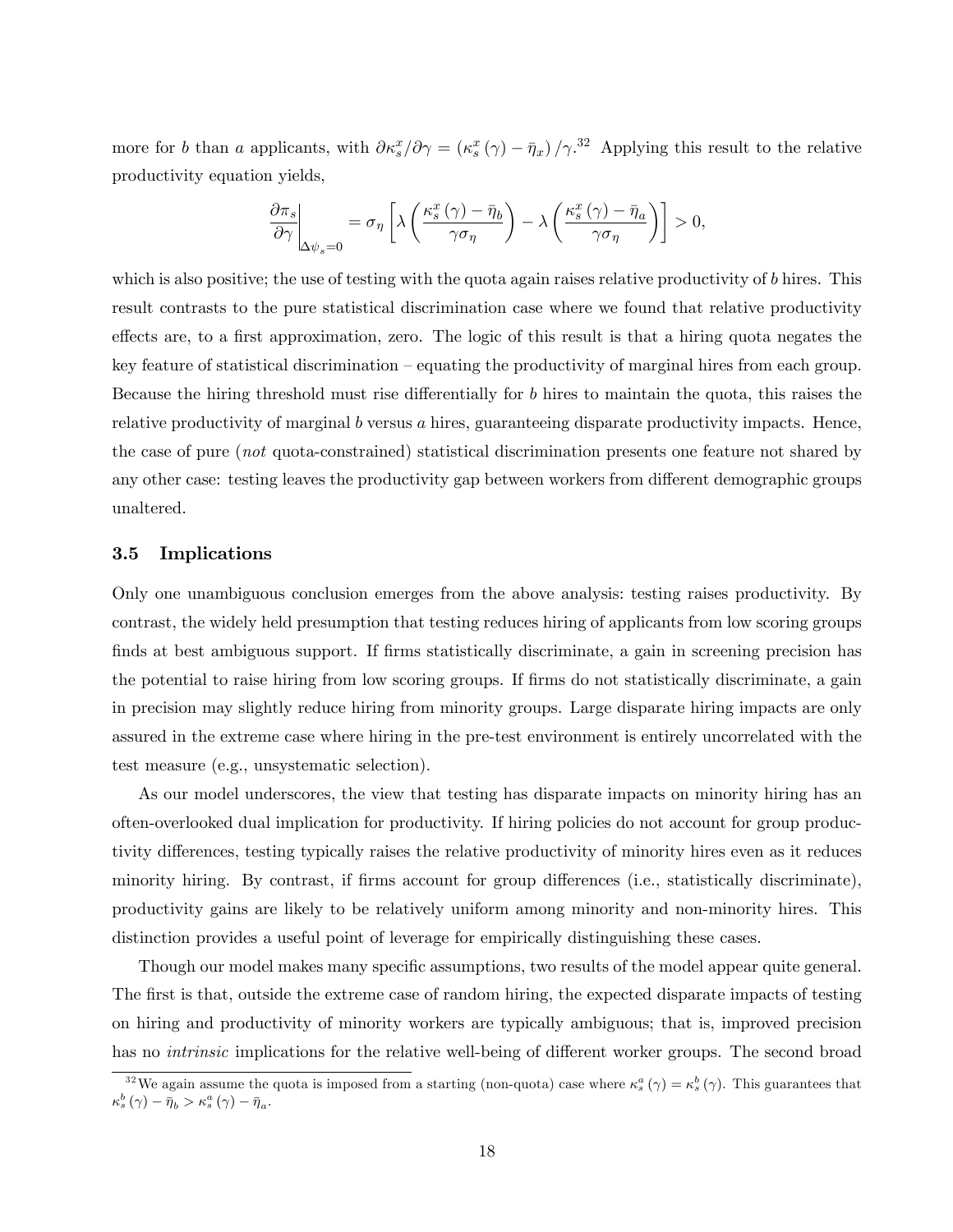result is that testing under statistical discrimination does not generally induce disparate productivity impacts. Because the marginal productivity of hires across different worker groups is always equated, testing, to a first approximation, has no impact on relative productivity. $33$ 

Based on this analysis, we conclude that there is no a priori presumption that testing should be expected to have a disparate impact on the employment or productivity of applicants from low-scoring groups.

## 4 Estimating the productivity consequences of job testing

We begin our empirical analysis by studying the productivity consequences of job testing. As an initial productivity measure, we analyze the length of completed job spell durations of workers hired with and without use of job testing. We think of job spell duration as a proxy for reliability; unreliable workers are likely to quit unexpectedly or be fired for poor performance.<sup>34</sup> In section  $(4.2)$ , we also consider a second productivity measure: firing for cause.

We initially estimate the following difference-in-difference model for job spell duration:

$$
D_{ijt} = \alpha + X_{ijt}\beta_1 + \beta_2 T_{ijt} + \theta_t + \varphi_j + e_{ijt}.
$$
\n<sup>(7)</sup>

In this equation, the dependent variable is the job spell duration (in days) of worker  $i$  hired at site  $j$  in year and month t. The vector  $X$  contains worker race and gender, and  $T$  is an indicator variable equal to 1 if the worker was screened via job testing, and 0 otherwise. The vector  $\theta$  contains a complete set of month  $\times$  year-of-hire effects to control for seasonal and macroeconomic factors affecting turnover. Most specifications also include a complete set of store site effects,  $\varphi$ , which absorb fixed factors a§ecting job duration at each store. Since outcomes may be correlated among workers at a given site, we use Huber-White robust standard errors clustered on store and application method  $(T = \{0, 1\})$ .<sup>35</sup>

Estimates are found in Table 3. The first estimate excludes both site effects and the  $T$  indicator variable. Consistent with the bivariate comparisons in Table 1, black and Hispanic workers have substantially lower conditional mean tenure than white employees. When 1,363 site fixed effects are added in column 2, these race differences fall by approximately 40 percent (though they remain

<sup>&</sup>lt;sup>33</sup>To be clear, one can readily construct cases where disparate impacts occur (in either direction) by assuming large cross-group dissimilarities between the productivity distributions of inframarginal hires. But these cases are likely to be somewhat artificial.

 $34$ Stores of this firm are typically staffed leanly, with 2 to 4 line workers per shift. Unreliable workers and those who quit unexpectedly inconvenience customers by reducing staff availability and impose costs on managers and coworkers who must cover their shifts.

 $35$  Ninety-eight percent of employment spells that commenced during the sample window of January 1999 to May 2000 were completed by the last observation date in our personnel data (August 2003). We exclude incomplete spells from these OLS models.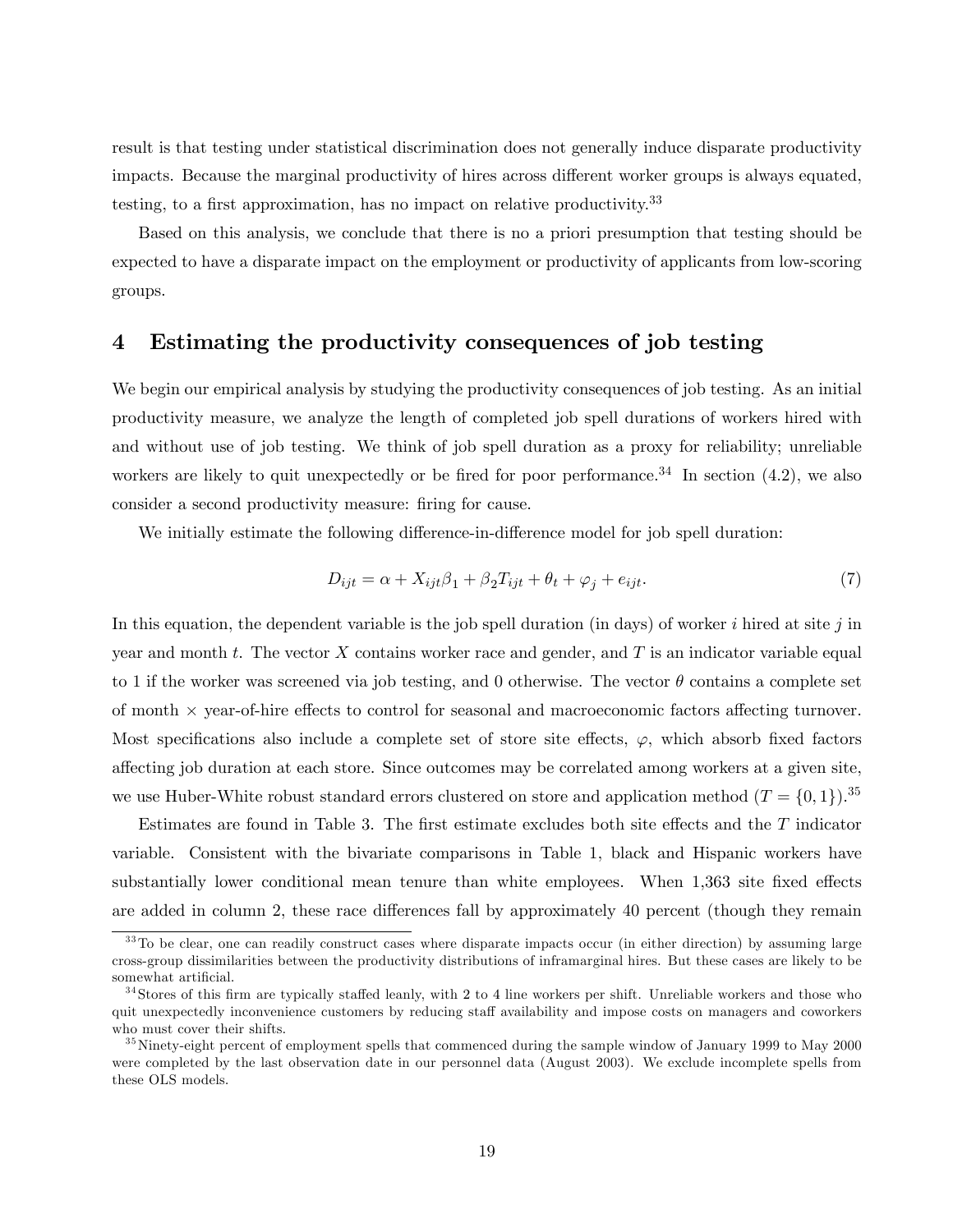highly significant), indicating that minority workers are overrepresented at establishments where both minorities and non-minorities have high turnover.

Columns 3 and 4 present initial estimates of the impact of testing on job spell duration. In column 3, which excludes site effects and race dummies, we find that the employment spells of tested hires are 8.8 days longer than those of non-tested hires  $(t = 2.0)$ . When site fixed effects are added in column 4, the point estimate rises to 18.8 days  $(t = 4.6)$ .<sup>36</sup> Adding controls for worker race and gender has little impact on the magnitude or significance of the job-test effect. When we include state  $\times$  time interactions in column 6 to account for differential employment trends by state, the job-test point estimate rises slightly to 22.1 days.

In net, these models suggest that testing increased mean job duration by approximately 20 days, or 12 percent.<sup>37</sup> This pattern is also clearly visible in Figure 3, which plots the distribution of completed job spells of tested and non-tested hires. The distribution of spells for tested hires lies noticeably to the right of that for non-tested hires, and generally has greater mass at higher job durations and lower mass at shorter durations.

#### Instrumental variables estimates

Our estimates could be biased if job-test status is endogenous. This endogeneity might take two forms. A first concern is that we observe in our data that in the 1 to 2 months following the rollout of testing at a site, 10 to 25 percent of new hires are not tested. There are three reasons why this may occur. First, individuals who apply prior to the advent of testing are often not on the payroll for several weeks; they will appear as non-tested, post-testing hires in our data. Second, operational and training issues in the weeks following the Unicru installation may cause the online application system to be unavailable or unused. Third, managers might deliberately circumvent testing to hire preferred candidates.<sup>38</sup>

To purge the possible endogeneity of tested status among hires at a store using the test, we re-estimate equation (7) using a dummy variable indicating store-test-adoption as an instrumental variable for the tested status of all applicants at the store. Since we do not know the exact installation date of the electronic application kiosk at a store, we use the date of the first observed tested hire to proxy for the rollout date. First stage estimates of this equation are found in Appendix Table 1. The coefficient on the store-adoption dummy in the first stage equation of 0.89 ( $t = 111$ ) indicates that

 $36$ The flow of hires in our sample intrinsically overrepresents workers hired at high-turnover stores (relative to the stock of hires). Hence, when testing is introduced, a disproptionate share of tested hires are at high turnover establishments. Adding site effects to the model controls for this source of composition bias, which substantially raises the point estimate for the job testing variable (compare columns 3 and 4).

<sup>&</sup>lt;sup>37</sup> Models that include a full set of state  $\times$  month-year-of-hire interactions (17  $\times$  47 dummies) yield nearly identical (and quite precise) point estimates.

 $38$ Changes to the Unicru system implemented after the close of our sample window effectively barred such overrides.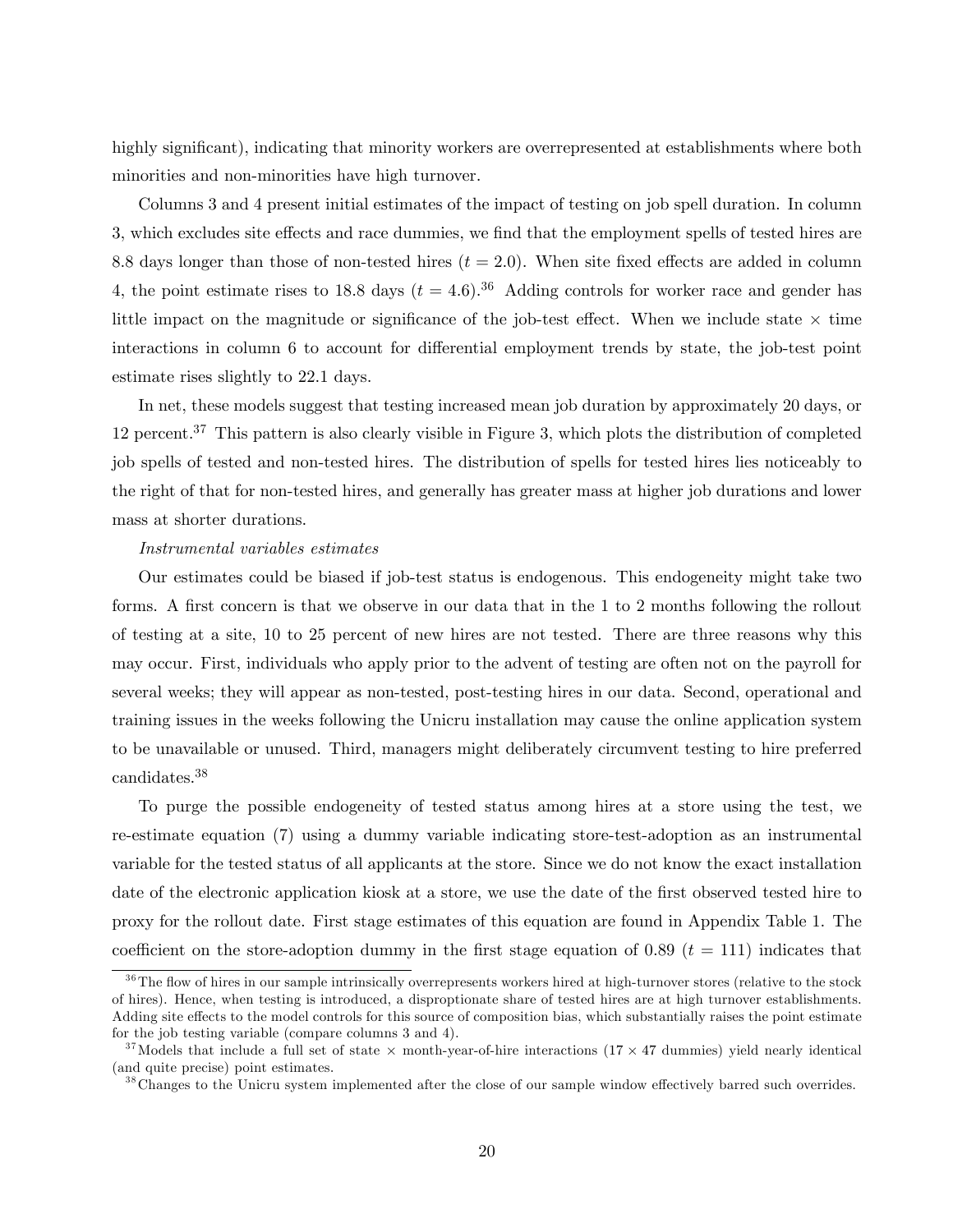once a store has adopted testing, the vast majority of subsequent hires are tested.

Instrumental variables estimates of the effect of testing on job spell durations in panel B of Table 3 are approximately 80 percent as large the OLS estimates and are nearly as precisely estimated. In fact, we cannot reject the hypothesis that IV and OLS estimates are identical. This suggests that the potential endogeneity of tested status within stores is not a substantial source of bias.<sup>39</sup>

A second source of concern is that a store's use of testing may be correlated with potential outcomes. Although all stores in our sample adopt testing during our sample, the timing of adoption is not necessarily entirely random. To the best of our understanding, the rollout order of stores was determined by geography, technical infrastructure, and internal personnel decisions. It is this last factor that is of concern. If, for example, stores adopted testing when they experienced a rise in turnover, mean reversion in the length of employment spells could cause us to overestimate the causal effect of testing on workers' job spell durations.

As a check on this possibility, we augmented equation (7) for job spell duration with leads and lags of test adoption. These models, found in Appendix Table 2, estimate the trend in job spell durations for workers hired at each store in the 9 months surrounding introduction of testing: 5 months prior to 4 months post adoption. If job spell durations rose or fell significantly prior to test adoption, the lead and lag models would make this evident.

As shown in the appendix table, the lead estimates are in no case significant and, moreover, do not have consistent signs. By contrast, the lag (post-rollout) dummies show striking evidence of a discontinuous rise in job duration for workers hired immediately after testing was adopted. Workers hired in the first month of testing have 14 days above average duration; workers hired in subsequent months have 19 to 28 days above average duration (in all cases significant). These results indicate that our main estimates above are not confounded by pre-existing trends in job spell duration.<sup>40</sup>

#### Quantile regressions

Since employment duration data are typically right-skewed, our results could also be driven in part by outliers. As a check on this possibility, Panel A of Table 4 presents quantile (least absolute deviation) regression models for job duration. In these models, we retain the 2 percent of observations in which the job spell had yet to be completed by the end of the sample (August 2003). Since it is not feasible to estimate a large number of store fixed effects in quantile regression models, we instead

 $39$ The fact that IV point estimates are smaller than OLS estimates implies that non-tested hires at stores using testing had below average job duration relative to other non-tested hires. This is consistent with some managerial subversion.

 $^{40}$ As an additional robustness test, we estimated a version of equation (7) augmented with separate test-adoption dummies for each cohort of adopting stores, where a cohort is defined by the month and year of adoption. These estimates find a positive effect of testing on job spell duration for 9 of 12 adopter cohorts, 6 of which are significant at  $p < 0.05$ . By contrast, none of the 3 negative point estimates is close to significant. A table of estimates is available from the authors.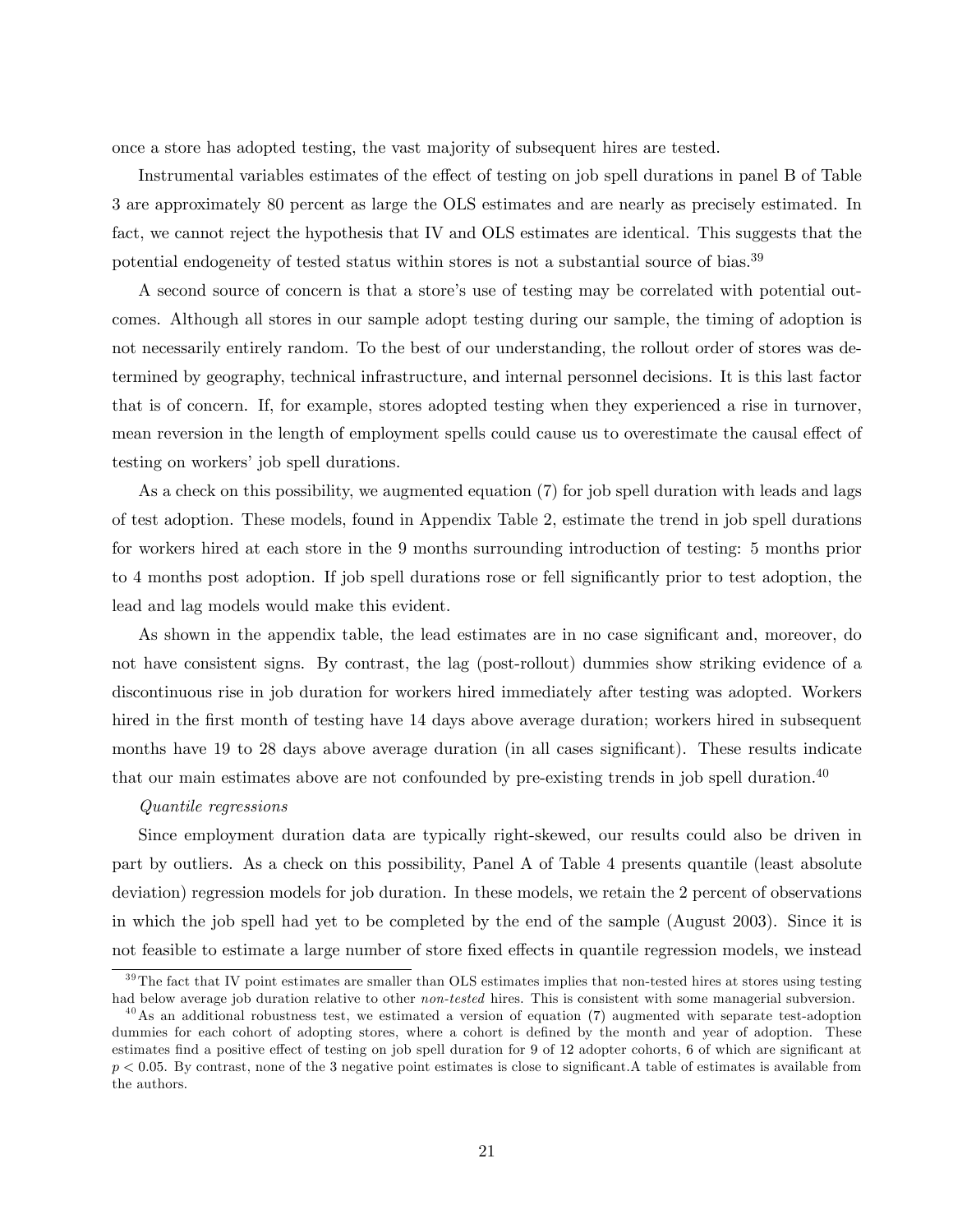include 46 state dummies.

The regression estimates for median job spell duration confirm that testing increased the length of job spells. In the models in panel A, we find that testing increased median tenure by 8 to 9 days, which is roughly a 10 percent increase (see Table 1), comparable in effect size to the OLS models. Panel B provides estimates for job spell length at percentiles 10, 25, 50, 75, and 90.<sup>41</sup> The impact of testing on completed tenure is statistically signiÖcant and monotonically increasing in magnitude from the  $10^{th}$  to the 75<sup>th</sup> percentiles. We find no effect at the 90<sup>th</sup> percentile. In net, these results provide robust evidence that job testing raised worker tenure.

### 4.1 Did testing have a disparate impact on productivity?

Tables 1 reveals that, prior to the use of job testing, Hispanic and especially black workers had substantially shorter mean job durations than whites. Job testing could potentially affect this gap. As our model indicates, unless firms were statistically discriminating in the pre-testing regime, an increase in screening precision is predicted to differentially raise the productivity of minority relative to non-minority hires (a disparate impact). We analyze here whether this occurred. Before doing so, we calculate an upper bound on the plausible magnitude of this impact.

Consider a hypothetical case where, prior to testing, screening was uncorrelated with the test score. We refer to this as the 'unsystematic selection benchmark.<sup>42</sup> Panel A of Table 2 shows that among tested applicants, the black-white test score gap was 5:4 points (47:7 versus 53:1 points). Under the 'unsystematic selection' benchmark, we assume that this gap would have carried over into the hired sample in its entirety. By contrast, Panel B of Table 2 shows that among tested *hires*, the black-white test score gap was only 1:5 points. Hence, relative to the benchmark, hiring using the test reduced the black-white test score gap among hires by 3.9 points. The analogous figure for Hispanic hires is 2.9 points. These gains (3:9 and 2:9 points) place an upper bound on the degree to which testing could plausibly have compressed the minority/non-minority test score gap among hires.

To translate this point difference into a productivity difference, we use the job applicant database summarized in Table 2 to estimate the relationship between applicant test scores and job spell durations. As noted, test scores are not available for applications submitted to the stores in our sample prior to the use of testing. In their place, we use job applications submitted in the year after the rollout of employment testing (June 2000 through May 2001). Assuming that applicant characteristics did not change systematically after testing was initiated, these data provide a rough measure of the average characteristics of stores' applicants in the period prior to testing. (Supporting evidence for

 $41$ We exclude incomplete spells since some are at very high percentiles.

 $42$  While this case is unlikely, the evidence above that testing significantly raised productivity indicates that the initial screen could not have been perfectly correlated with the test.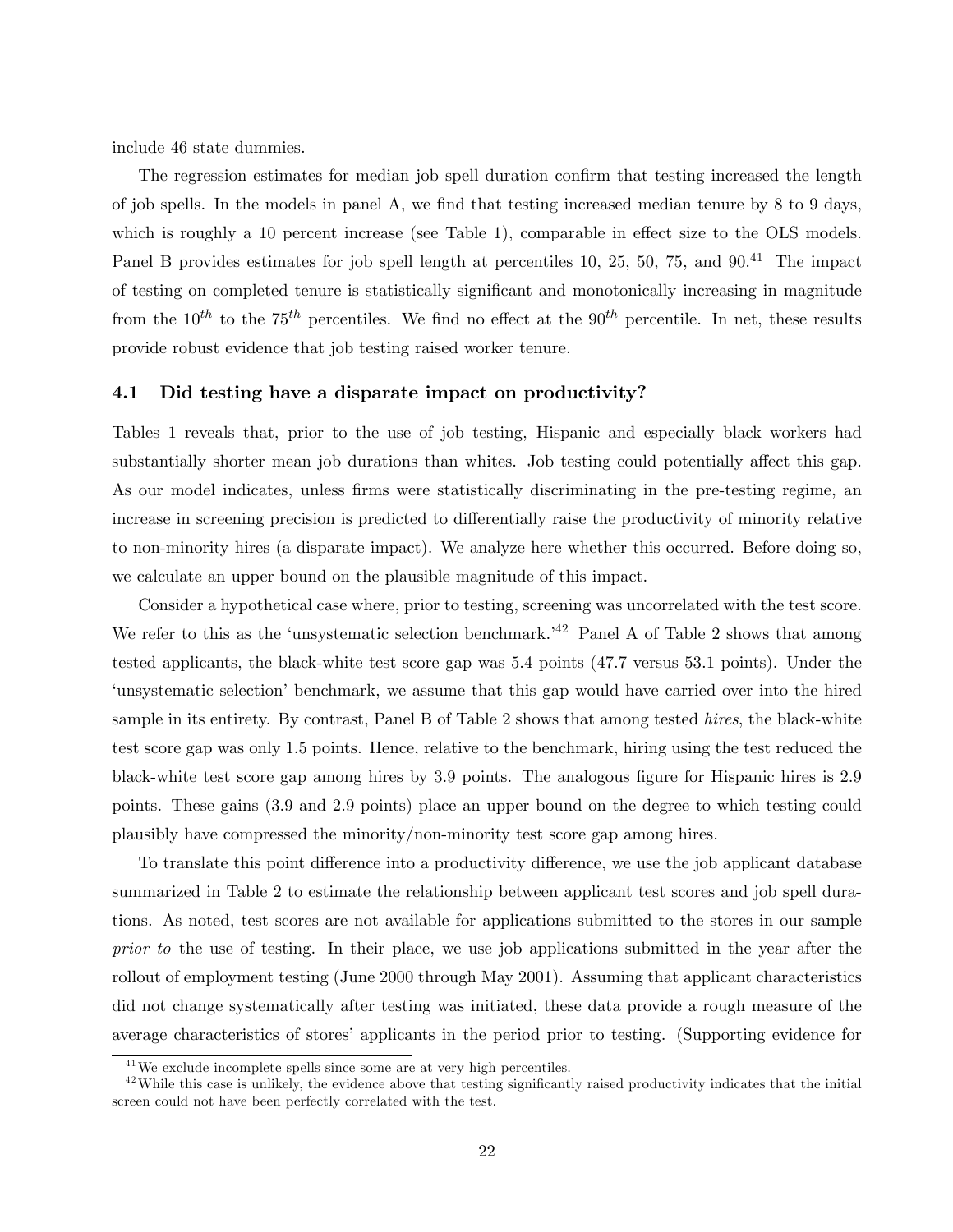this assumption is given in Appendix 2.)

Column 1 of Table 5 provides an estimate of the following regression model for job spell durations:

$$
D_{ijt} = \alpha + X_{ijt}\beta_3 + \beta_4\overline{S}_j + \theta_t + e_{ijt}.
$$
\n(8)

In this equation, the dependent variable is the completed job spell duration of workers hired at store j prior to the use of testing, and  $\bar{S}_j$  is the average test score of store j's applicants. Control variables for gender, race, year-month of hire and state are also included. Our expectation is that  $\hat{\beta}_4 > 0$ : stores that had higher quality applicants (as measured by the test score) should have had longer mean job spell durations prior to the use of testing.<sup>43</sup>

This expectation is confirmed in Table 5. The coefficient of 2.73 ( $t = 5.0$ ) on the mean test score variable indicates that, conditional on race, gender, time and state effects, stores facing applicant pools with below average mean test scores had significantly shorter job spells: a one point lower mean test score is associated with approximately 3 fewer days mean job duration for workers hired prior to the use of testing. The economic magnitude of this relationship is large. A one-standard deviation (3:7 point) difference in average store-level test scores predicts a 10 day difference in mean job duration.<sup>44</sup>

We can calculate an upper bound on expected disparate productivity impacts of testing by using this regression estimate. Under the unsystematic selection benchmark, we calculated that testing could potentially have closed the black-white test gap by 3.9 points. Scaling by  $\hat{\beta}_4$ , this implies a potential 11 days narrowing of the job duration gap between black and white hires. This is a sizable effect, equal to one third of the initial gap of 33 days (Table 5, column 1). An analogous calculation for Hispanic hires yields a potential disparate impact of 8 days on a baseline of 7 days, i.e., full convergence. Hence, under the null of unsystematic selection, job testing had the potential to substantially raise the tenure of minority relative to non-minority hires.

To assess whether this occurred, we estimate in Table 6 a set of job spell duration models performed separately by race. These estimates provide remarkably little evidence of disparate impacts. The point estimate for the effect of testing on mean job duration is 20 days for whites, 23 days for blacks, 19 days for males and 20 days for females. All are significant. Only for Hispanic hires (the smallest sub-group in our sample) is the point estimate of differing magnitude:  $8$  days, and insignificant.<sup>45</sup>

The second panel of Table 6 presents analogous IV models for job spell duration by race where tested status is instrumented with a dummy variable indicating the store has adopted job testing.

 $43$ We do not estimate equation (8) for job spell durations of tested hires since selection on the test score would be expected to attenuate estimates of  $\beta_4$ . As shown in Appendix 1, this relationship is positive in the tested sample  $(\hat{\beta}_4 > 0)$ . But, as expected, it is substantially attenuated relative to the non-tested sample.

<sup>&</sup>lt;sup>44</sup> As shown in Appendix Table 3, this relationship is also robust to inclusion of other demographic and regional controls, including log median income and minority resident share in the store zip code.

<sup>&</sup>lt;sup>45</sup>A potential explanation for why the gains were smaller for Hispanic hires than other groups is that the test was initially only offered in English.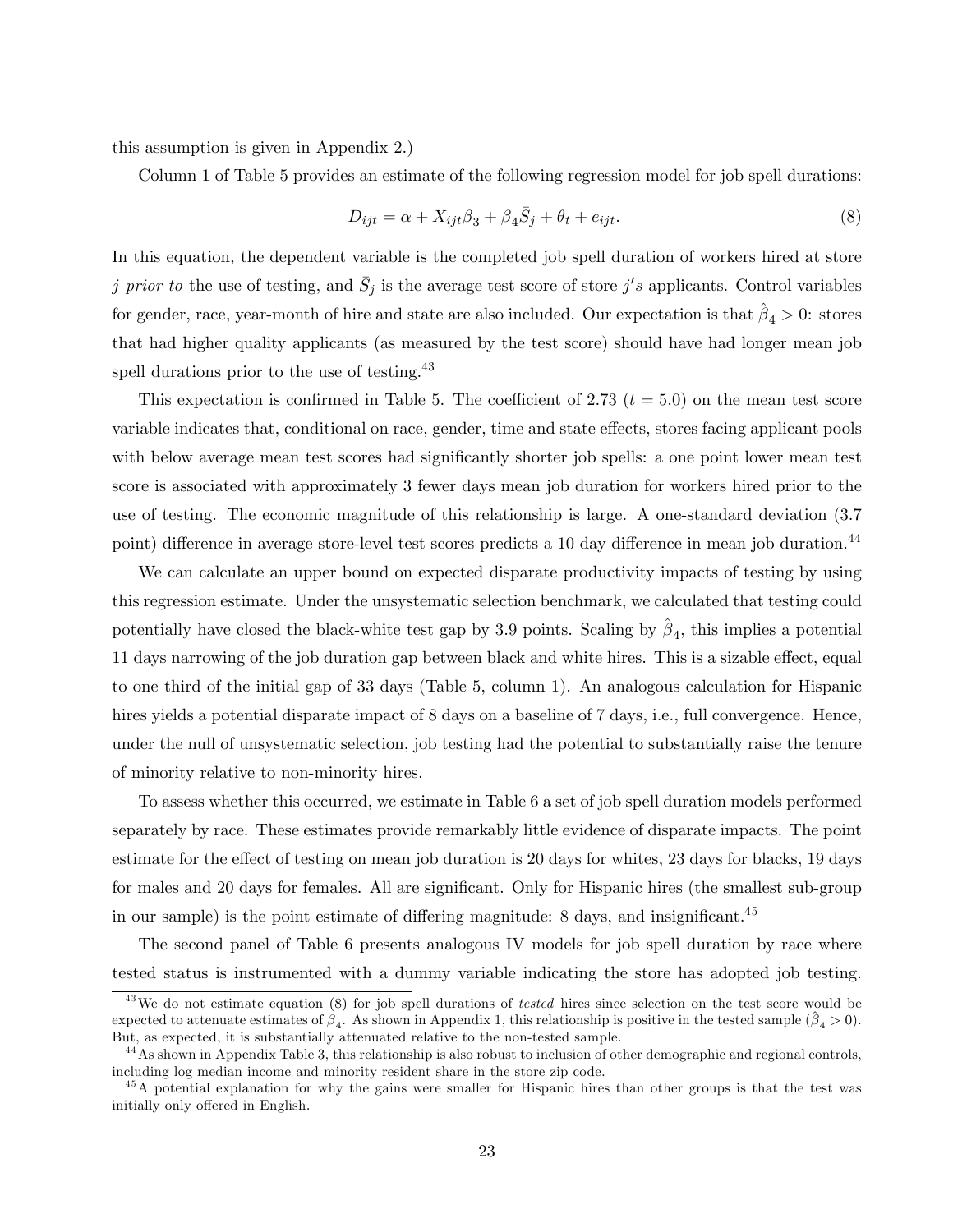As with earlier models, the instrumental variables point estimates are about 80 percent as large as comparable OLS estimates and are only slightly less precisely estimated. In this case, gains in job duration for whites are estimated to be slightly larger than for blacks. In summary, these results provide little evidence that testing had a disparate impact on the productivity of minority relative to non-minority hires.<sup>46</sup>

### 4.2 A second productivity measure: Firing for cause

To supplement the job duration evidence above, we explore a second dimension of worker productivity: firing for cause. Using linked personnel records, we distinguish terminations for cause  $-$  theft, job  $a$ bandonment, insubordination  $-\infty$  from neutral or positive terminations, such as return to school, relocation, or new employment. To provide an outcome measure that is uniformly defined across workers at different points in their employment spells, we measure employment status at 180 days following hire. We code three mutually exclusive categories: employed, neutral termination, and terminated for cause.<sup>47</sup> As shown in the first panel of Figure 4, two-thirds of job spells have ended at 180 days following hire, and 22 percent of spells have resulted in termination for cause.

To compare termination outcomes of tested and non-tested workers, we estimate the following linear probability model for employment status at 180 days:

$$
E\left[1\left\{O_{ijt}^{180} = k\right\}\right] = \alpha + X_{ijt}\beta_5^k + \beta_6^k T_{ijt} + \theta_t^k + \varphi_j^k,\tag{9}
$$

where  $1\{\cdot\}$  is the indicator function and k corresponds to each of the three potential employment outcomes  $(O)$ : employed, neutral termination, and termination for cause. So that coefficients may be read as percentage points, the dependent variable is multiplied by 100. The coefficient of interest,  $\beta_6$ , estimates the conditional mean difference in the probability of each outcome for tested relative to non-tested hires.

Table 7 contains estimates. The first specification, which excludes the job testing dummy variable, indicates that 180 days after hire, minority workers are substantially more likely than non-minorities to have been fired for cause. As with the racial differences in mean tenure, these discrepancies are large. Relative to whites, black and Hispanic workers are, respectively, 9 and 3 percentage points (47 percent and 15 percent) more likely to have been terminated for cause within the first 180 days of hire.

 $^{46}$ The overall rise in tenure of 19 to 22 days (Table 3, columns 5 and 6) implies that the use of test-based screening was equivalent to a rise of 7 to 8 points in the average test scores of hires. If the firm was initially hiring unsystematically, this rise would have been fully 21 points (using the average scores of hires minus the average scores of applicants in Table 2). Clearly, testing improved screening, but screening was far from unsystematic initially.

 $47$ Results are similar if we use 120 or 240 days instead. Workers terminated for cause are ineligible for rehire.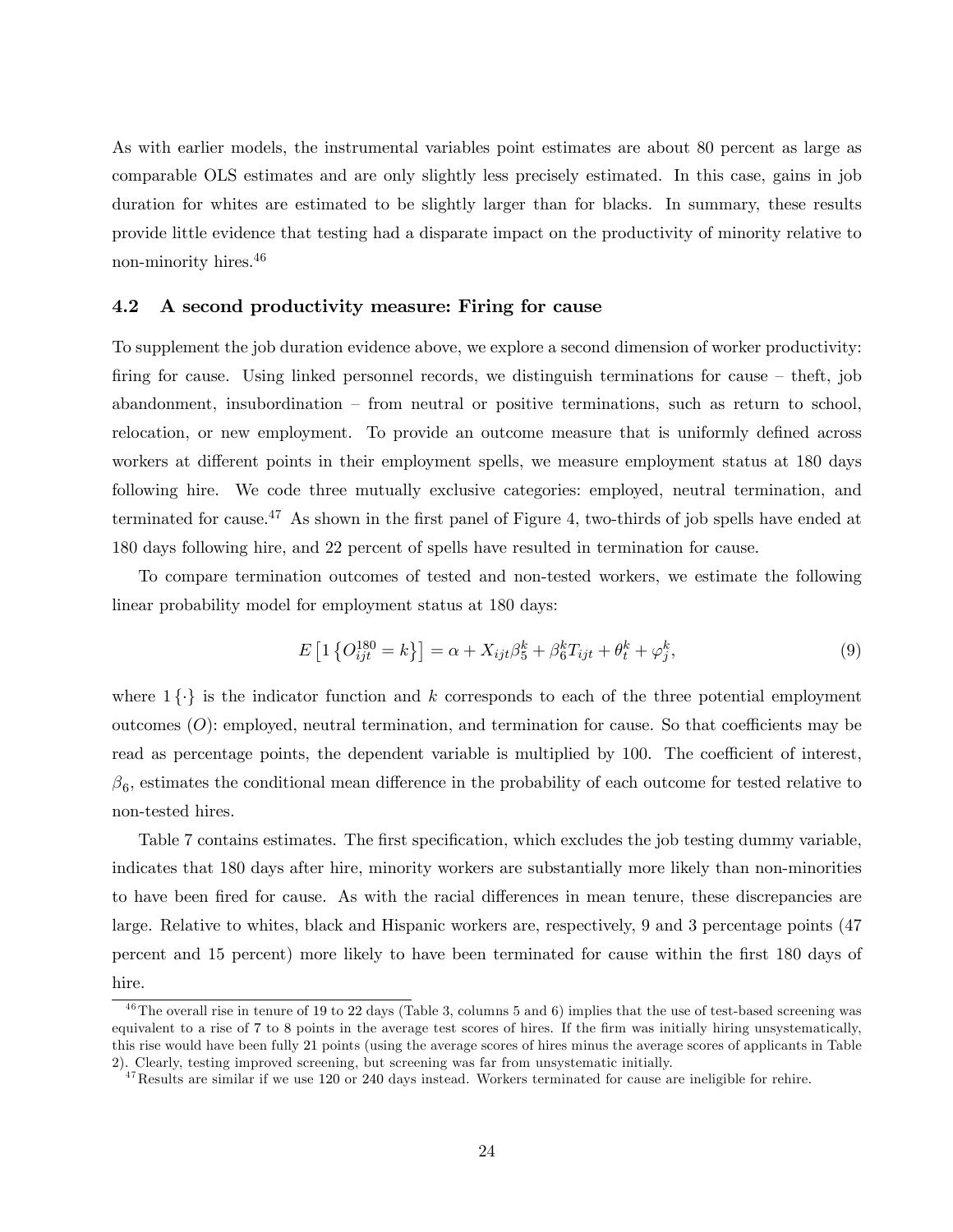Column 2 contrasts employment outcomes of tested relative to non-tested hires. At 180 days following hire, tested workers are 4:4 percentage points (14 percent) more likely than are non-tested workers to remain employed, 3.1 percentage points (6.7 percent) less likely to have received a neutral termination, and 1:4 percentage points (6:5 percent) less likely to have been terminated for cause. The first two point estimates are highly significant; the third is marginally significant ( $t = 1.5$ ). As shown in Column 3, instrumental variables estimates for these models (using store test-adoption as an instrument) show comparable effects. Hence, tested hires appear to have better termination outcomes across the board.

The large racial differences in termination outcomes evident in Column 1 again underscore that job testing has the potential to generate disparate impacts by raising minority relative to non-minority productivity. We can benchmark the possible magnitude of these impacts using the procedure above. As shown in Panel B of Table 5, stores facing applicant pools with below average mean test scores had significantly higher rates of termination for cause: a one point lower mean applicant test score was associated with a 0.41 percentage point higher share of workers terminated for cause within 180 days. Under the ëunsystematic selectioní benchmark, we calculate that the use of job testing would be expected to compress the black-white termination-for-cause gap by 1.6 percentage points  $(0.41 \times 3.9)$ , and the Hispanic-white termination-for-cause gap by 1.2 percentage points  $(0.41 \times 2.9)$ . These reductions are substantial, equal to 18 to 40 percent of the baseline difference in termination rates.

We find no evidence of a disparate impact of testing on terminations, however. As shown in panel B of Table 6, the point estimates imply that testing reduced termination rates  $-$  both neutral terminations and firings for cause  $-$  by roughly equal amounts for workers of all three race groups.

In net, our results indicate that job testing improved worker selection, leading to longer job spell durations and a reduction in the frequency of firing for cause. Most important for our analysis, we find no evidence of disparate impacts; productivity gains were uniformly large for minority and non-minority hires. In light of our theoretical framework, this suggests that firms may have held rational expectations in the pre-testing hiring regime – that is, they accurately accounted for expected productivity differences when selecting applicants. In this case, our model suggests that disparate impacts on minority hiring are likely to be small.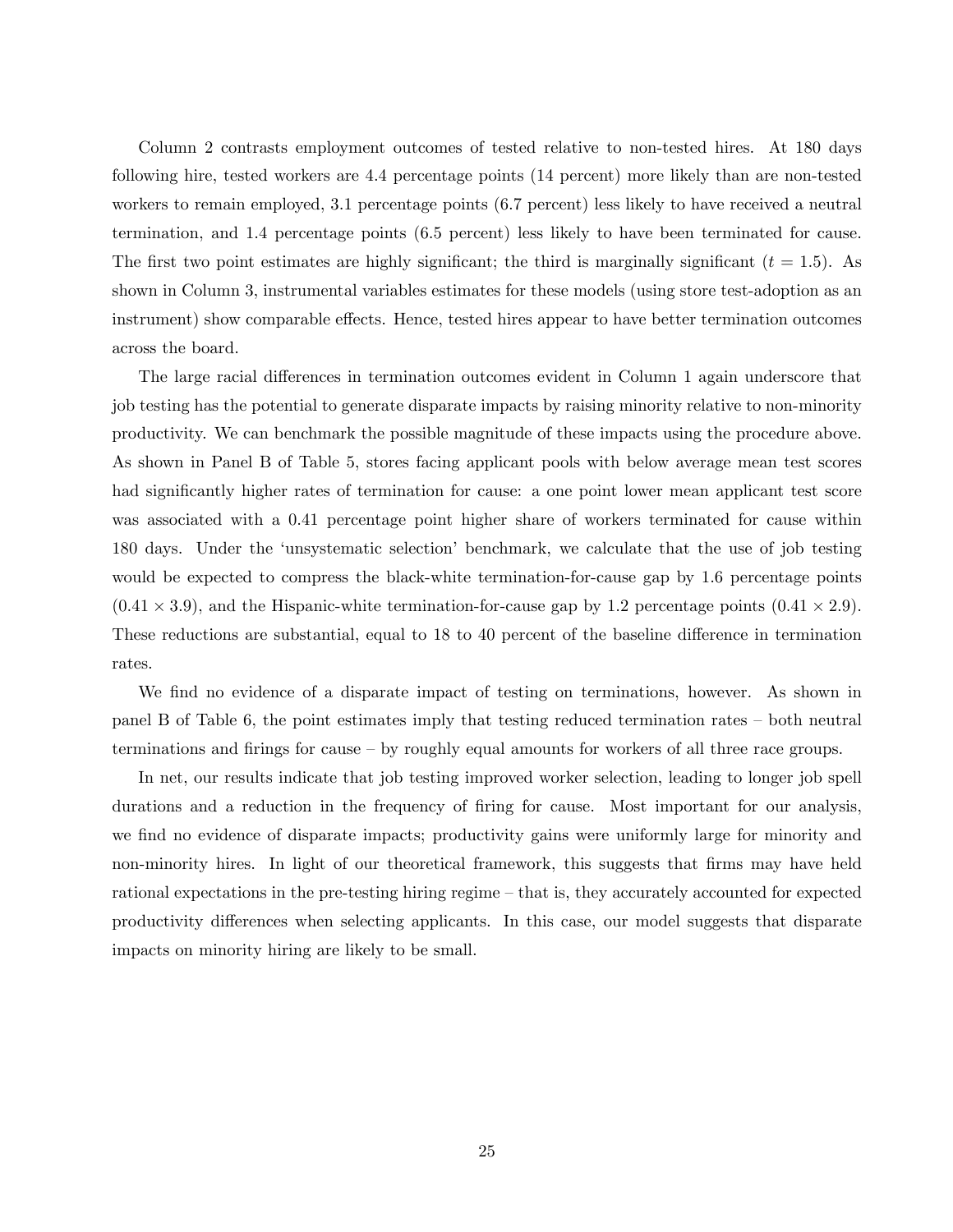## 5 The impact of employment testing on hiring

## 5.1 Unsystematic selection baseline

We now assess whether testing had a disparate impact on minority hiring. Before doing so, we benchmark the potential magnitude of this impact. As shown in Table 2, there are significant differences in test scores among black, white and Hispanic job applicants. Figure 5, which plots locally weighted regressions of hiring rates on test scores (conditioning on store effects and application year  $\times$  month), shows that, for applicants of all race groups, the probability of hire is strongly monotonically increasing in the test score. The overall hire rate is 8:9 percent, but applicants who score one standard deviation below the mean have essentially zero probability of hire, while those who score one standard deviation above the mean have a 12 to 15 percent probability of hire.<sup>48</sup> The importance of test scores for hiring is also visible in Figure 6, which plots the distribution of test scores for applicants who were subsequently hired. In contrast to the test score distributions for job applicants shown in Figure 1, the race difference in test scores among job hires is negligible. This suggests that race differences in test scores could have significant disparate impacts on hiring.

To benchmark these impacts, we again consider an unsystematic selection baseline. Using the data for white applicants exclusively, we estimate the following linear probability model for hiring:

$$
E(H_i) = \sum_{n=1}^{100} \pi_n \times 1 \{ S_i = n \}.
$$
\n(10)

Here, the dependent variable is an indicator equal to 1 if applicant  $i$  was hired,  $S$  is the applicant's test score and  $1 \{\cdot\}$  is the indicator function. The coefficients,  $\pi_n$ , estimate the hire rates for white applicants at each test score percentile.<sup>49</sup> We can apply this coefficient vector to the test score distribution for each race group to calculate predicted hiring rates on the assumption that firms use the same selection rules for all applicants. These predicted rates are 10:2 percent for white applicants (equal to the white mean by construction), 8:8 percent for black applicants and 9:3 for Hispanic applicants.<sup>50</sup> These race gaps in predicted hiring rates are sizable. If hiring was initially uncorrelated

 $48$ We also estimated linear probability models for hiring odds as a function of test score, store effects, time effects, and race and gender. We estimate that a one standard deviation (20 point) increase in the test score raises an applicant's hiring probability by 4.6 percentage points  $(t = 67)$ . Given a baseline hiring rate of 9 percent, this is a large effect. A table of estimates is available from the authors.

 $^{49}$ When estimating  $\pi$ , we also control for site effects. This has little effect on the results.

 $50$ As is visible in Table 2 panel C, observed hiring rates for tested black and Hispanic applicants are in fact lower than the predicted rates. This discrepancy is also suggested by Figure 5 where, conditional on test scores, minority applicants are generally less likely to be hired than non-minorities. Although this discrepancy could potentially be explained by taste-based discrimination, our model also predicts this pattern. During job interviews, firms will observe applicant characteristics that are not visible in our data, such as dress, comportment, and maturity. These observables are represented by  $\tilde{\eta}$  in our model. Provided that  $\tilde{\eta}$  is unbiased, our model immediately implies that minority applicants will have weaker observables than non-minority applicants conditional on their test scores:  $E(\tilde{\eta}|\hat{\eta} = k, x = b) < E(\tilde{\eta}|\hat{\eta} = b)$  $k, x = a$ ). (A proof is available on request.) Hence, our model implies that minority applicants will have a lower hire rate than non-minorities conditional on their scores, which is what we observe in Figure 5.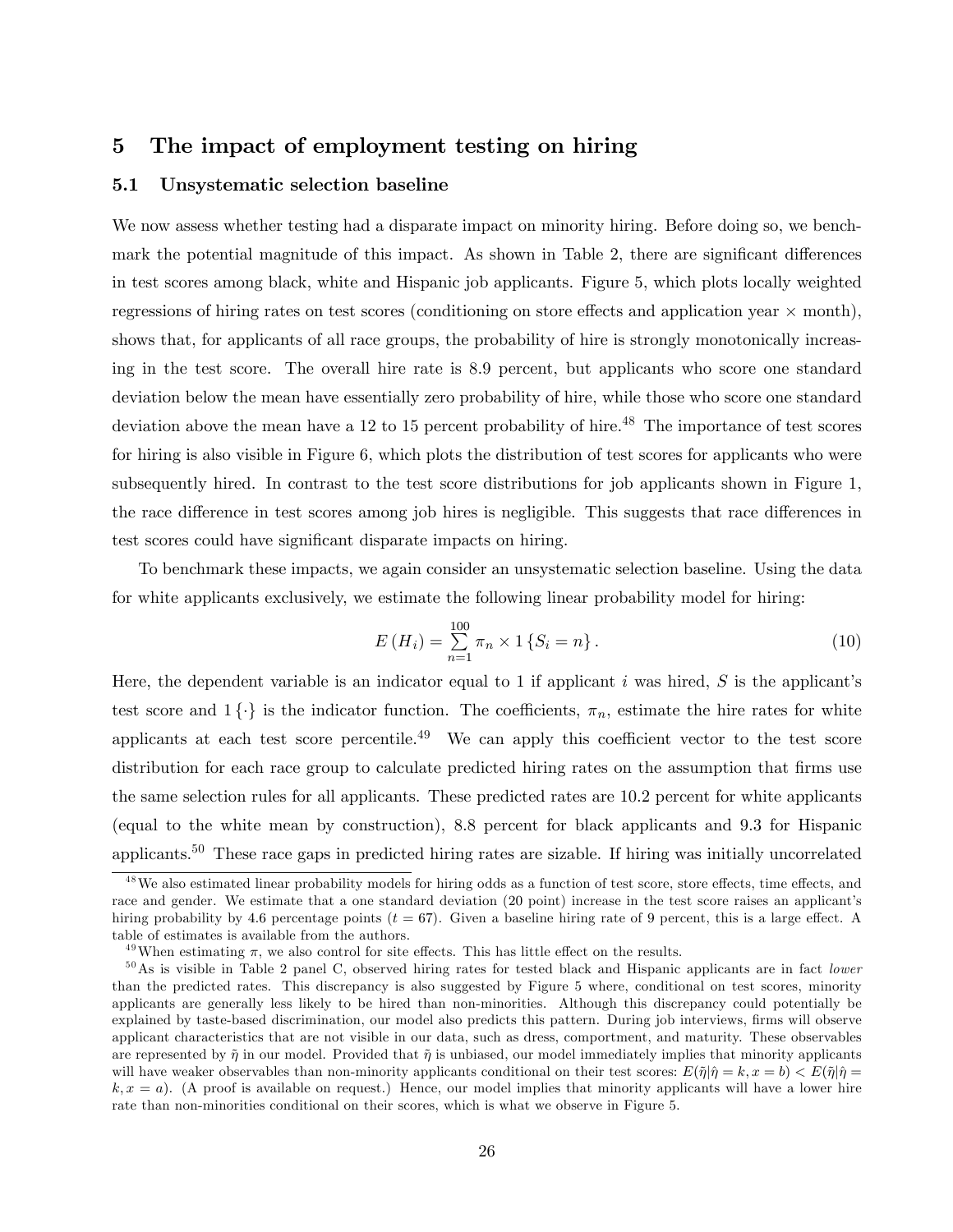with the test, testing would cause the black hire rate to fall by 2.5 percentage points (25 percent) and the Hispanic hire rate by 1 percentage point (10 percent). As we show below, disparate impacts of this magnitude are detectable in our sample. We now assess if they occurred.

### 5.2 Evidence on disparate hiring impacts

As shown in Panel A of Table 1, simple mean comparisons of minority employment before and after the use of testing suggest that job testing had little effect on minority hiring. In fact, the employment share of white workers fell roughly 4:5 percentage points in the year following the introduction of testing. This uncontrolled comparison could potentially mask within-store shifts against minority hiring, however.

To rigorously assess the effect of testing on racial composition, it is useful to derive a link between the hiring rates observed in the data and the underlying parameters of interest, which is the effect of testing on hiring odds for minority applicants. The data allow us to observe the race of new hires, which we express as  $Pr(B|H, A)$ , that is the probability that a new worker is black given that he applied  $(A)$  and was hired  $(H)$ . Using Bayes rule, we can write the following identity for the black/non-black  $(B/NB)$  hiring odds ratio:

$$
\ln\left(\frac{\Pr(B|H,A)}{\Pr(NB|H,A)}\right) = \ln\left(\frac{\Pr(H|B,A)\cdot\Pr(B|A)}{\Pr(H|A)}\right) - \ln\left(\frac{\Pr(H|NB,A)\cdot\Pr(NB|A)}{\Pr(H|A)}\right),\tag{11}
$$

Rearranging, we obtain,

$$
\ln\left(\frac{\Pr(B|H,A)}{\Pr(NB|H,A)}\right) = \ln\left(\frac{\Pr H|B,A}{\Pr(H|NB,A)}\right) - \ln\left(\frac{\Pr(B|A)}{\Pr(NB|A)}\right). \tag{12}
$$

This equation indicates that the odds that a newly hired worker is a minority depend on the hiring odds for minority versus non-minority applicants and the relative application rates of minorities and non-minorities.

Our empirical question concerns how testing affects the hiring odds for minorities. The second term in equation  $(12)$  – the minority application rate – is a confounding variable that we would like to eliminate. The lack of data on the composition of job applicants prior to the introduction of testing is therefore a point of some concern. Although we have no evidence suggesting that testing altered the racial composition of applicants, we also cannot offer evidence against this hypothesis.<sup>51</sup> One might speculate, for example, that because the computerized application requires applicants to submit a social security number and authorize a criminal background check, this could differentially

<sup>&</sup>lt;sup>51</sup>Unicru personnel interviewed for this research believe that application kiosks are enjoyable to use and hence yield more applicants.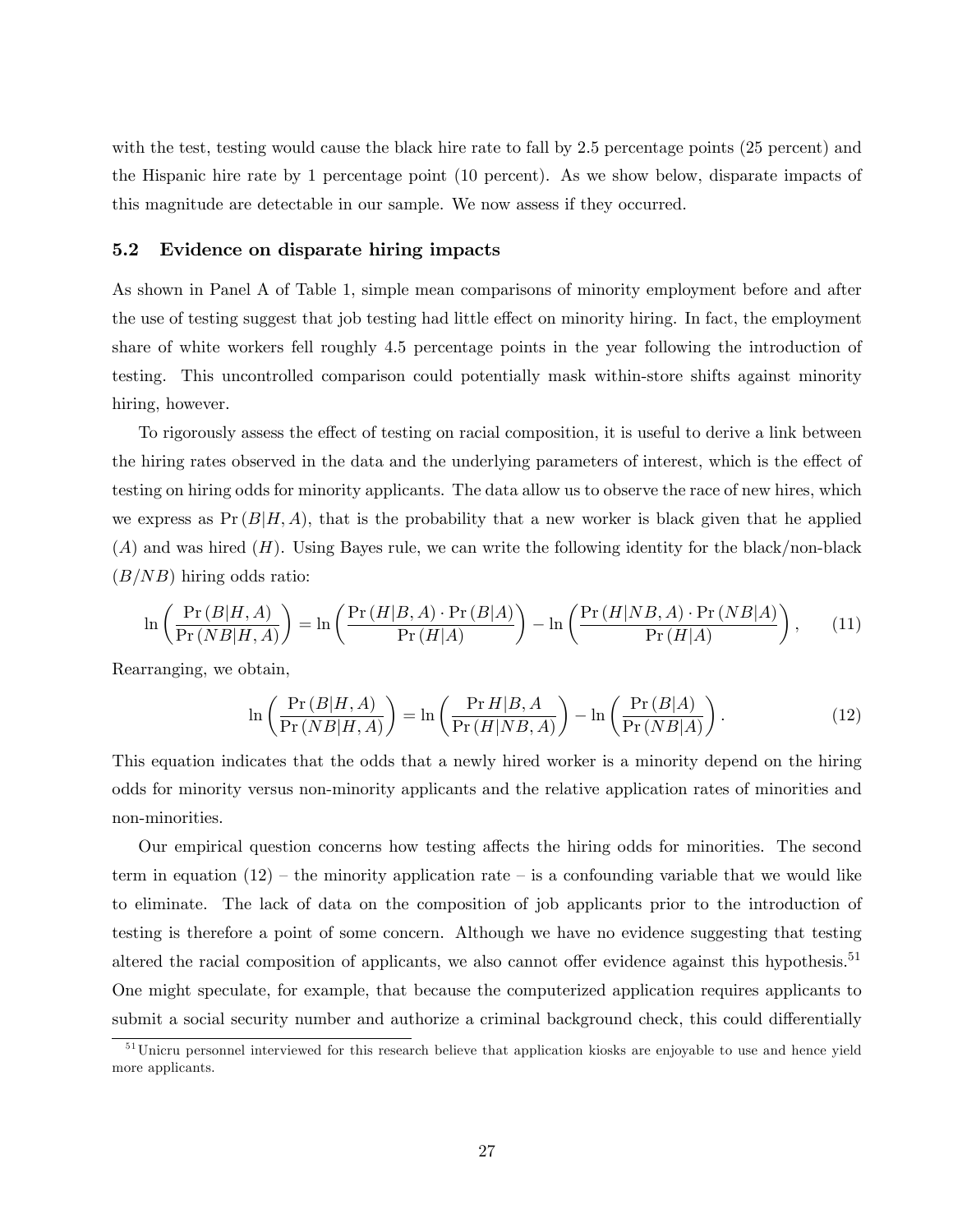discourage minority applicants.<sup>52</sup> If so, this would bias our results towards finding that job testing reduced minority hiring  $\sim$  which is not what we find.

As an empirical analog to equation  $(12)$ , consider the following conditional ('fixed-effects') logit model:

$$
E\left(B_{ijt}|H_{ijt}, A_{ijt}, T_{ijt}, \theta_t, \varphi_j\right) = F\left(\theta_t + \varphi_j + \beta_7 T_{ijt}\right),\tag{13}
$$

where B indicates that a hired worker is black, the vectors  $\varphi$  and  $\theta$  contain a complete set of store and month-by-year of hire dummies, and  $F(\cdot)$  is the cumulative logistic function. The coefficient,  $\beta_7$ , measures the impact of job testing on the log odds that a newly hired worker is black. Without further assumptions,  $\beta_7$  captures the combined impact of testing on both relative application rates and hiring odds by race. If we assume that minority application rates are roughly constant within stores, these will be eliminated by the store fixed effects,  $\varphi$ . In this case,  $\beta_7$  captures the impact of testing on hiring odds by race, which is the parameter of interest.

To avoid the incidental parameters problem that arises when estimating a maximum likelihood model with a very large number of fixed effects  $(1, 363)$ , we estimate equation  $(12)$  using a conditional logit model. This estimator effectively 'conditions out' time-invariant store-specific factors, which include, by assumption, relative minority/non-minority application rates.

The top panel of Table 8 reports estimates of equation (13) for the hiring of white, black and Hispanic workers. These models yield no evidence that employment testing affected relative hiring odds by race. In all specifications, the logit coefficient on the job testing dummy variable is small relative to its standard error  $(z < 1)$ , and its magnitude is economically insignificant. The estimated impact of testing on the hiring probability of blacks and Hispanics is  $-0.3$  and  $-0.2$  percentage points, respectively.<sup>53</sup>

As a robustness test for the conditional logit estimates, we also fit a simple fixed-effects, linear probability model of the form:

$$
E(B_{ijt}|H_{ijt}, A_{ijt}) = \alpha + \beta_8 T_{ijt} + \theta_t + \varphi_j.
$$
\n(14)

This model contrasts the share of hires by race at each store among tested and non-tested hires. Although the linear model is technically misspecified for this problem, it may provide more power to detect a small change in the racial composition of hires.

Panel B of Table 8 contains estimates of equation (14) where the dependent variable is multiplied by 100 so that coefficients may be read as percentage points. In all cases, the impact of testing on

 $52$  Petit and Western (2004) estimate that, among men born between 1965 and 1969, 3 percent of whites and 20 percent of blacks had served time in prison by their early thirties.

<sup>&</sup>lt;sup>53</sup>Marginal effects are calculated as  $\partial \Pr(H) / \partial T = \Pr(H) \cdot (1 - \Pr(H) \cdot \beta_7$ .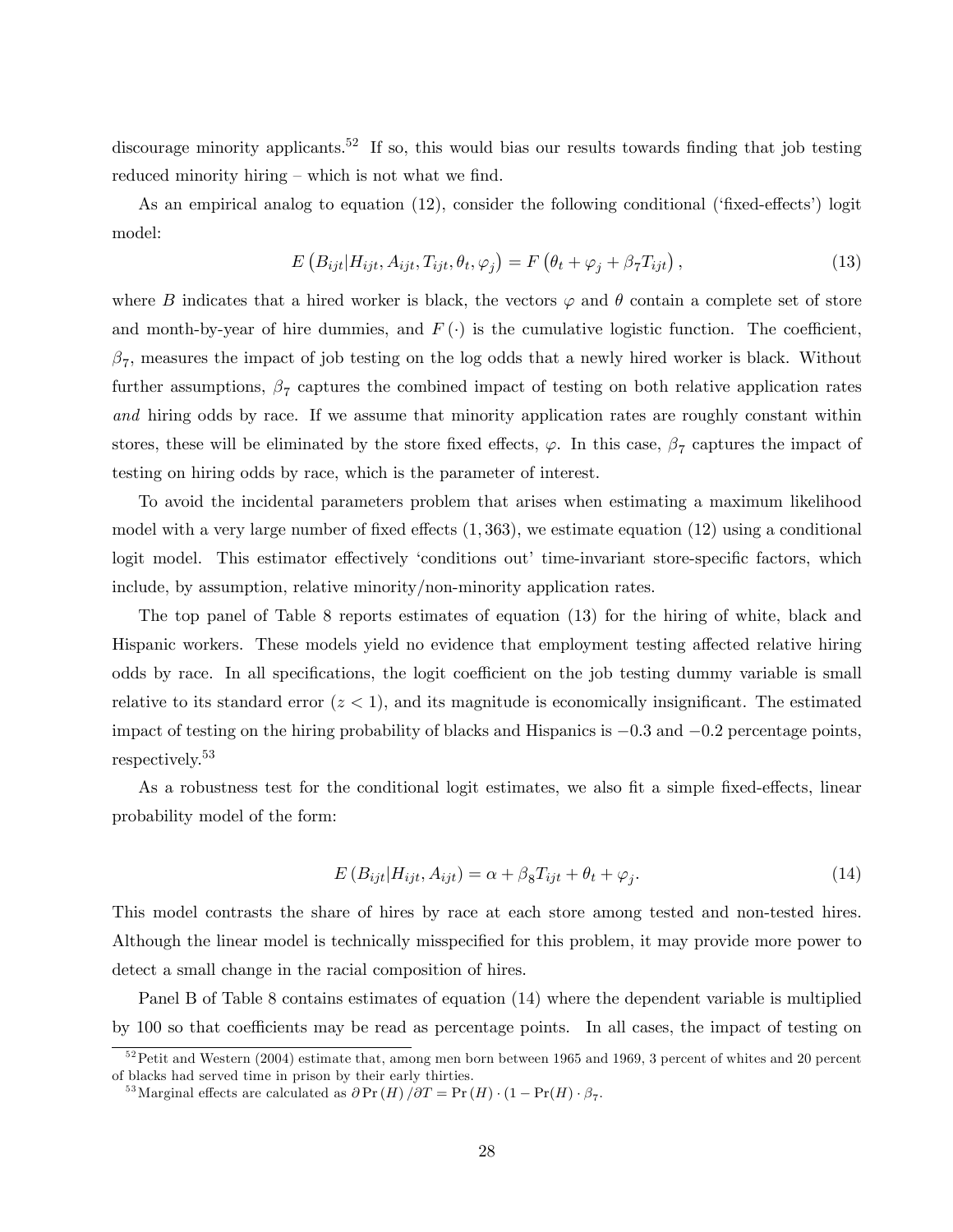hiring rates by race is precisely estimated and close to zero. The point estimates imply that testing raised white hire rates by 0:5 percentage points and reduced black and Hispanic hiring rates by 0:2 and 0.1 percentage points.<sup>54</sup> None of these effects are significant. The third panel of Table 8 performs instrumental variable versions of these estimates, using stores' adoption of testing as an instrument for applicants' tested status. These IV estimates are similar to the corresponding OLS models.

Earlier, we calculated that testing could potentially lower the hiring rate of black and Hispanic applicants by 2:5 and 1:0 percentage points respectively. Table 8 strongly suggests that this did not occur: we can reject disparate impacts of this magnitude with well over 99 percent confidence.

### 5.3 Disparate hiring impacts: A second test

Since these results are central to our conclusions, we test their robustness by analyzing a complementary source of variation. As we show below, there is a tight link between the neighborhoods in which stores operate and the race of workers that they hire: stores in minority and low-income zip codes hire a disproportionate share of minority workers. We can use this link to explore whether the introduction of testing systematically changed the relationship between stores' neighborhood demographics and the race of hires. Specifically, we estimate a version of equation  $(14)$  augmented with measures of the minority share or median income of residents in the store's zip code, calculated from the 2000 U.S. Census. We first estimate this model separately for tested and non-tested hires at each store (excluding site effects) to assess the cross-sectional relationship between zip code characteristics and the race of hires. We next test formally if job testing changed this relationship.

Table 9 contains estimates. Column 1 of the first panel documents a close correspondence between the race of neighborhood residents and the race of hires. The coefficient of  $-86.8$  ( $t = 38$ ) on the non-white residents variable indicates that, prior to the use of testing, a store situated in an entirely non-white zip code would be expected to have 88 percent non-white hires. Column 2 shows the analogous estimate for tested hires. The point estimate of  $-85.6$  indicates that the relationship between store location and worker race was little changed by employment testing.

Columns 3 and 4 make this point formally. When we pool tested and non-tested hires and add an interaction between the test dummy and the share of non-white residents in the zip code, the interaction term is close to zero and insignificant. When site dummies are added in column  $4$  – thus absorbing the main effect of zip code share non-white residents while retaining the interaction term  $\overline{\phantom{a}}$ the interaction term is again close to zero. Subsequent columns, which repeat this exercise for black and Hispanic hires, confirm these patterns.

 $54}$ Point estimates for these three categories do not sum to zero since there is a small number of 'other' race workers in the sample.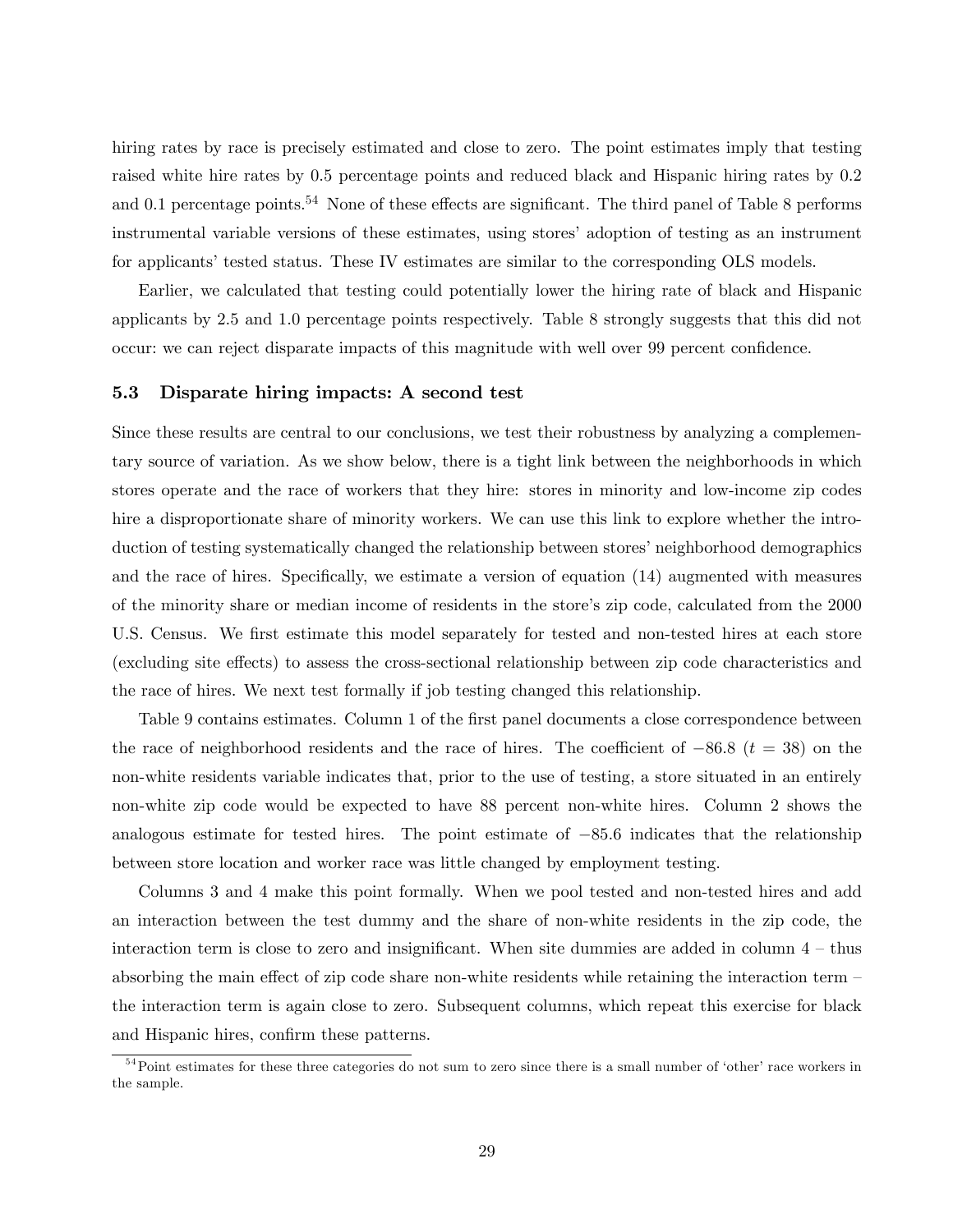Panel B performs analogous estimates for the racial composition of hires using neighborhood household income in place of zip code minority share. In the pre-testing period, stores in more affluent zip codes had a substantially larger share of white employees; 10 additional log points in neighborhood household income is associated with a 3:2 percentage point higher share of white hires. Employment testing does not appear to have altered this link. For all race groups, and for both measures of neighborhood demographics, the pre-post change in the relationship between neighborhood characteristics and the race of hires is insignificant.

In net, despite sizable racial differences in test scores, we find no evidence that job testing had disparate racial impacts on hiring at the 1; 363 stores in our sample. This evidence concords with our earlier finding that testing did not differentially raise productivity of minority hires. As underscored by our model, if prior to testing, screening was blind to the information revealed by the test, disparate impacts on both hiring and productivity are likely. The fact that neither type of disparate impact occurred strongly suggests that prior to testing, firms in our sample had 'rational expectations' that is, they statistically discriminated. The fact that Örms had rational expectations does not imply, however, that the screening provided by the test was redundant; the fact that productivity rose proves otherwise. Rather, it suggests that testing raised productivity by improving selection within observable race groups. Between group differences  $\overline{\phantom{a}}$  while sizable  $\overline{\phantom{a}}$  were already implicitly taken into account by the informal screen.

## 6 Conclusion

An influential body of research concludes that the use of standardized tests for employment screening poses an intrinsic equity-efficiency trade-off; raising productivity through better selection comes at a cost of screening out minority applicants. This inference rests on the presumption that in the absence of standardized tests, employers do not already account for expected productivity differences among applicants from different demographic groups. Accordingly, a test that reveals these differences will disproportionately reduce hiring (and improve productivity) of workers from low-scoring groups. In a competitive hiring environment, however, this may not be the most relevant case. If, absent testing, employers already account for expected productivity differences among applicant groups, it is possible for employment testing to improve selection without adversely affecting equity. The reason is that the gains from testing may primarily accrue from selecting better candidates within applicant groups rather than from reducing hiring of groups with lower average scores.

We studied the evidence for an equality-efficiency trade-off in employment testing at a large, geographically dispersed retail Örm whose 1; 363 stores switched over the course of 12 months from informal, paper-based hiring to a computer-supported screening process that relies heavily on a stan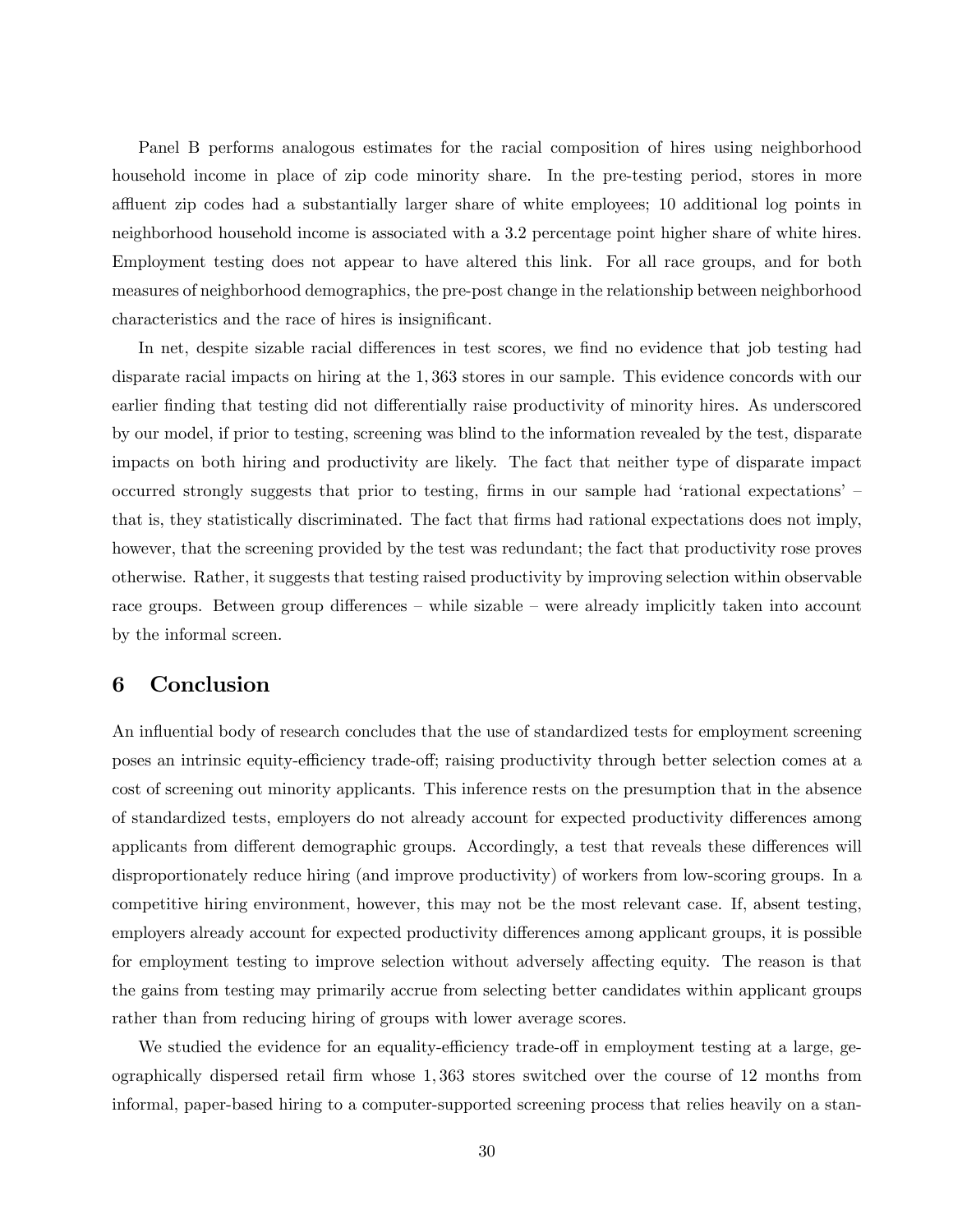dardized personality test. We found that the move to employment testing increased productivity at treated stores, raising mean and median employee tenure by 10 percent, and slightly lowering the frequency of terminations for cause. Consistent with expectations, minority applicants performed significantly worse on the employment test. Had the pre-testing hiring screen been 'blind' to the expected productivity differences revealed by the test, we calculated that employment testing would have reduced minority hiring by approximately 10 to 25 percent. This did not occur. We found no evidence that employment testing changed the racial composition of hiring at this firm's 1,363 sites. Moreover, productivity gains were equally large among minority and non-minority hires. The combination of uniform productivity gains and no disparate hiring impacts suggests that employers were effectively statistically discriminating prior to the introduction of employment testing. Consequently, the gain in improved selection came at no measurable cost in equity.

Several caveats apply to these results. First, our data are from only one large retailer. Since retail firms in the U.S. operate in a competitive environment, we might anticipate that other firms would respond similarly. However, analysis of other cases is needed before general conclusions can be drawn. A second caveat is that the between group differences found by the employment test used at this firm are not as large as differences found on other standard ability tests, such as the Armed Forces Qualification Test. An alternative employment test that revealed larger group productivity differences might potentially generate disparate impacts. Although we do not discount this possibility, there are two reasons to believe it is not a first order concern. First, we generally expect that employers will account for expected group productivity differences; hence, a test that reveals large disparities on some measure should not necessarily generate large surprises. Second, employment testing guidelines issued by the Equal Employment Opportunity Commission make it difficult, and potentially risky, for firms to utilize employment tests that 'pass' minority applicants at less than 80 percent of the pass-rate of non-minority applicants.<sup>55</sup> We therefore do not expect typical employment tests to show greater group differences than those found here.

A final caveat in interpreting our results is that they speak only to firms' *private* gains from improved worker selection. The extent to which these private gains translate into social benefits depends largely on the mechanism by which testing improves selection. If testing improves the quality of matches between workers and firms, the attendant gains in allocative efficiency are likely to raise social welfare. By contrast, if testing primarily redistributes 'desirable' workers among competing firms where they would have comparable marginal products, social benefits will be decidedly smaller than private benefits (cf. Stiglitz, 1975; Lazear, 1986; Masters, 2004). Moreover, since testing is

 $55$ This is referred to by the EEOC's Uniform Guidelines on Employee Selection Criteria (1978) as the "Four Fifths" rule. The test used at this firm was evaluated for "Fourth Fifths" compliance. Had it failed, it would likely have been modified.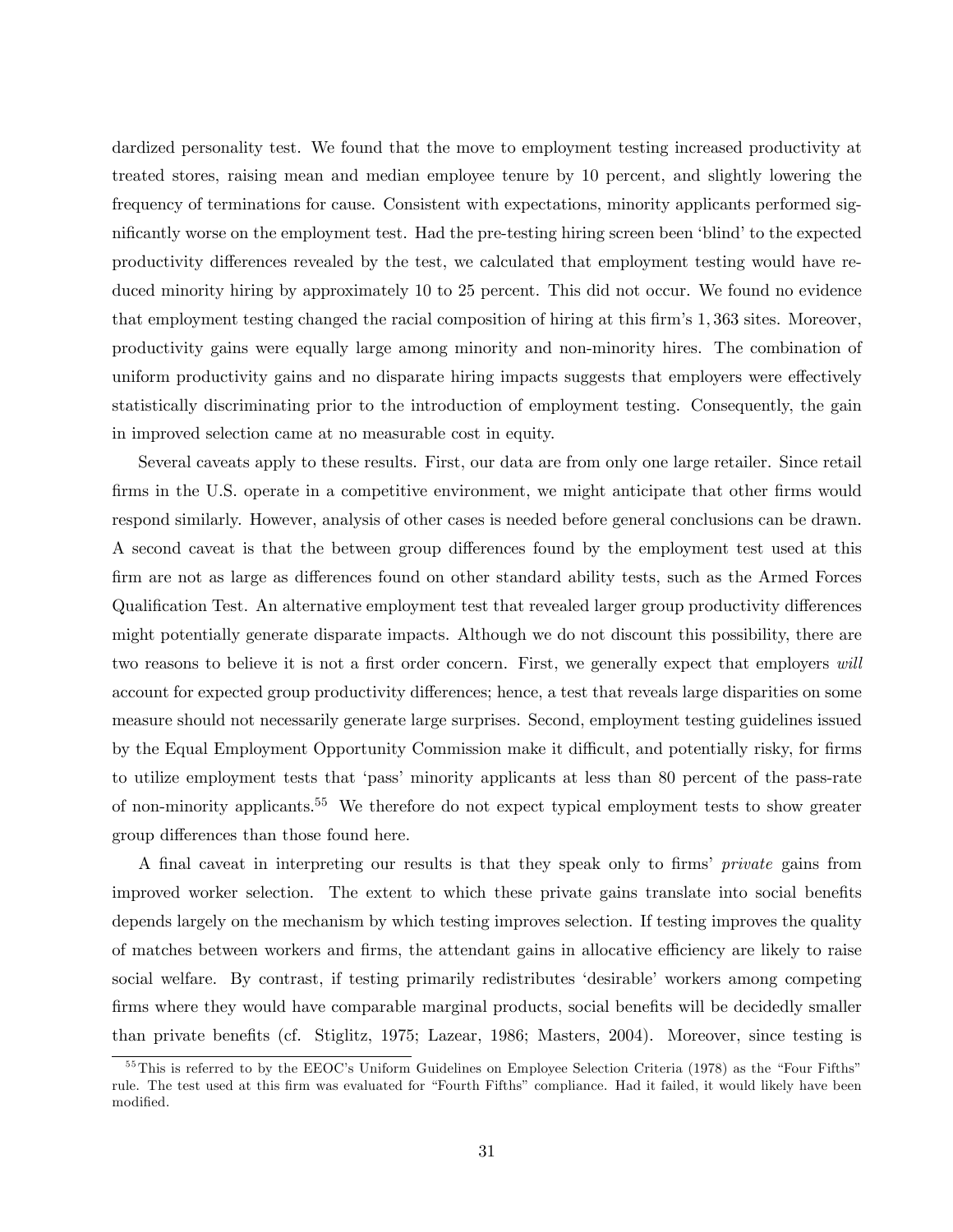itself costly, the net social benefits in the pure screening case could well be negative. Though our results provide little guidance as to which of these scenarios is more relevant, it appears unlikely that social benefits from testing exceed the private benefits. Quantifying these social benefits remains an important topic for future work.

## 7 Appendix 1: Proofs of selected propositions

**Proposition 5** (Naive selection case) Testing raises hiring of a relative to b applicants  $(\Delta \psi_n < 0)$ .

A constant hiring rate implies that

$$
\frac{\partial K}{\partial \gamma_0} = z_b \cdot \phi \left( \frac{\gamma_0 \left( \bar{\eta}_b - \kappa_n \left( \gamma_0 \right) \right)}{\sigma_\eta} \right) + z_a \cdot \phi \left( \frac{\gamma_0 \left( \bar{\eta}_a - \kappa_n \left( \gamma_0 \right) \right)}{\sigma_\eta} \right) = 0,
$$

where  $z_x = \partial \gamma_0 \left[ \left( \bar{\eta}_x - \kappa_n(\gamma_0) \right) / \sigma_\eta \right] / \partial \gamma = \left[ \bar{\eta}_x - \kappa_n(\gamma_0) + \gamma_0 \kappa_n' \right] / \sigma_\eta$ . Noting that  $\phi(\cdot) > 0$ , the above expression implies that either  $z_a > 0$  and  $z_b < 0$ , or  $z_a < 0$  and  $z_b > 0$ . Since  $\kappa'_n < 0$  (prior proposition), only the first pair of inequalities can be satisfied:  $z_a > 0$  and  $z_b < 0$ . Applying these inequalities to  $\psi_n$  (equation (2)) yields:

$$
\frac{\partial \psi_n}{\partial \gamma_0} = z_b \cdot \phi \left( \frac{\gamma_0 \left( \kappa_n \left( \gamma_0 \right) - \bar{\eta}_b \right)}{\sigma_\eta} \right) - z_a \cdot \phi \left( \frac{\gamma_0 \left( \kappa_n \left( \gamma_0 \right) - \bar{\eta}_a \right)}{\sigma_\eta} \right) < 0.
$$

Hence, an increase in screening precision generates a disparate negative impact on b hiring:  $\Delta \psi_n < 0$ .

Proposition 6 (Naive selection case) Testing raises the productivity of both a and b hires.

The expected productivity of hires at firms using naive selection is

$$
E(\eta|H,x) = \bar{\eta}_x + \gamma \sigma_\eta \lambda \left( \frac{\gamma (\kappa_n (\gamma) - \bar{\eta}_x)}{\sigma_\eta} \right)
$$

:

The impact of testing on the productivity of hires is:

$$
\frac{\partial E(\eta|H,x)}{\partial \gamma} = \sigma_{\eta} \lambda \left( \frac{\gamma (\kappa_n (\gamma) - \bar{\eta}_x)}{\sigma_{\eta}} \right) + \gamma \sigma_{\eta} \lambda' \left( \frac{\gamma (\kappa_n (\gamma) - \bar{\eta}_x)}{\sigma_{\eta}} \right) \left( \frac{\kappa_n (\gamma) - \bar{\eta}_x + \gamma \eta'_n (\gamma)}{\sigma_{\eta}} \right). \tag{15}
$$

As shown in the text:  $\eta'_n(\gamma) < 0$ ,  $\kappa_n(\gamma) - \bar{\eta}_b + \gamma \eta'_n(\gamma) > 0$ ,  $\kappa_n(\gamma) - \bar{\eta}_a + \gamma \eta'_n(\gamma) < 0$ . Noting that  $\lambda(\cdot), \lambda'(\cdot) > 0$ , equation (15) is positive for b hires. Hence, b productivity rises. To show that equation (15) is also positive for a hires, we use the fact that  $\gamma\eta'_n(\gamma) > \bar{\eta}_b - \kappa_n(\gamma)$ , and substitute into equation  $(15):$ 

$$
\frac{\partial E(\eta|H,a)}{\partial \gamma} \geq \sigma_{\eta} \left[ \lambda \left( \frac{\gamma (\kappa_n (\gamma) - \bar{\eta}_a)}{\sigma_{\eta}} \right) + \lambda' \left( \frac{\gamma (\kappa_n (\gamma) - \bar{\eta}_a)}{\sigma_{\eta}} \right) \left( \frac{\gamma (\kappa_n (\gamma) - \bar{\eta}_a + \kappa_n (\gamma) + \bar{\eta}_b)}{\sigma_{\eta}} \right) \right]
$$
  

$$
= \sigma_{\eta} \left[ \lambda \left( \frac{\gamma (\kappa_n (\gamma) - \bar{\eta}_a)}{\sigma_{\eta}} \right) + \lambda' \left( \frac{\gamma (\kappa_n (\gamma) - \bar{\eta}_a)}{\sigma_{\eta}} \right) \left( \frac{\gamma (\bar{\eta}_b - \bar{\eta}_a)}{\sigma_{\eta}} \right) \right].
$$

Since  $\gamma(\kappa_n(\gamma) - \bar{\eta}_a) > \gamma(\bar{\eta}_b - \bar{\eta}_a)$  and (using the Inverse Mills Ratio)  $\lambda(x) \geq \lambda'(x)x$  for  $x > 0$ , the right hand side of this equation is weakly positive, which establishes that  $\partial E(\eta|H, a)/\partial \gamma > 0$ .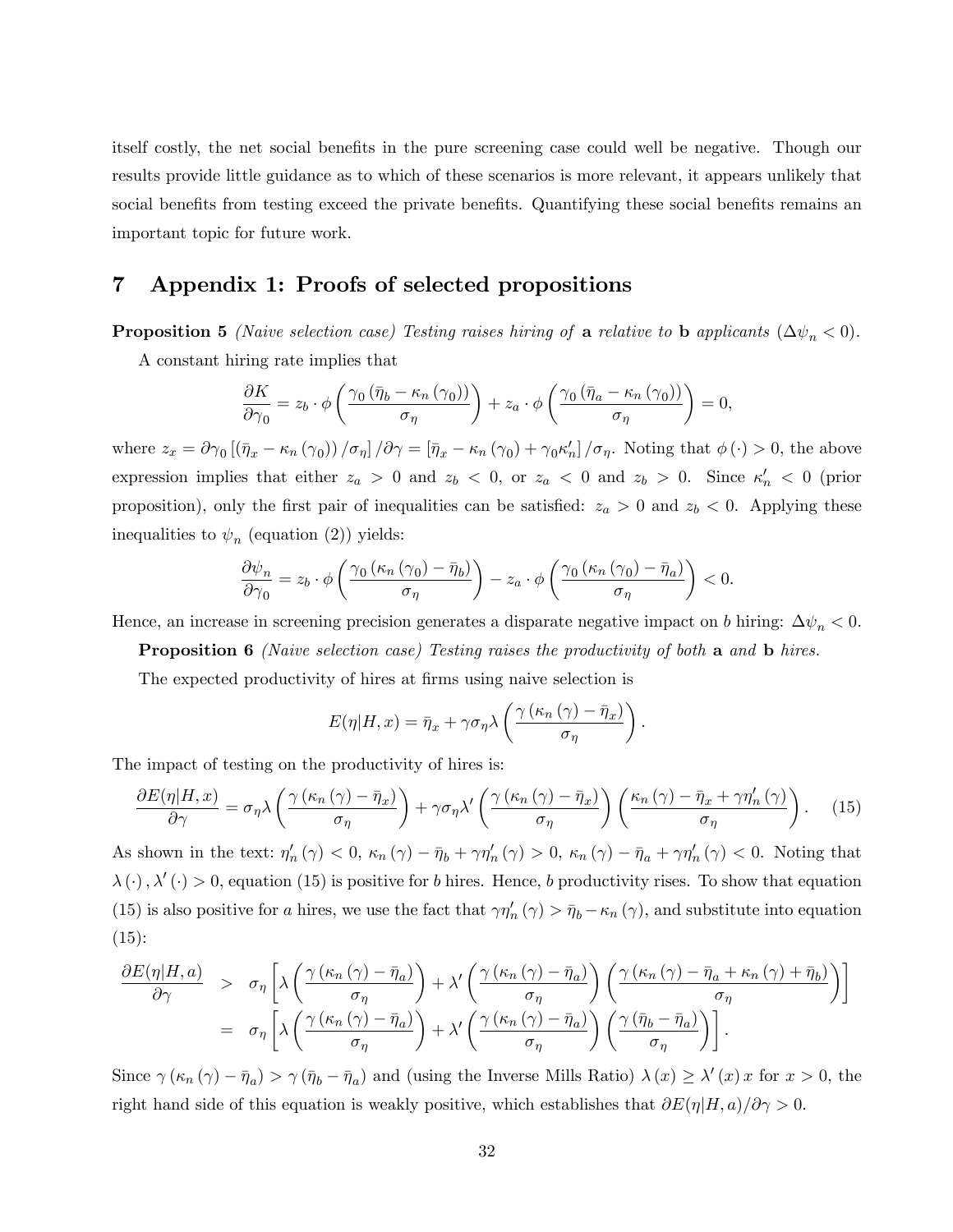Proposition 7 (Naive selection case) Testing raises the productivity of **b** relative to a hires  $(\Delta \pi_n > 0).$ 

Productivity at naive firms is:

$$
E(\eta|x) = \bar{\eta}_x + \gamma \sigma_\eta \lambda \left( \frac{\gamma (\kappa_n (\gamma) - \bar{\eta}_x)}{\sigma_\eta} \right)
$$

:

The effect of testing on productivity is:

$$
\frac{\partial E(\eta|x)}{\partial \gamma} = \sigma_{\eta} \lambda \left( \frac{\gamma (\kappa_n (\gamma) - \bar{\eta}_x)}{\sigma_{\eta}} \right) + \gamma \sigma_{\eta} \lambda' \left( \frac{\gamma (\kappa_n (\gamma) - \bar{\eta}_x)}{\sigma_{\eta}} \right) \left( \frac{\kappa_n (\gamma_0) - \bar{\eta}_x + \gamma_0 \kappa'_n}{\sigma_{\eta}} \right).
$$

The first parenthetical expression is larger (more positive) for  $b's$  since the numerator is declining in  $\bar{\eta}_x$  and  $\lambda'(\cdot) > 0$ . The second parenthetical expressions is negative for a's and positive for b's (see Proposition 2). Hence,  $\partial^2 E(\eta|x)/\partial \gamma \partial \bar{\eta}_x < 0$ , which implies  $\partial \pi_n/\partial \gamma > 0$ .

Proposition 9 *(Statistical discrimination case)* Testing raises hiring of **b** relative to a applicants  $(\Delta \psi_s > 0).$ 

A constant hiring rate implies:

$$
\frac{\partial K}{\partial \gamma_0} = y_b \cdot \phi \left( \frac{\bar{\eta}_b - \kappa_s (\gamma_0)}{\gamma_0 \sigma_\eta} \right) + y_a \cdot \phi \left( \frac{\bar{\eta}_a - \kappa_s (\gamma_0)}{\gamma_0 \sigma_\eta} \right) = 0,
$$

where  $y_x = \partial \left[ (\bar{\eta}_x - \kappa_s(\gamma_0)) / \gamma_0 \sigma_{\eta} \right] / \partial \gamma = \left[ \kappa_s(\gamma_0) - \bar{\eta}_x - \gamma_0 \kappa_s' \right] / \gamma_0^2 \sigma_{\eta}$ . Since  $\text{Sign} \langle y_a \rangle \neq \text{Sign} \langle y_b \rangle$  and  $\kappa_s' > 0$ , the above equation implies that  $y_a < 0$  and  $y_b > 0$ . Applying these inequalities to  $\psi_s$  gives:

$$
\frac{\partial \psi_s}{\partial \gamma_0} = y_b \cdot \phi \left( \frac{\kappa_n \left( \gamma_0 \right) - \bar{\eta}_b}{\gamma_0 \sigma_\eta} \right) - y_a \cdot \phi \left( \frac{\kappa_n \left( \gamma_0 \right) - \bar{\eta}_a}{\gamma_0 \sigma_\eta} \right) > 0.
$$

Proposition 10 *(Statistical discrimination case)* Testing raises the productivity of both a and b hires.

The expected productivity of hires at firms using statistical discrimination is

$$
E(\eta|H,x) = \bar{\eta}_x + \gamma \sigma_\eta \lambda \left( \frac{(\kappa_s(\gamma) - \bar{\eta}_x)}{\gamma \sigma_\eta} \right).
$$

The effect of screening precision on the productivity of hires is:

$$
\frac{\partial E(\eta|H,x)}{\partial \gamma} = \sigma_{\eta} \lambda \left( \frac{\kappa_s(\gamma) - \bar{\eta}_x}{\gamma \sigma_{\eta}} \right) + \sigma_{\eta} \lambda' \left( \frac{\kappa_s(\gamma) - \bar{\eta}_x}{\gamma \sigma_{\eta}} \right) \left( \frac{\bar{\eta}_x - \kappa_s(\gamma) + \gamma \kappa'_s(\gamma)}{\gamma \sigma_{\eta}} \right). \tag{16}
$$

As shown in the text:  $\eta_s'(\gamma) > 0$ ,  $\gamma' \kappa_s(\gamma) < \kappa_s(\gamma) - \bar{\eta}_b$ ,  $\gamma' \kappa_s(\gamma) > \kappa_s(\gamma) - \bar{\eta}_a$ . Equation (16) is positive for a hires; a productivity rises. To show that equation  $(16)$  is also positive for b hires, we substitute the second of these inequalities  $(\gamma \kappa_s'(\gamma) > \kappa_s(\gamma) - \bar{\eta}_a)$  for  $\gamma \kappa_s(\gamma)$  in equation (16):

$$
\frac{\partial E(\eta|H,b)}{\partial \gamma} > \sigma_{\eta} \left[ \lambda \left( \frac{\kappa_s(\gamma) - \bar{\eta}_b}{\gamma \sigma_{\eta}} \right) - \lambda' \left( \frac{\kappa_s(\gamma) - \bar{\eta}_x}{\gamma \sigma_{\eta}} \right) \left( \frac{\bar{\eta}_a - \bar{\eta}_b}{\gamma \sigma_{\eta}} \right) \right].
$$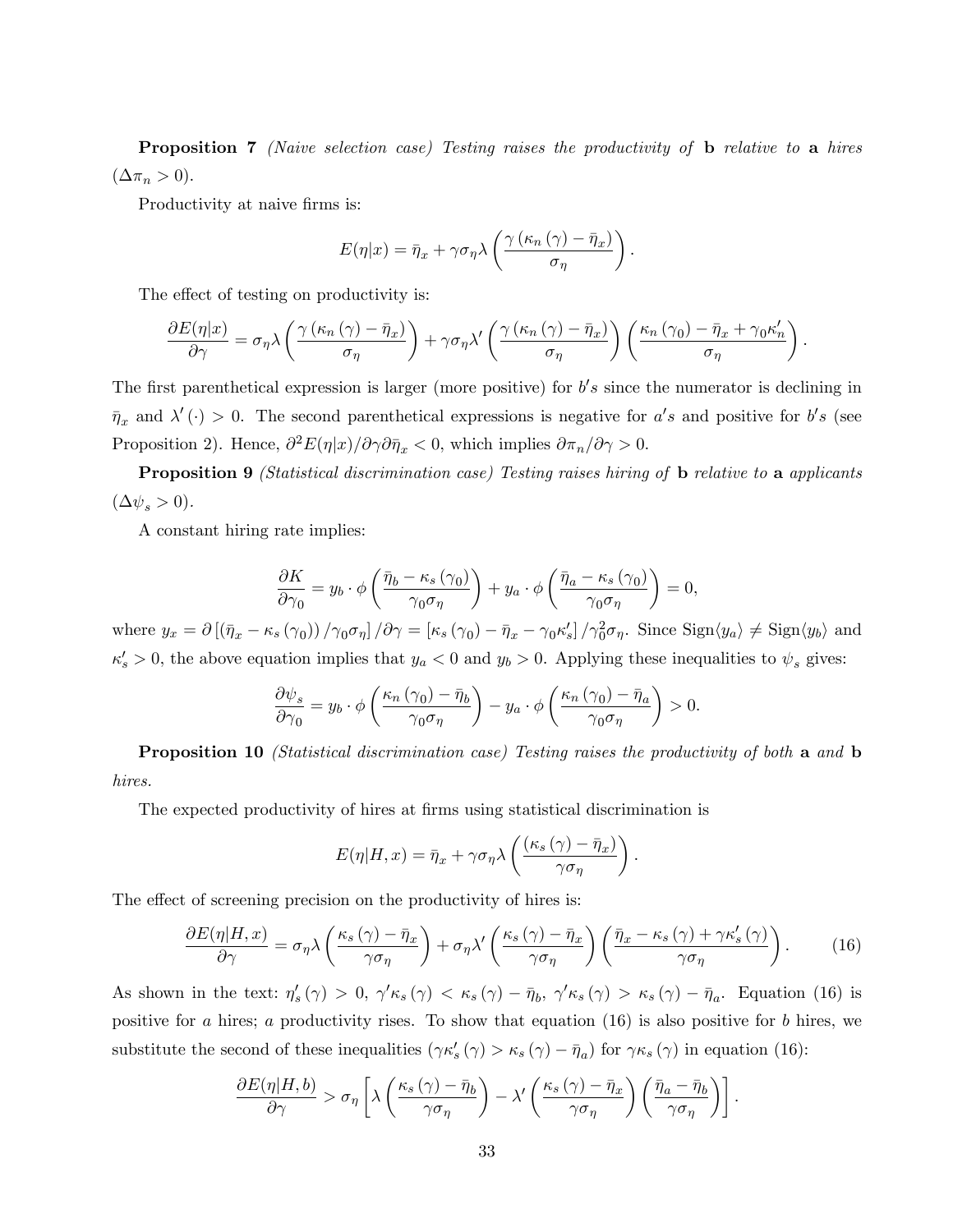Since  $\kappa_s(\gamma) - \bar{\eta}_b > \bar{\eta}_a - \bar{\eta}_b$  and  $\lambda(x) \ge \lambda'(x) x$  for  $x > 0$ , the right hand side of this equation is weakly positive, which establishes that  $\partial E(\eta|H, b)/\partial \gamma > 0$ .

**Proposition 11** *(Statistical discrimination case)* Testing increases the productivity gap between **a** and **b** hires, but this effect is very small  $(\Delta \pi_s \approx 0)$ .

Differentiating equation (16) with respect to  $\bar{\eta}_x$ , gives:

$$
\frac{\partial^2 E(\eta|H,x)}{\partial \gamma \partial \bar{\eta}_x} = \lambda'' \left( \frac{\kappa_s(\gamma) - \bar{\eta}_x}{\gamma \sigma_\eta} \right) \left( \frac{\bar{\eta}_x - \kappa_s(\gamma) + \gamma \kappa'_s}{\gamma^2 \sigma_\eta} \right).
$$

This expression is weakly negative for  $b's$  and weakly positive for  $a's$ , implying that  $\partial \pi_s/\partial \gamma \leq 0$ . Note, however, that the second derivative of the Inverse Mills Ratio is extremely shallow at all points and asymptotes to zero as the argument of the IMR becomes large. Hence, we conclude that  $\partial \pi_s/\partial \gamma \approx 0$ .

# 8 Appendix 2: The relationship between average applicant test scores and store level productivity

Our analysis of applicant test scores in sections (4) and (5) draws on a database of 214; 688 applications submitted to the 1,363 stores in our sample during the year *after* the rollout of employment testing. If these applications are not representative of applications submitted during the time-frame of our employment sample, we might either under- or overstate the *expected* effect of employment testing on productivity and hiring (though this would have no bearing on our estimation of the actual effect of testing on productivity or hiring in Tables 3 - 9).

To explore this concern, we estimate in Appendix Table 3 a set of models for the relationship between the mean employment test score of a store's applicants and the job spell durations of workers hired at that store:

$$
D_{ijt} = \alpha + X_{ijt}\beta_9 + \beta_{10}\overline{S}_j + \beta_{11}T_{jt} + \beta_{12}\overline{S}_j \times T_{jt} + \theta_t + \varphi_j + e_{ijt}.
$$
\n(17)

Here, the dependent variable is the completed job spell duration of workers hired at each store  $j$ , and  $\bar{S}_j$ is the average test score of store  $j's$  applicants. All models include either state effects or site effects and control for gender, race, year-month of hire and in some specifications, zip-code demographic variables (as in Table 9). This model is identical to equation (8) in the text, except that it is estimated with outcome variables for both tested and non-tested hires and includes interactions between tested status and mean store-level test scores.

If our applicant database accurately captures the characteristics of stores' applicants pools before and after the use of testing, we should expect two relationships: stores with lower average test scores should have lower productivity hires (that is, shorter job durations)  $(\beta_{12} > 0)$ ; and productivity gains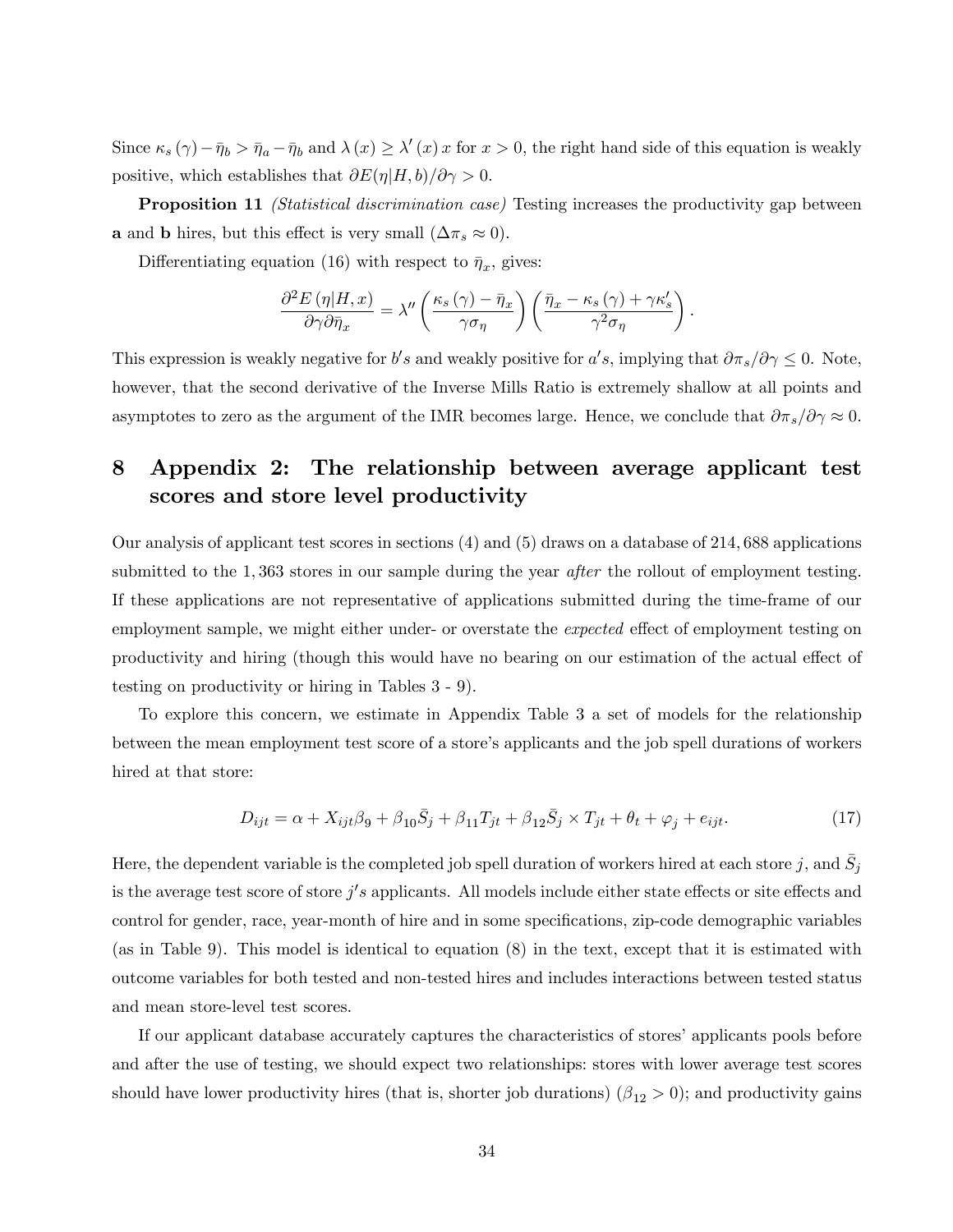from employment testing should be larger for stores with lower average test scores since, absent the test, a greater share of hires at these stores would be expected to be of low productivity  $(\beta_{13} < 0)$ .

Repeating column 1 of Table 5, the first column of the appendix table shows a sizable, positive relationship between the test scores of applicants and the quality of hires in the pre-testing regime. The coefficient of 2.73 ( $t = 5.0$ ) on the mean test score variable indicates that, conditional on race, gender, time and state effects, a 1 point higher average test score among a store's applicants predicts 2.7 additional days of job duration for the store's non-tested hires. Controlling for minority resident share and median household income in the store's zip code raises the coefficient on the mean test slightly to 3.2 days  $(t = 4.5)$ . Hence, a one-standard deviation (3.7 point) difference in average store-level test scores predicts a 12 day difference in mean job duration.

In columns 3 and 4, we estimate equation (8) for the sample of workers hired using the employment test. Because this group of hires was selected using the test, we expect to find a weaker test-tenure relationship here. This expectation is confirmed. The coefficient on the average applicant test score is only half as large for the tested relative to non-tested sample, and it is insignificant. When we pool all hires and add an interaction term between the store's mean applicant test score and a dummy variable indicating whether a worker was hired using employment testing, we find (column 6) that mean applicant test scores are much less predictive of productivity for the sample of workers hired using the test than those hired without: 3:3 versus 1:7 days tenure gain per 1 additional test point.

In column 7, we add site fixed effects. These absorb the main effect of applicant test scores but identify the interaction term. Consistent with prior columns, the gains to testing depend upon baseline applicant characteristics. While the (employment-weighted) mean store in our sample gains 18:7 days of tenure from employment testing, a store whose applicants are 5 percentage points below average gains 25:0 days of tenure and a store whose applicants are 5 percentage points above average gains 12:5 days of tenure. Hence, where applicants are of lower average quality, employment testing has greater potential to add value by screening out unproductive hires.

These findings – stores with higher applicant test scores had substantially higher productivity before the adoption of employment testing and stores with weaker applicant pools experienced greater productivity gains – suggest that the applicant database used for our analysis may provide a reasonable characterization of applicant characteristics in the period when employment testing was adopted.

## 9 References

Aberdeen Group. 2001. "Hourly Hiring Management Systems: Improving the Bottom Line for Hourly Worker-Centric Enterprises." Boston: Aberdeen Group.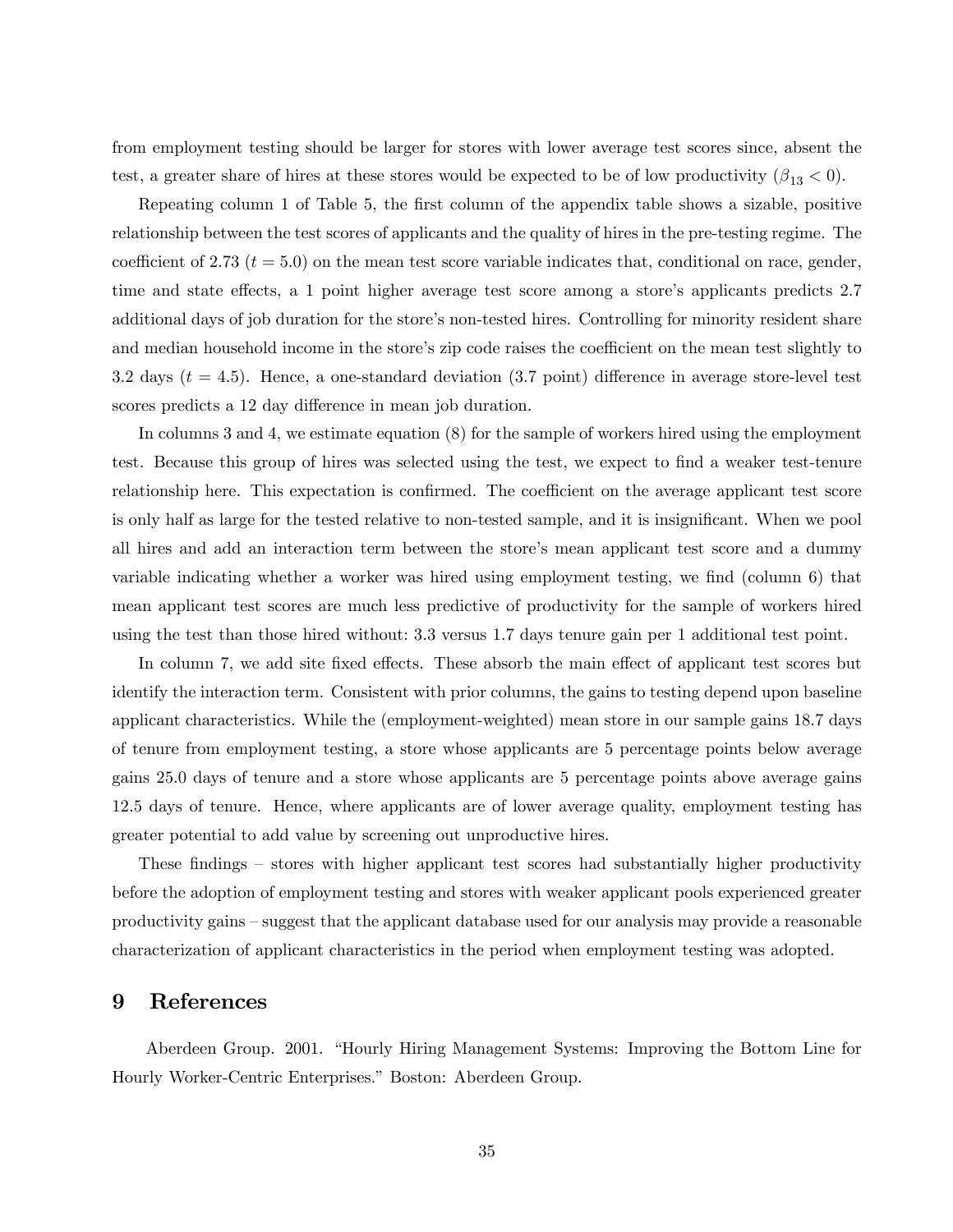Aigner, Dennis J. and Glen C. Cain. 1977. "Statistical Theories of Discrimination in Labor Markets." Industrial and Labor Relations Review, 30(2), 175-187.

Altonji, Joseph and Charles Pierret. 2001. "Employer Learning and Statistical Discrimination," Quarterly Journal of Economics, 116(1), 313-350.

Angrist, Joshua D. 1993. "The "Misnorming" of the U.S. Military's Entrance Examination and its Effect on Minority Enlistments." University of Wisconsin-Madison: Institute for Research on Poverty Discuss Paper 1017-93, September.

Barrick, Murray R. and Michael K. Mount. 1991. "The Big Five Personality Dimensions and Job Performance: A Meta-Analysis." Personnel Psychology, 44(1), 1-26.

Becker, Gary S. 1957. The Economics of Discrimination. Chicago: University of Chicago Press.

Bertrand, Marriane and Sendhil Mullainathan. Forthcoming. "Are Emily and Greg More Employable than Lakisha and Jamal? A Field Experiment on Labor Market Discrimination.<sup>n</sup> American Economic Review.

Bureau of National Affairs. 1983. Employee Selection Procedures. Washington, DC: Bureau of National Affairs.

Bureau of National Affairs. 1988. Recruiting and Selection Procedures (Personnel Policies Forum Survey No. 146). Washington, DC: Bureau of National Affairs.

Coate, Stephen and Glenn C. Loury. 1993. "Will Affirmative-Action Policies Eliminate Negative Stereotypes?" American Economic Review, 83(5), December, 1220-1240.

Digman, John M. 1990. "Personality Structure: The Emergence of the Five-Factor Model." Annual Review of Psychology, 41, 417-440.

Donohue, John J. III and Peter Siegelman. 1991. "The Changing Nature of Employment Discrimination Litigation." Stanford Law Review, 43, 983-1033.

Eitelberg, Mark J., Janice H. Laurence, Brian K. Waters, with Linda S. Perelman. 1984. "Screening for Service: Aptitude and Education Criteria for Military Entry." Washington, DC: United States Department of Defense.

Farber, Henry S. and Robert Gibbons. 1998. "Learning and Wage Dynamics." Quarterly Journal of Economics, 111(4), 1007-1047.

Fernandez, Roberto M. and Isabel Fernandez-Mateo. 2004. "Networks, Race, and Hiring." Mimeograph, MIT Sloan Schol of Management, May.

Fryer, Roland G. Jr. and Steven D. Levitt. 2004. "The Causes and Consequences of Distinctively Black Names." Quarterly Journal of Economics, 119(3), August, 767-806.

Giuliano, Laura. 2003. "Race, Gender, and Hiring Patterns: Evidence from a Large Service-Sector Employer." Mimeograph, Institute of Industrial Relations, University of California at Berkeley,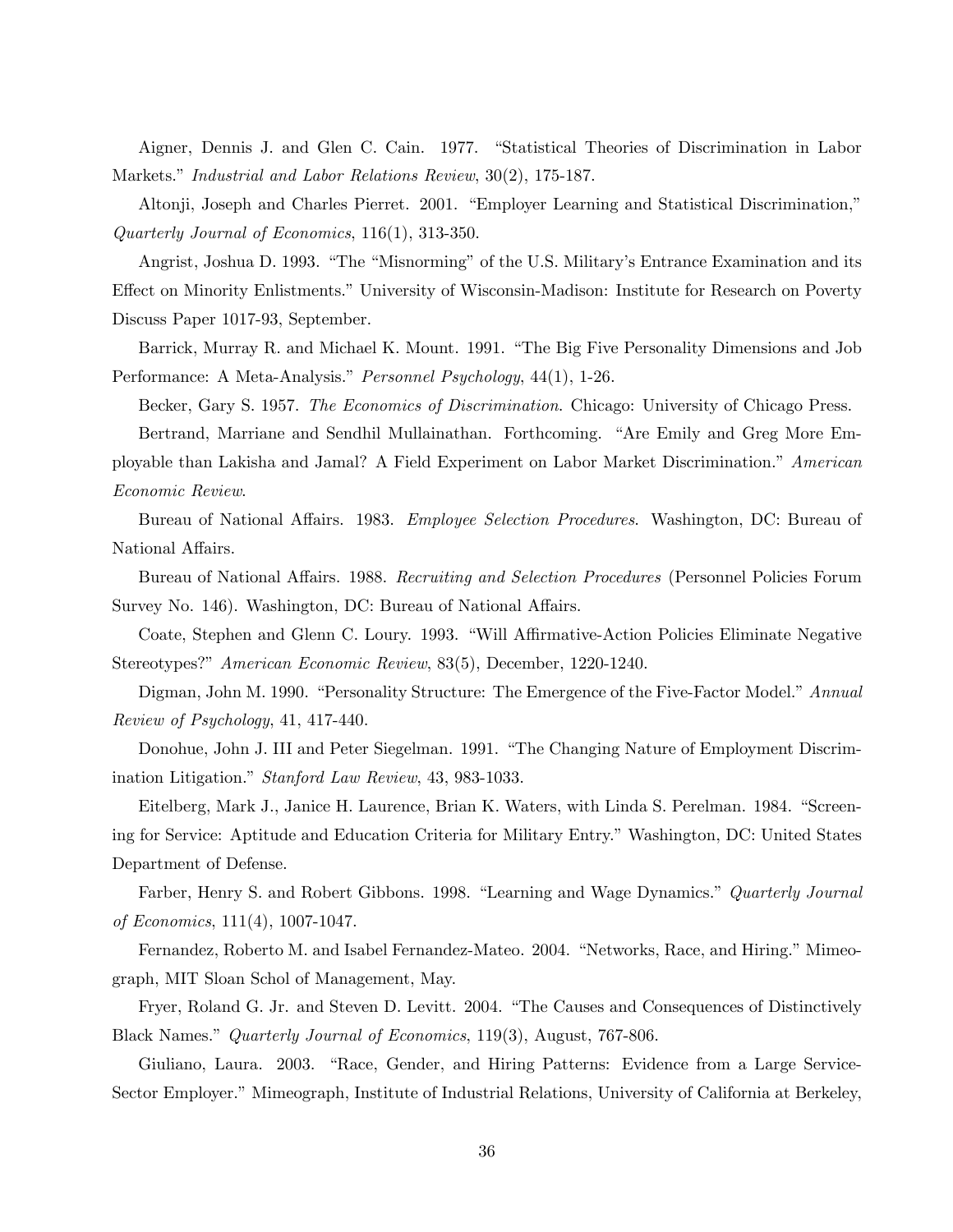October.

Goldberg, Lewis R., Dennis Sweeney, Peter F. Merenda and John Edward Hughes, Jr. 1998. ìDemographic Variables and Personality: The E§ects of Gender, Age, Education, and Ethnic/Racial Status on Self-Descriptions of Personality Attributes." Personality and Individual Differences, 24(3), 393-403.

Goodstein, Leonard D. and Richard I. Lanyon. 1999. "Applications of Personality Assessment to the Workplace: A Review." Journal of Business and Psychology, 13(3), 291-322.

Hartigan, John, and Alexandra Wigdor, eds. 1989. Fairness in Employment Testing: Validity, Generalization, Minority Issues, and the General Aptitude Test Battery. Washington, DC: National Academy Press.

Holzer, Harry J., Steven Raphael and Michael A. Stoll. 2002. "Perceived Criminality, Criminal Background Checks, and the Racial Hiring Practices of Employers." Institute for Research on Poverty, Discussion Paper No. 1254-02, June.

Hunter, John E., and Frank L. Schmidt. 1982. "Fitting People to Jobs: The Impact of Personnel Selection on National Productivity," in Marvin D. Dunnette and Edwin A. Flesihman (eds.), *Human* Performance and Productivity: Vol. 1., Human Capability Assessment Hillsdale, NJ: Erlbaum.

Jacoby, Sanford M. 1985. "Employing Bureaucracy: Managers, Unions, and the Transformation of Work in American Industry, 1900-1945." New York: Columbia University Press.

Jencks, Christopher and Meredith Phillips, eds. 1998. The Black-White Test Score Gap, Washington, DC: Brookings Institution Press.

Lazear, Edward P. 1986. "Salaries and Piece Rates." Journal of Business, 59(3), 405-431.

Levine, David I., Jonathan Leonard and Laura Giuliano. 2003. "Manager-Employee Similarity and Turnover: An Analysis of Quits and Dismissals at a Large Service-Sector Employer.î Mimeograph, Haas School of Business, October.

List, John A. 2004. "The Nature and Extent of Discrimination in the Marketplace: Evidence from the Field" Quarterly Journal of Economics, 119(1), February, 49-90.

Lundberg, Shelly J. and Richard Startz. 1983. "Private Discrimination and Social Intervention in Competitive Labor Markets." American Economic Review, 73(3), June, 340-347.

Masters, Adrian. 2004. "Antidiscrimination policy with culturally biased testing." Mimeograph, SUNY Albany, July.

Montgomery, James D. 1991. "Social Networks and Labor-Market Outcomes: Towards an Economic Analysis" American Economic Review,  $81(5)$ , 1408–1418.

Murnane, Richard J. and Frank Levy. 1996. Teaching the New Basic Skills. New York: The Free Press.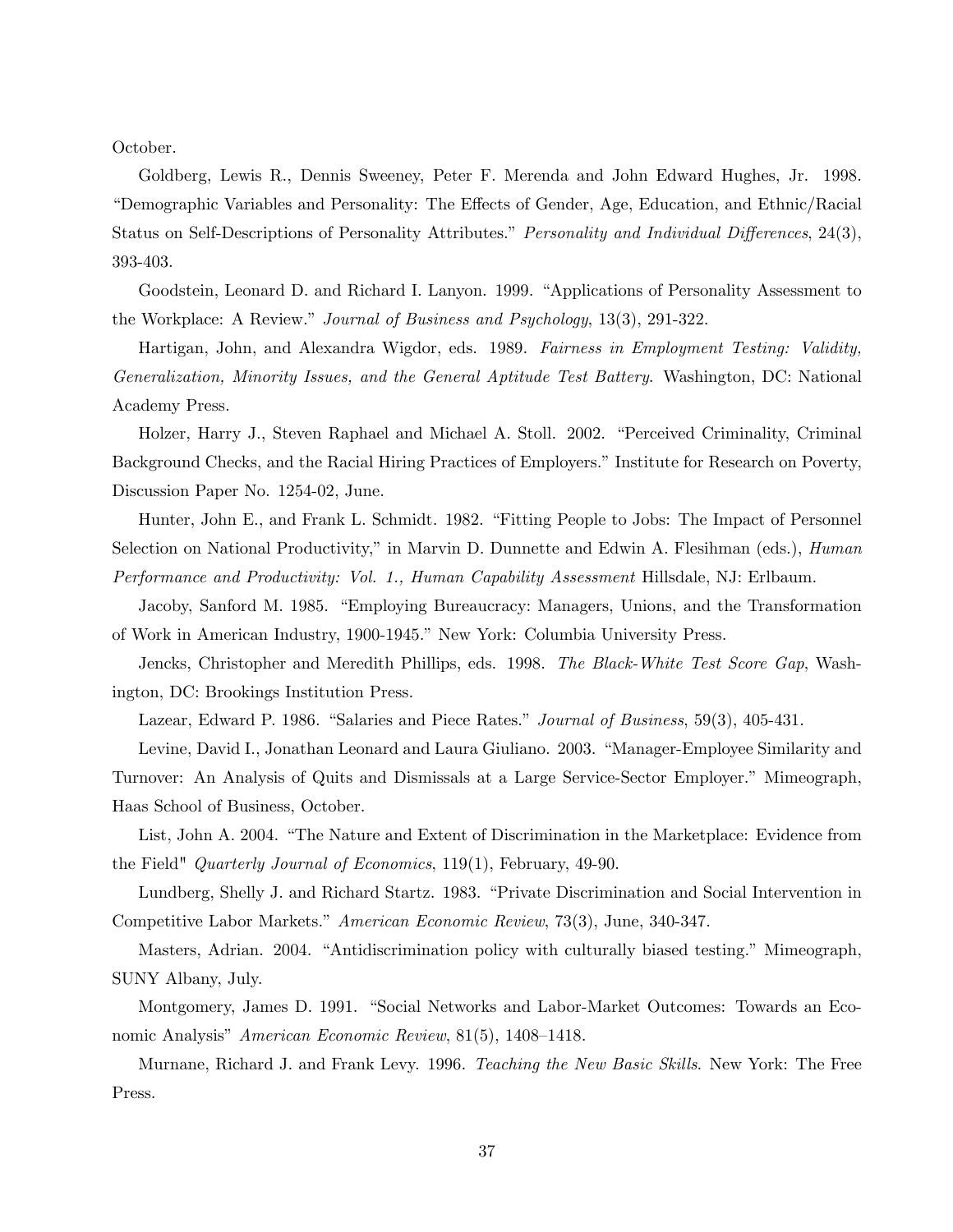Neal, Derek A. and William R. Johnson. 1996. "The Role of Premarket Factors in Black-White Wage Differences." Journal of Political Economy, 104(5), 869-895.

Petit, Becky and Bruce Western. 2004. "Mass Imprisonment and the Life Course: Race and Class Inequality in U.S. Incarceration." American Sociological Review, 69(2), April, 151-169.

Phelps, Edmund S. 1972. "The Statistical Theory of Discrimination." American Economic Review, 62(4), 659-661.

Prendergast, Canice. 1999. "The Provision of Incentives in Firms." Journal of Economic Litera $ture, 37(1), March, 7-63.$ 

Salop, Joanne and Steven Salop, "Self-Selection and Turnover in the Labor Market," Quarterly Journal of Economics, 60, 619-627.

Spence, Michael. 1973. "Job Market Signaling." Quarterly Journal of Economics, 87, 355-374.

Stiglitz, Joseph. 1975. "The Theory of "Screening," Education, and the Distribution of Income." American Economic Review, 65(3), June, 283-300.

Tett, Robert P., Douglas N. Jackson and Mitchell Rothstein. 1991. "Personality Measures as Predictors of Job Performance: A Meta-Analytic Review." Personnel Psychology, 44(4), 703-742.

U.S. Census Bureau. 2001. "Census 2000 Summary File 1: Census of Population and Housing." Washington, DC.

U.S. Census Bureau. 2003. "Census 2000 Summary File 3: Census of Population and Housing." DVD V1-D00S3ST-08-US1, Washington, DC.

U.S. Department of Labor, Equal Employment Opportunity Commission. 1978. "Uniform Guidelines on Employee Selection Procedures." 41CFR60-3.

Wigdor, Alexandra and Bert F. Green, Jr., eds. 1991. Performance Assessment for the Workplace. Volume I. Washington, DC: National Academy Press.

Wiggins, Jerry S. (editor). 1996. The Five-Factor Model of Personality: Theoretical Perspectives. New York: The Guilford Press.

Wilk, Stephanie L. and Peter Cappelli. 2003. "Understanding the Determinants of Employer Use of Selection Methods," Personnel Psychology, 56(1), Spring, 103-124.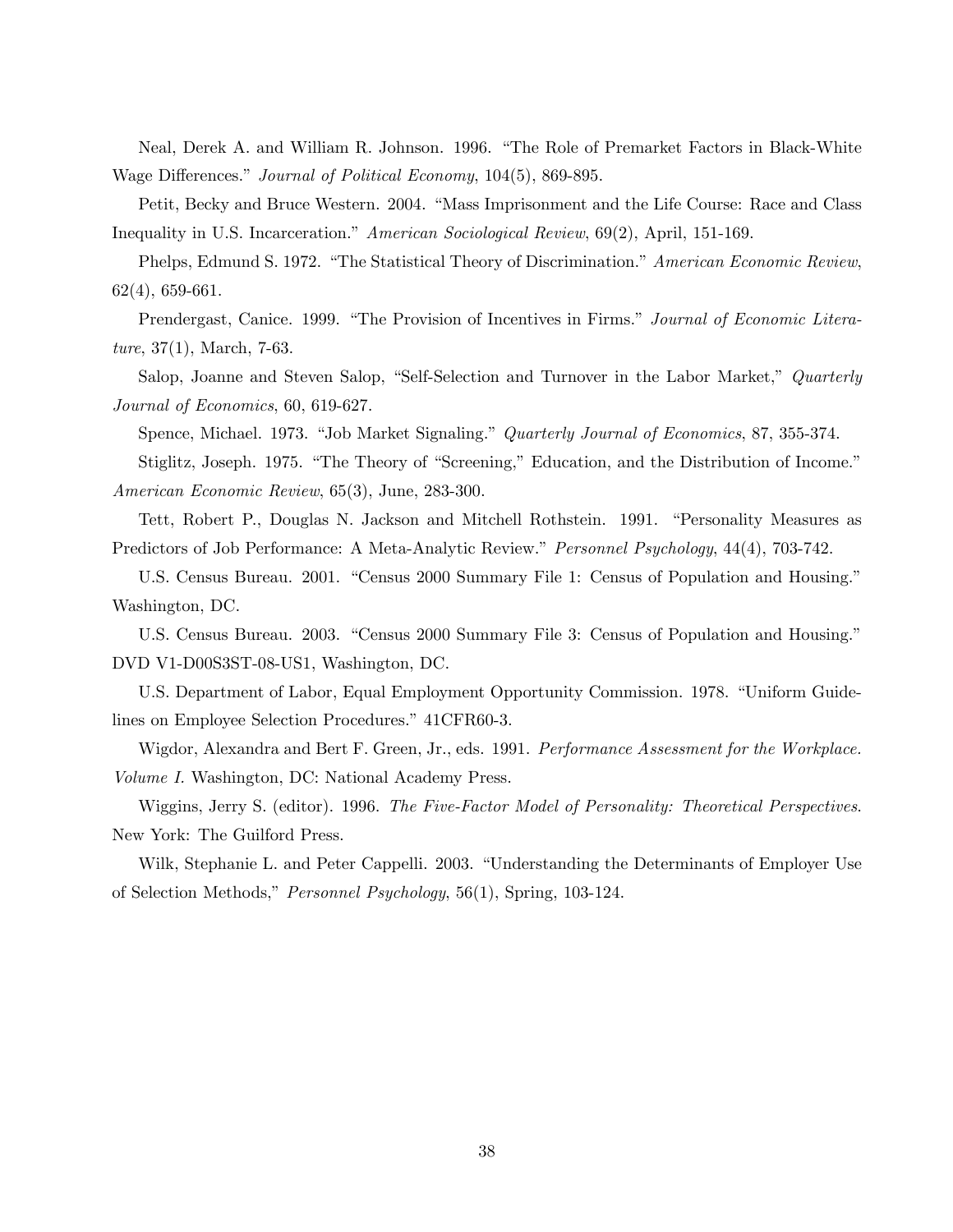

Figure 1. Density of Applicant Test Scores Sample: All white, black and Hispanic applicants, June 2000 - May 2001 (*n* =189,067)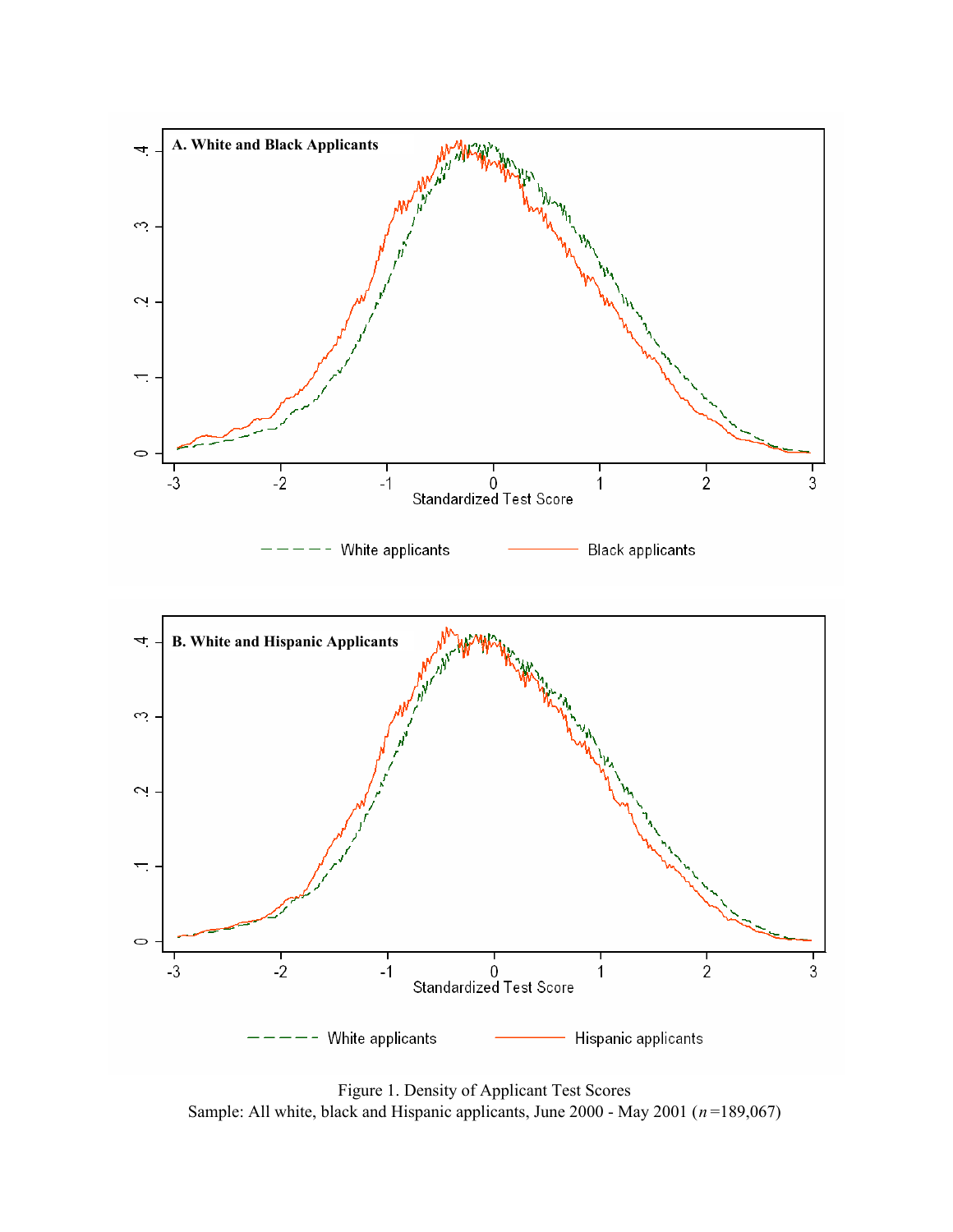

Figure 2. The Impact of Testing on the Hiring and Productivity Gap Between A and B Workers Under Three Screening Policies.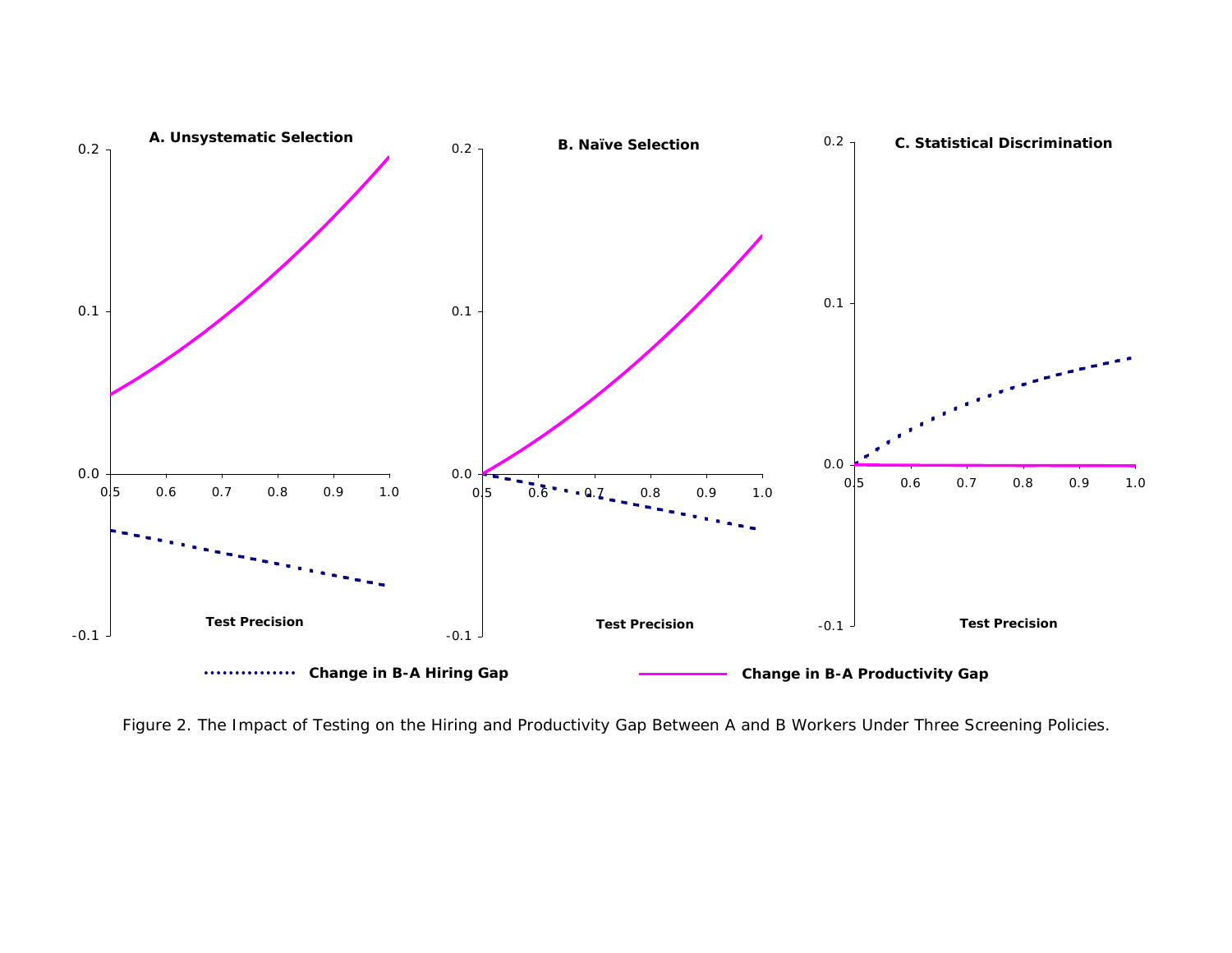

Figure 3. Density of Completed Job Spell Durations of Tested and Non-Tested Hires. Sample: All workers hired January 1999 - May 2000 (*n* =34,247).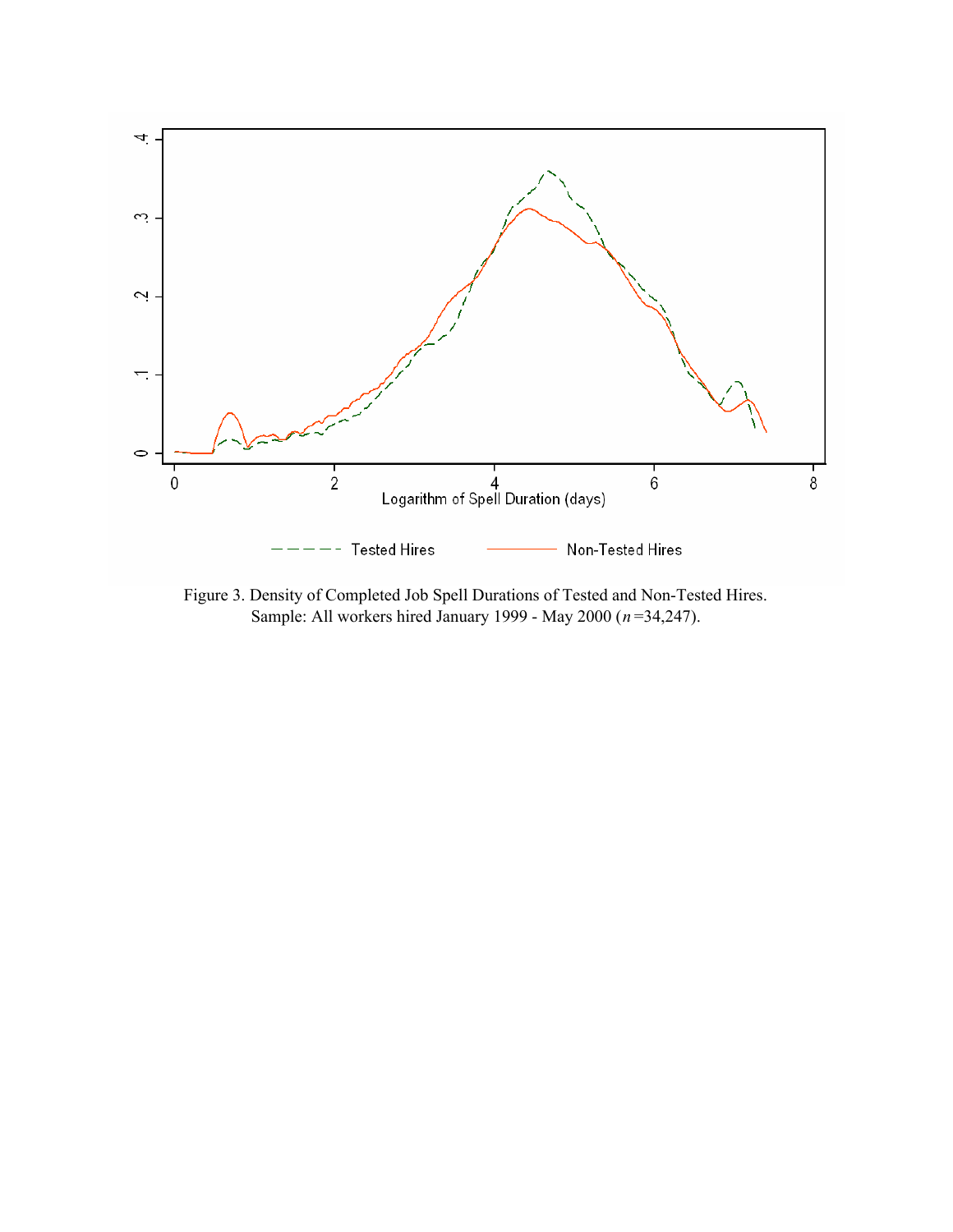

Figure 4. Employment Status of Workers during First 360 Days Following Hire. Sample: Hires June 2000 - May 2001 with Valid Outcome Data (*n* =33,411)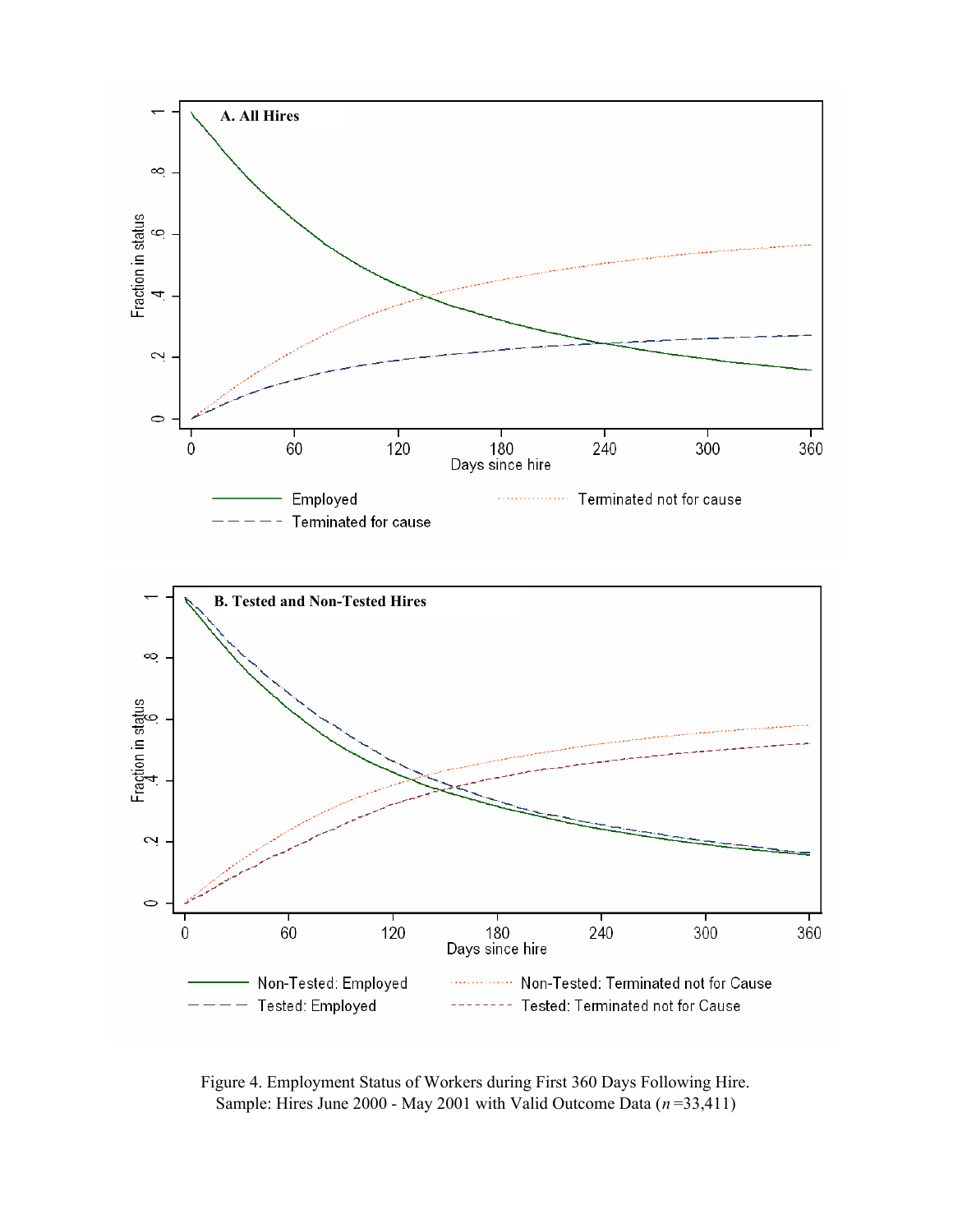

Figure 5. Conditional Probability of Hire as a Function of Test Score by Race: Locally Weighted Regressions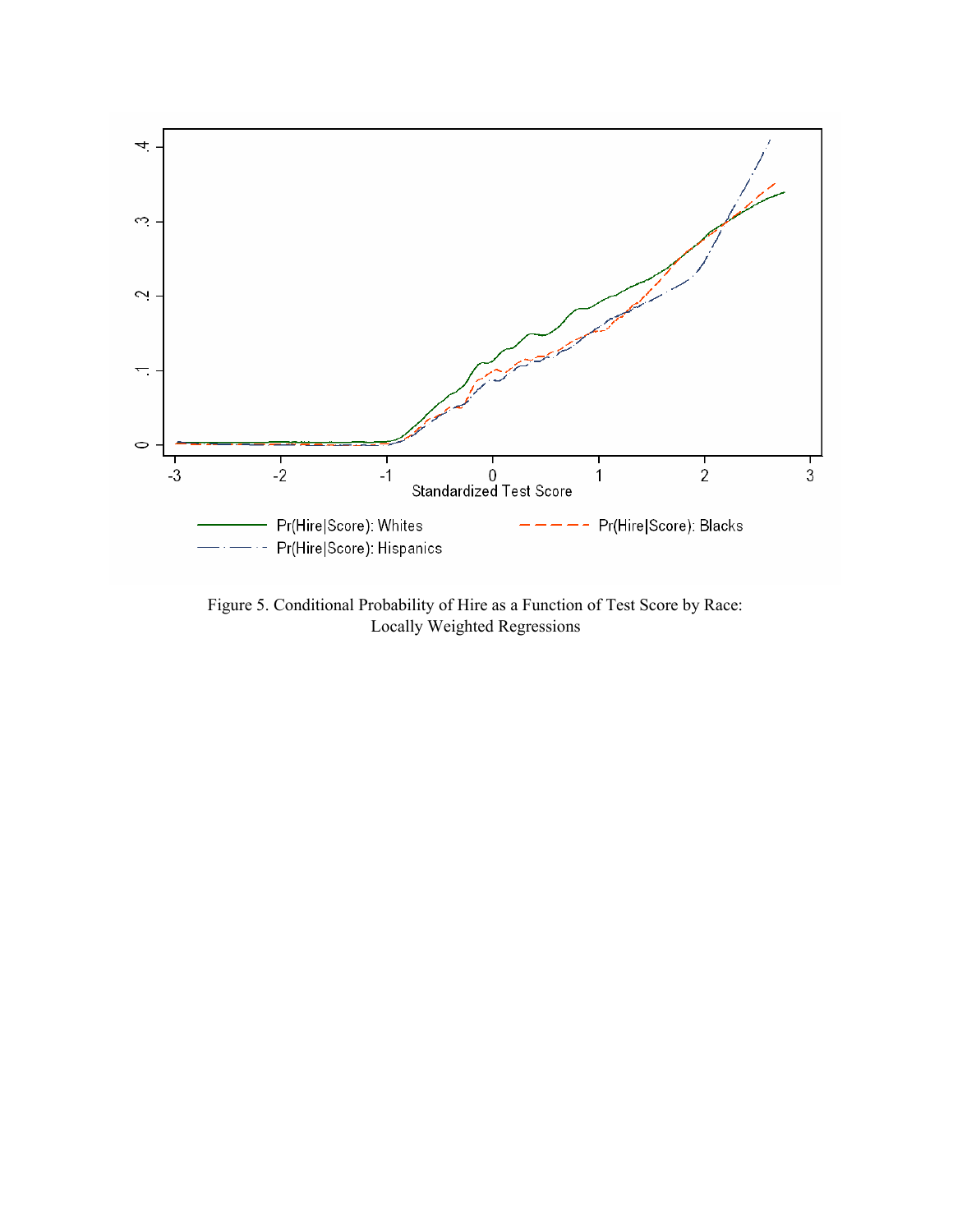

Figure 6. Test Score Densities of Hired Workers by Race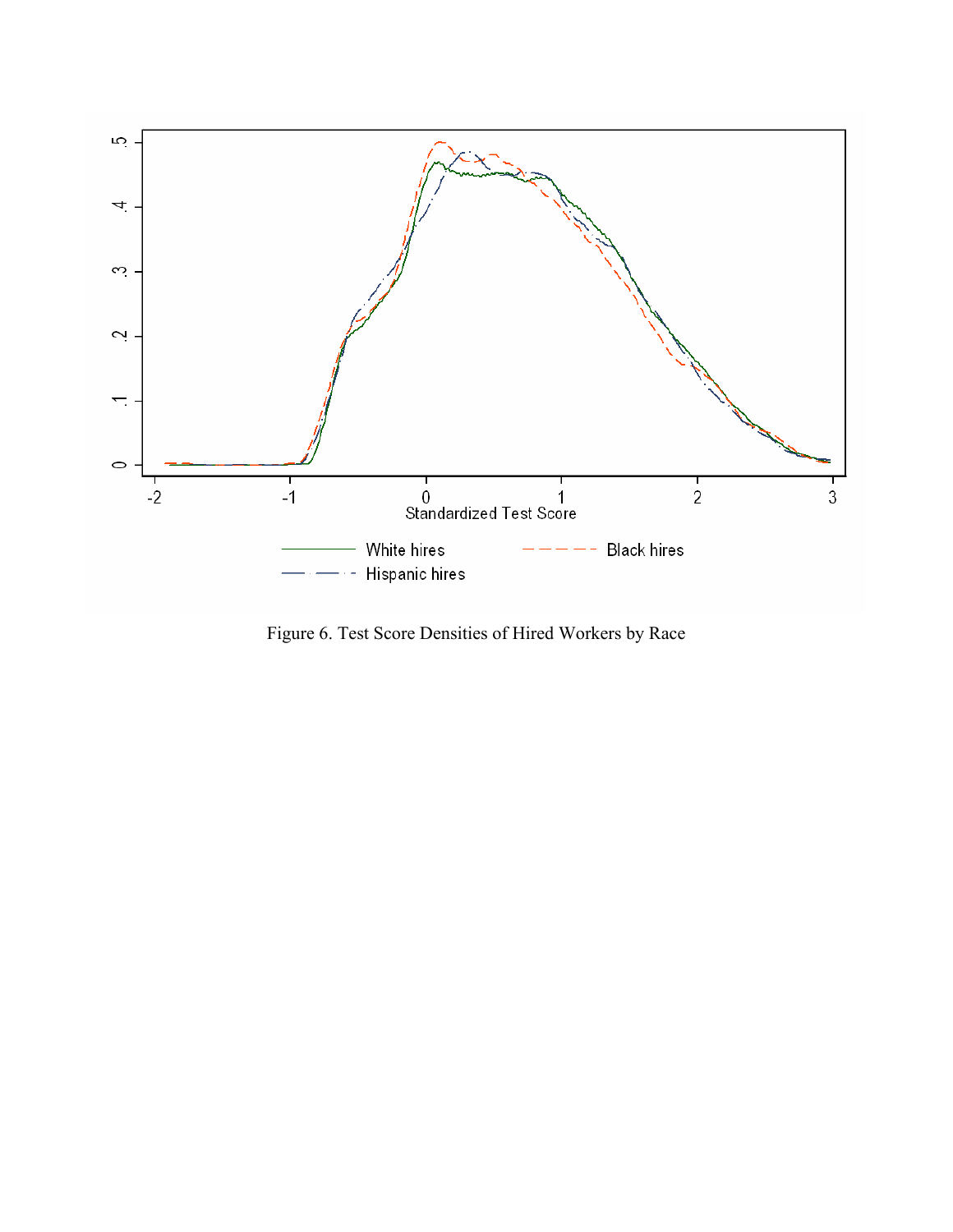|              | Panel A: Frequencies |                    |           |                  |                      |                     |  |  |  |  |
|--------------|----------------------|--------------------|-----------|------------------|----------------------|---------------------|--|--|--|--|
|              |                      | <b>Full Sample</b> |           | Non-Tested Hires |                      | <b>Tested Hires</b> |  |  |  |  |
|              | Frequency            | % of Total         | Frequency | % of Total       | Frequency % of Total |                     |  |  |  |  |
| All          | 34.247               | 100.0              | 25,820    | 100.0            | 8.427                |                     |  |  |  |  |
| White        | 23,560               | 68.8               | 18,057    | 69.9             | 5,503                | 65.3                |  |  |  |  |
| <b>Black</b> | 6,262                | 18.3               | 4,591     | 17.8             | 1,671                | 19.8                |  |  |  |  |
| Hispanic     | 4,102                | 12.0               | 2,913     | 11.3             | 1,189                | 14.1                |  |  |  |  |
| Male         | 17.604               | 51.4               | 13,135    | 50.9             | 4.469                | 53.0                |  |  |  |  |
| Female       | 16.643               | 48.6               | 12,685    | 49.1             | 3.958                | 47.0                |  |  |  |  |

## Table 1. Race and Gender Characteristics of Tested and Non-Tested Hires

## Panel B: Employment spell duration (days)

|              |       | <b>Full Sample</b> |       | Non-Tested Hires | <b>Tested Hires</b> |            |  |
|--------------|-------|--------------------|-------|------------------|---------------------|------------|--|
|              | Mean  | Median             | Mean  | Median           | Mean                | Median     |  |
| All          | 173.7 | 99                 | 173.3 | 96               | 174.9               | 107        |  |
|              | (1.9) | [97, 100]          | (2.1) | [94, 98]         | (3.0)               | [104, 110] |  |
| White        | 184.0 | 106                | 183.0 | 102              | 187.1               | 115        |  |
|              | (2.1) | [103, 108]         | (2.3) | [100, 105]       | (3.6)               | [112, 119] |  |
| <b>Black</b> | 140.1 | 77                 | 138.1 | 74               | 145.7               | 87         |  |
|              | (3.0) | [75, 80]           | (3.5) | [71, 77]         | (4.8)               | [82, 92]   |  |
| Hispanic     | 166.4 | 98                 | 169.3 | 98               | 159.5               | 99         |  |
|              | (4.6) | [93, 103]          | (5.4) | [92, 104]        | (6.4)               | [90, 106]  |  |
|              |       |                    |       |                  |                     |            |  |

## Panel C: Percent still working and terminated for cause after 180 days

|              | <b>Full Sample</b> |          | Non-Tested Hires |          |         | <b>Tested Hires</b> |  |  |
|--------------|--------------------|----------|------------------|----------|---------|---------------------|--|--|
|              |                    | Term for |                  | Term for |         | Term for            |  |  |
|              | Working            | Cause    | Working          | cause    | Working | cause               |  |  |
| All          | 32.6               | 22.4     | 32.2             | 21.5     | 34.0    | 25.2                |  |  |
|              | (0.4)              | (0.4)    | (0.5)            | (0.4)    | (0.7)   | (0.7)               |  |  |
| White        | 34.9               | 19.4     | 34.3             | 18.7     | 36.9    | 21.5                |  |  |
|              | (0.5)              | (0.4)    | (0.5)            | (0.4)    | (0.8)   | (0.7)               |  |  |
| <b>Black</b> | 25.0               | 32.5     | 24.4             | 31.5     | 26.9    | 35.6                |  |  |
|              | (0.7)              | (0.8)    | (0.8)            | (0.9)    | (1.3)   | (1.5)               |  |  |
| Hispanic     | 31.2               | 24.0     | 31.3             | 22.4     | 31.1    | 27.9                |  |  |
|              | (1.0)              | (0.8)    | (1.1)            | (0.9)    | (1.7)   | (1.6)               |  |  |

Table Notes:

-Sample includes workers hired between Jan 1999 and May 2000.

-Mean tenures include only completed spells (98% spells completed). Median tenures include complete and incomplete spells.

-Standard errors in parentheses account for correlation between observations from the same site (1,363 sites total). 95 percent confidence intervals for medians given in brackets.

-In Panel C, omitted outcome category is Terminated not for Cause, equal to one - [fraction still working + fraction term for cause].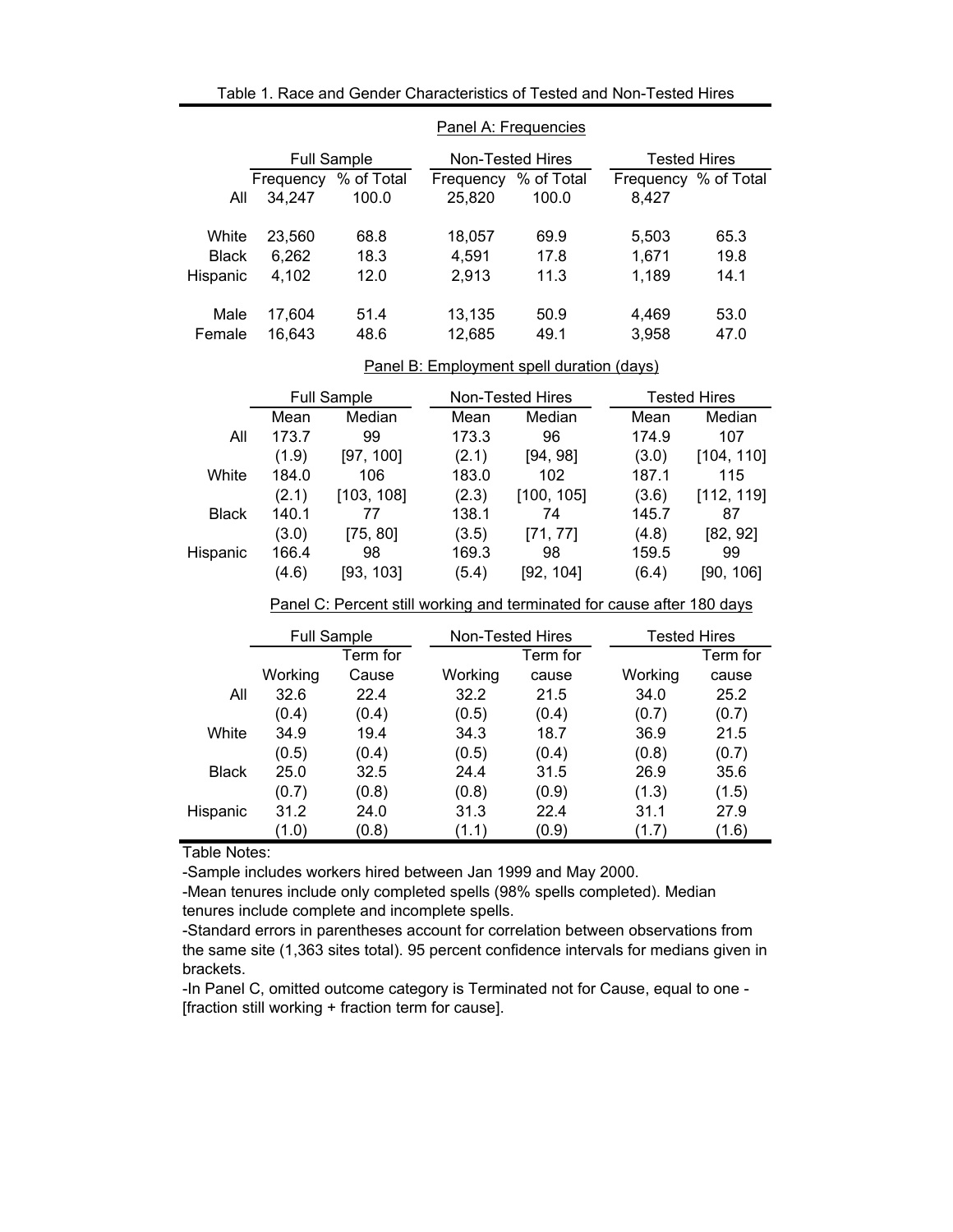| A. Test Scores of Applicants (range 0 to 100) |                    |           |                                  |                             |        |  |  |  |  |  |
|-----------------------------------------------|--------------------|-----------|----------------------------------|-----------------------------|--------|--|--|--|--|--|
|                                               |                    |           |                                  | Percent in each category    |        |  |  |  |  |  |
|                                               | Mean               | <b>SD</b> | Red                              | Yellow                      | Green  |  |  |  |  |  |
| All                                           | 51.3               | 28.8      | 23.2                             | 24.8                        | 52.0   |  |  |  |  |  |
| White                                         | 53.1               | 28.6      | 20.9                             | 24.5                        | 54.6   |  |  |  |  |  |
| <b>Black</b>                                  | 47.7               | 29.0      | 27.8                             | 25.2                        | 47.1   |  |  |  |  |  |
| Hispanic                                      | 49.6               | 28.6      | 24.9                             | 25.6                        | 49.6   |  |  |  |  |  |
| Male                                          | 50.8               | 29.3      | 24.4                             | 24.3                        | 51.3   |  |  |  |  |  |
| Female                                        | 51.8               | 28.1      | 21.6                             | 25.5                        | 52.9   |  |  |  |  |  |
| B. Test Scores of Hires (range 0 to 100)      |                    |           |                                  |                             |        |  |  |  |  |  |
| Percent in each category                      |                    |           |                                  |                             |        |  |  |  |  |  |
|                                               | Mean               | <b>SD</b> | Red                              | Yellow                      | Green  |  |  |  |  |  |
| All                                           | 71.9               | 20.7      | 0.2                              | 16.3                        | 83.5   |  |  |  |  |  |
| White                                         | 72.3               | 20.4      | 0.1                              | 15.7                        | 84.2   |  |  |  |  |  |
| <b>Black</b>                                  | 70.8               | 20.8      | 0.4                              | 16.4                        | 83.2   |  |  |  |  |  |
| Hispanic                                      | 71.7               | 20.6      | 0.1                              | 17.3                        | 82.6   |  |  |  |  |  |
| Male                                          | 71.0               | 20.7      | 0.2                              | 15.0                        | 84.7   |  |  |  |  |  |
| Female                                        | 72.9               | 20.6      | 0.2                              | 17.5                        | 82.3   |  |  |  |  |  |
|                                               |                    |           | C. Hire Rates by Applicant Group |                             |        |  |  |  |  |  |
|                                               | By Race and Gender |           |                                  | <b>By Test Score Decile</b> |        |  |  |  |  |  |
| Race/Sex                                      | % Hired            | Obs       | Decile                           | % Hired                     | Obs    |  |  |  |  |  |
|                                               |                    |           | 1                                | 0.09                        | 21,784 |  |  |  |  |  |
| All                                           | 8.90               | 214,688   | $\overline{2}$                   | 0.09                        | 21,977 |  |  |  |  |  |
|                                               |                    |           | 3                                | 3.38                        | 20,836 |  |  |  |  |  |
| White                                         | 10.16              | 113,354   | 4                                | 5.60                        | 24,198 |  |  |  |  |  |
| <b>Black</b>                                  | 7.17               | 43,314    | 5                                | 7.99                        | 21,589 |  |  |  |  |  |
| Hispanic                                      | 7.12               | 32,399    | 6                                | 11.01                       | 20,471 |  |  |  |  |  |
|                                               |                    |           | $\overline{7}$                   | 11.62                       | 21,096 |  |  |  |  |  |
|                                               |                    |           | 8                                | 13.74                       | 20,214 |  |  |  |  |  |
| Male                                          | 8.57               | 112,669   | 9                                | 16.11                       | 21,814 |  |  |  |  |  |
| Female                                        | 9.27               | 102,019   | 10                               | 20.72                       | 20,709 |  |  |  |  |  |

Table 2. Test Scores and Hire Rates by Race and Gender for Tested **Subsample** 

Table Notes:

- N=214,688 applicants and 19,107 hires at 1,363 sites.

- Sample includes all applicants and hires between June 2000 and May 2001 at sites used in treatment sample.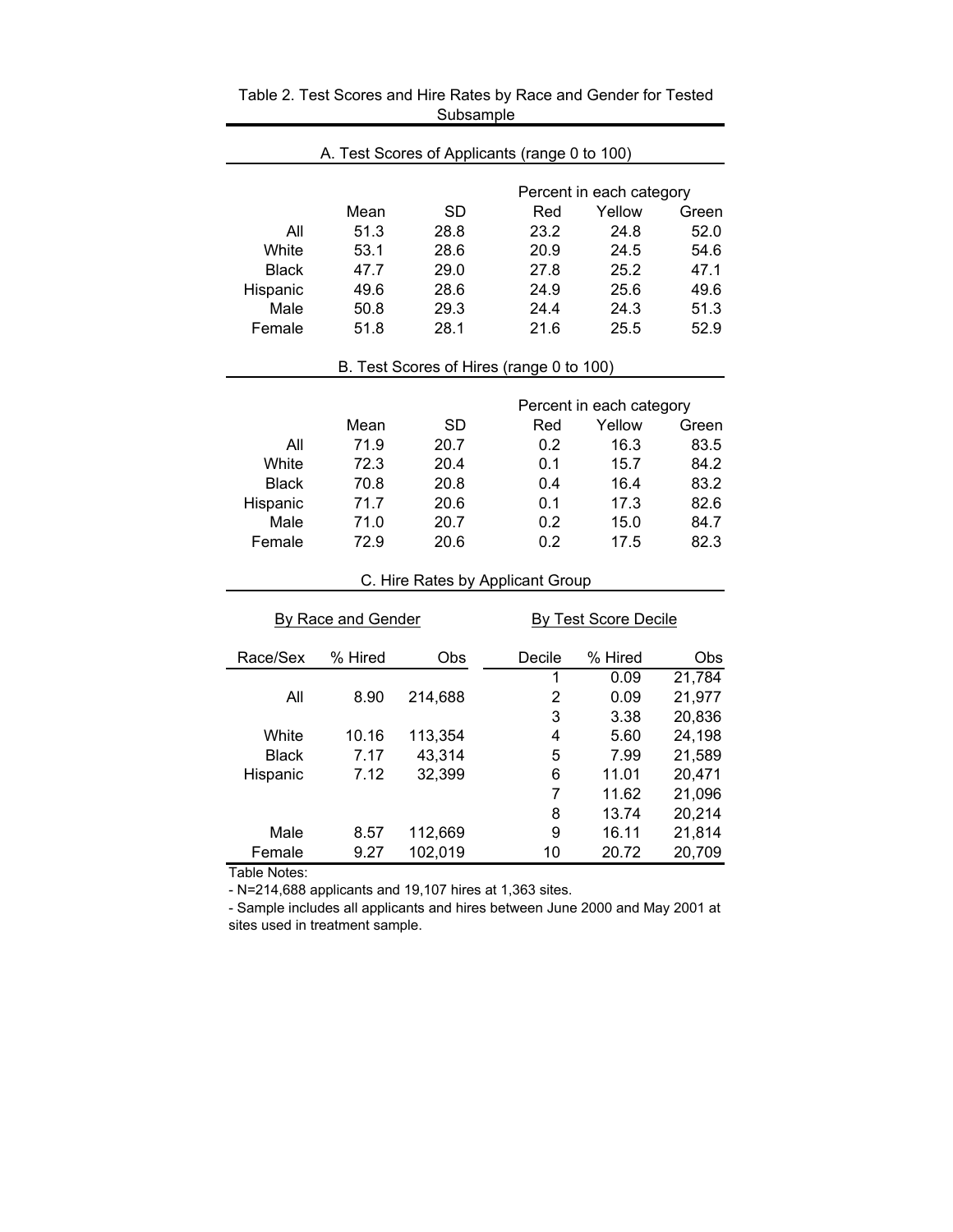| Dependent Variable: Length of completed employment spell (days) |       |                                     |              |               |                        |                                   |     |          |                                 |                       |
|-----------------------------------------------------------------|-------|-------------------------------------|--------------|---------------|------------------------|-----------------------------------|-----|----------|---------------------------------|-----------------------|
|                                                                 | (1)   | (2)                                 | (3)          | (4)           | (5)                    | (6)                               | (7) | (8)      | (9)                             | (10)                  |
|                                                                 |       |                                     |              |               | <b>B. IV Estimates</b> |                                   |     |          |                                 |                       |
| Employment<br>test                                              |       |                                     | 8.8<br>(4.5) | 18.8<br>(4.0) | 18.7<br>(4.0)          | 22.1<br>(4.3)                     |     | 6.2 15.0 | 14.9<br>$(5.1)$ $(4.6)$ $(4.6)$ | 18.1<br>(5.0)         |
| <b>Black</b>                                                    |       | $-43.4 -25.6$<br>$(3.2)$ $(3.4)$    |              |               |                        | $-25.6 - 25.5$<br>$(3.4)$ $(3.4)$ |     |          | $-25.6 - 25.5$                  | $(3.4)$ $(3.4)$       |
| Hispanic                                                        |       | $-17.5 - 11.9$<br>$(4.4)$ $(4.1)$   |              |               |                        | $-11.9 - 11.9$<br>$(4.1)$ $(4.1)$ |     |          | $-11.9 - 11.9$                  | $(4.1)$ $(4.1)$       |
| Male                                                            | (2.4) | $-4.1 - 1.9$<br>(2.4)               |              |               | (2.4)                  | $-1.9 - 1.8$<br>(2.4)             |     |          | (2.4)                           | $-1.9 - 1.8$<br>(2.4) |
| Site effects                                                    | No.   | Yes                                 | No.          | Yes           | Yes                    | Yes                               |     | No Yes   | <b>Yes</b>                      | Yes                   |
| State trends                                                    | No    | No                                  | No           | No            | No                     | Yes                               | No. | No       | No.                             | Yes                   |
| R-squared                                                       |       | 0.011 0.109 0.005 0.108 0.109 0.111 |              |               |                        |                                   |     |          |                                 |                       |

# Table 3. OLS and IV Estimates of the Effect of Job Testing on the Job Spell Duration of Hires

Table Notes:

-N=33,588

-Robust standard errors in parentheses account for correlation between observations from the same site hired under each screening method (testing or no testing).

-All models include controls for month-year of hire.

-Sample includes workers hired Jan 1999 through May 2000 at 1,363 sites.

-Instrument for worker receiving employment test in columns 7 - 10 is an indicator variable equal to one if site has begun testing.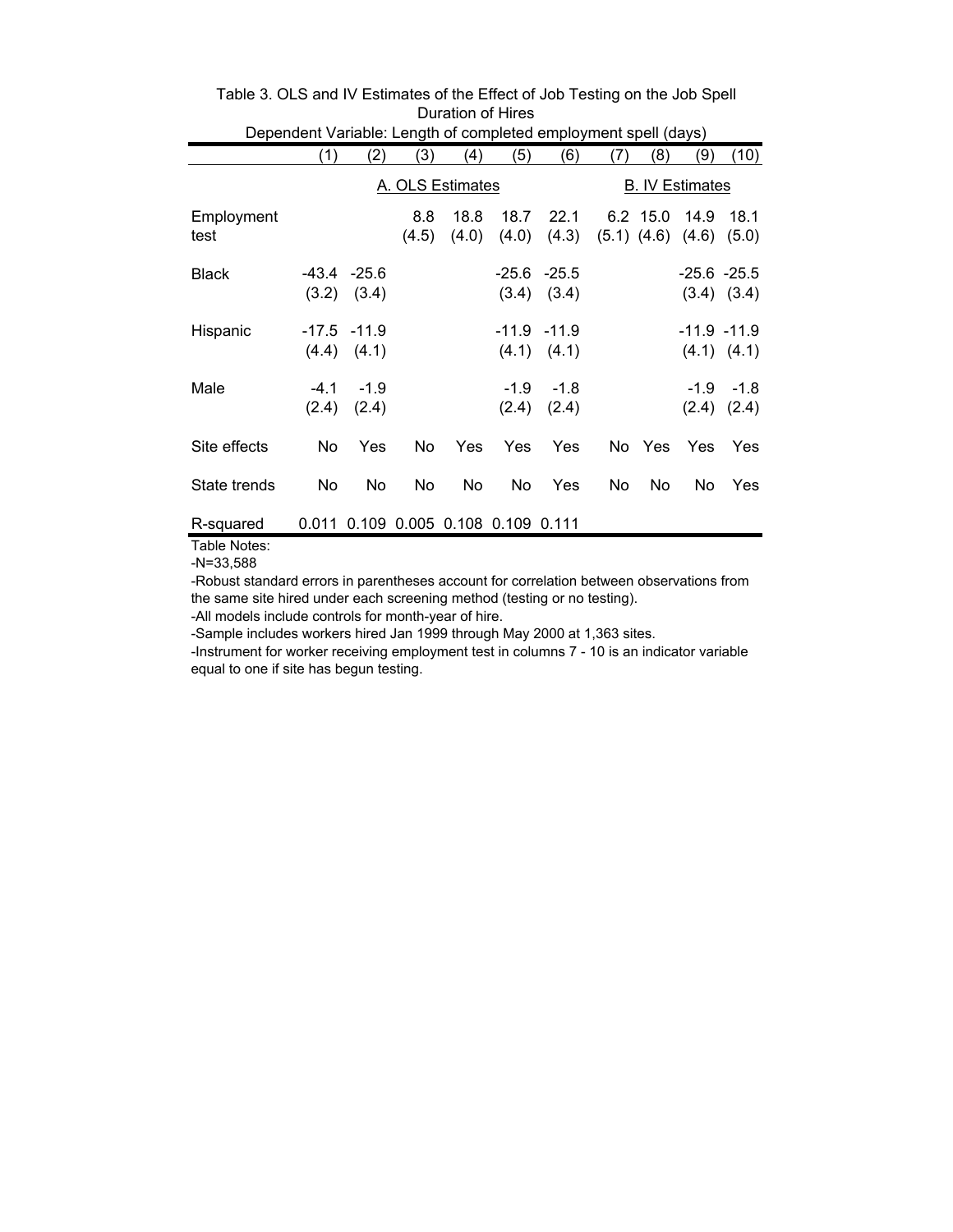|                    | (1)              | (2)                  | (3)              | (1)              | (2)                                       | (3)             | (4)             | (5)              | (6)                |
|--------------------|------------------|----------------------|------------------|------------------|-------------------------------------------|-----------------|-----------------|------------------|--------------------|
|                    |                  | A. All Spells        |                  |                  | <b>B.</b> Completed Spells                |                 |                 |                  |                    |
|                    |                  | Median               |                  |                  | Median                                    | 10th            | 25th            | 75th             | 90th               |
| Employment<br>test |                  | 9.0<br>(2.1)         | 8.0<br>(2.1)     |                  | 9.8<br>(2.3)                              | 3.0<br>(1.3)    | 5.0<br>(1.8)    | 16.0<br>(6.8)    | $-1.8$<br>(12.8)   |
| Male               | 2.0<br>(1.2)     |                      | 2.0<br>(1.2)     | 3.0<br>(1.4)     | 3.0<br>(1.3)                              | 2.0<br>(0.7)    | 3.0<br>(1.1)    | $-7.5$<br>(4.0)  | $-12.5$<br>(7.5)   |
| <b>Black</b>       | $-24.0$<br>(1.7) |                      | $-24.0$<br>(1.7) | $-22.3$<br>(1.9) | $-22.2$<br>(1.8)                          | $-2.0$<br>(1.0) | $-7.0$<br>(1.5) | -56.1<br>(5.4)   | $-102.8$<br>(10.1) |
| Hispanic           | $-10.0$<br>(2.0) |                      | $-10.0$<br>(2.0) | $-9.3$<br>(2.3)  | $-9.5$<br>(2.2)                           | $-1.0$<br>(1.2) | $-4.0$<br>(1.7) | $-20.8$<br>(6.4) | $-38.7$<br>(12.1)  |
| Obs                |                  | 34,200 34,200 34,200 |                  |                  | 33,588 33,588 33,588 33,588 33,588 33,588 |                 |                 |                  |                    |

| Table 4. Quantile Regression Estimates of the Effect of Job Testing on Job Spell Duration |
|-------------------------------------------------------------------------------------------|
| Dependent Variable: Length of employment spell (days)                                     |

Table Notes:

-Standard errors in parentheses.

-All models include dummies for state and month-year of hire (not shown).

-Sample includes workers hired Jan 1999 through May 2000.

-Columns 5 through 10 present results only for completed spells. Columns 1 - 4 also include incomplete spells.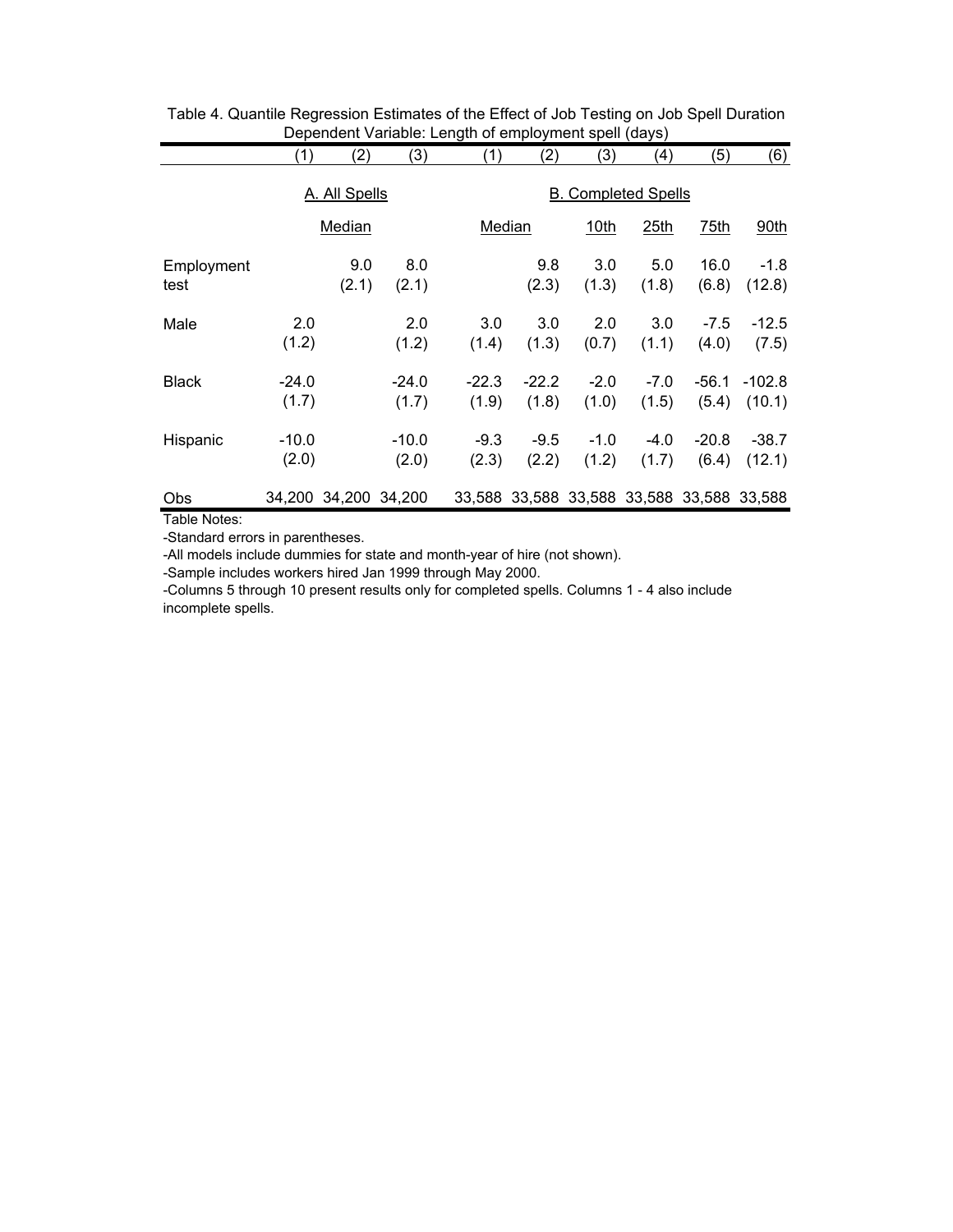|                                      | A. Job Spell<br>Duration |                   | <b>B. Employment Status at 180 Days</b><br>Neutral | Termination       |  |
|--------------------------------------|--------------------------|-------------------|----------------------------------------------------|-------------------|--|
|                                      | (days)                   | Employed          | Termination                                        | for Cause         |  |
| Mean applicant test<br>score at site | 2.73<br>(0.55)           | 0.31<br>(0.09)    | 0.11<br>(0.13)                                     | $-0.41$<br>(0.12) |  |
| <b>Black</b>                         | $-33.32$<br>(3.99)       | -4.97<br>(0.63)   | $-7.08$<br>(0.97)                                  | 12.05<br>(0.99)   |  |
| Hispanic                             | $-6.85$<br>(5.48)        | $-1.91$<br>(0.90) | $-2.54$<br>(1.15)                                  | 4.44<br>(1.00)    |  |
| Male                                 | $-5.79$<br>(2.81)        | $-1.47$<br>(0.48) | $-3.17$<br>(0.64)                                  | 4.64<br>(0.56)    |  |
| State effects                        | Yes                      | Yes               | Yes                                                | Yes               |  |
| Month x year of<br>hire effects      | Yes                      | Yes               | Yes                                                | Yes               |  |
| R-squared                            | 0.024                    | 0.017             | 0.016                                              | 0.036             |  |
| n                                    | 25,347                   |                   | 25,252                                             |                   |  |

Table 5. The Relationship between Site-Level Applicant Mean Test Scores and the Job Spell Duration and Dismissal Status of Hired Workers.

Robust standard errors in parentheses account for error correlations between observations from the same site ( $n = 1,363$ ). Sample is workers hired at each site prior to rollout of testing. Hire dates span January 1999 - May 2001. Mean applicant test scores by store are calculated for sample of all job applications submitted to sites during June 2000 - May 2001 (*n* = 214,488)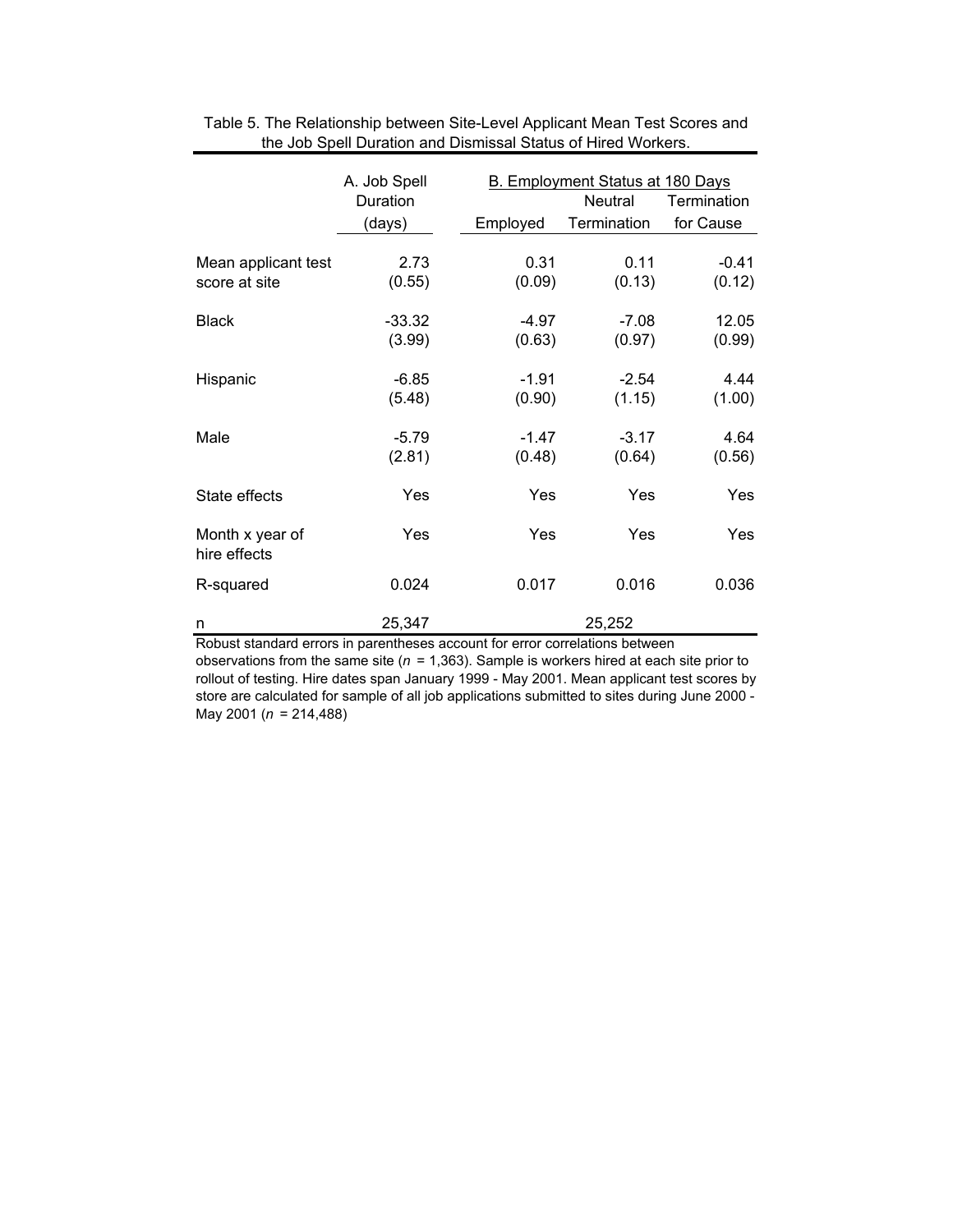| Dependent Variable: Length of employment spell (days) |               |               |                |                  |                                            |                |               |               |               |               |
|-------------------------------------------------------|---------------|---------------|----------------|------------------|--------------------------------------------|----------------|---------------|---------------|---------------|---------------|
|                                                       | (1)           | (2)           | (3)            | (4)              | (5)                                        | (6)            | (7)           | (8)           | (9)           | (10)          |
|                                                       |               | Whites        | <b>Blacks</b>  |                  | <b>Hispanics</b>                           |                | Males         |               | Females       |               |
|                                                       |               |               |                | A. OLS Estimates |                                            |                |               |               |               |               |
| Employment<br>test                                    | 20.4<br>(5.2) | 24.4<br>(5.5) | 22.8<br>(9.3)  | 21.0<br>(10.1)   | 8.2<br>(13.1)                              | 15.3<br>(13.7) | 18.7<br>(5.8) | 21.6<br>(6.2) | 20.1<br>(6.0) | 25.2<br>(6.4) |
| R-squared                                             | 0.121         | 0.124         | 0.231          | 0.238            | 0.303                                      | 0.311          | 0.147         | 0.150         | 0.160         | 0.164         |
|                                                       |               |               |                |                  | <b>B. Instrumental Variables Estimates</b> |                |               |               |               |               |
| Employment<br>test                                    | 19.3<br>(5.9) | 23.3<br>(6.4) | 18.3<br>(11.3) | 16.5<br>(12.5)   | 6.2<br>(14.4)                              | 15.1<br>(15.4) | 12.9<br>(6.4) | 15.2<br>(7.1) | 17.5<br>(6.8) | 22.8<br>(7.3) |
| State trends                                          | No.           | Yes           | No             | Yes              | No                                         | Yes            | No            | Yes           | No.           | Yes           |
| Obs                                                   |               | 23,030 23,030 | 6,199          | 6,199            | 4,037                                      | 4,037          |               | 17,292 17,292 |               | 16,296 16,296 |

| Table 6. OLS and IV Estimates of the Effect of Job Testing on Job Spell Duration by Race and |  |
|----------------------------------------------------------------------------------------------|--|
| Gender                                                                                       |  |
|                                                                                              |  |

Table Notes:

-Robust standard errors in parentheses account for correlation between observations from the same site hired under each screening method (testing or no testing).

-All models include 1,363 site fixed effects and controls month-year of hire, gender, and, in columns 7 - 10, race.

-Sample includes workers hired Jan 1999 through May 2000.

-Instrument for worker receiving employment test is an indicator variable equal to one if site has begun testing.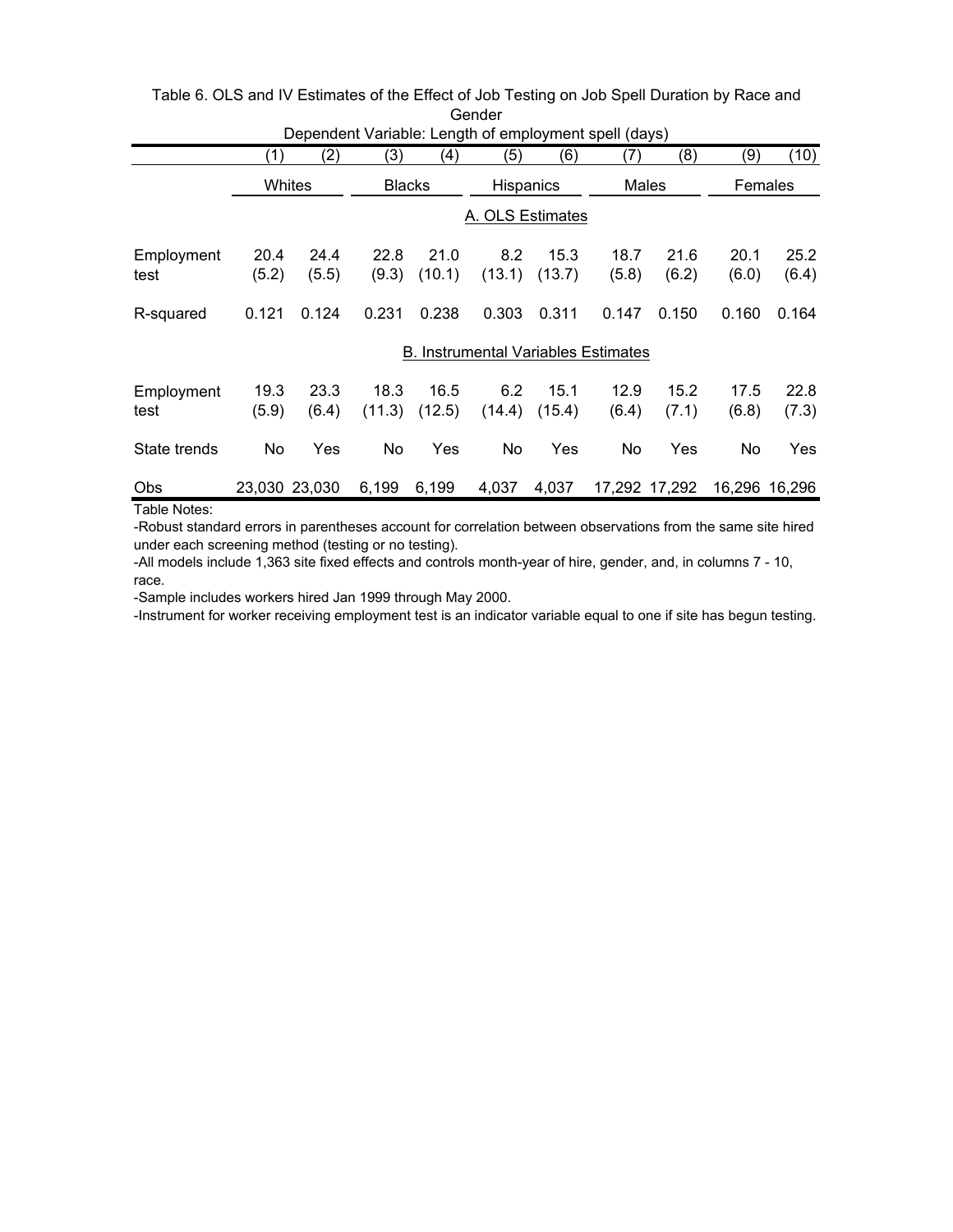| Dependent Variable: Dichotomous variable equal to 100 if worker has indicated status |         |                    |         |                                 |                    |         |         |                       |         |  |
|--------------------------------------------------------------------------------------|---------|--------------------|---------|---------------------------------|--------------------|---------|---------|-----------------------|---------|--|
|                                                                                      |         | (1)                |         |                                 | (2)                |         |         | (3)                   |         |  |
|                                                                                      |         | Term               | Term    |                                 | Term               | Term    |         | Term                  | Term    |  |
|                                                                                      | Em-     | not for            | for     | Em-                             | not for            | for     | Em-     | not for               | for     |  |
|                                                                                      | ployed  | cause              | cause   | ployed                          | cause              | cause   | ployed  | cause                 | cause   |  |
| Panel A: All Observations                                                            |         |                    |         |                                 |                    |         |         |                       |         |  |
|                                                                                      |         | <b>OLS</b>         |         |                                 | <b>OLS</b>         |         |         | IV                    |         |  |
| Employment                                                                           |         |                    |         | 4.44                            | $-3.05$            | $-1.39$ | 3.73    | $-2.91$               | $-0.82$ |  |
| <b>Test</b>                                                                          |         |                    |         | (0.97)                          | (1.08)             | (0.95)  | (1.12)  | (1.21)                | (1.09)  |  |
| <b>Black</b>                                                                         | $-5.68$ | $-3.53$            | 9.21    | $-5.66$                         | $-3.54$            | 9.21    | $-5.67$ | $-3.54$               | 9.21    |  |
|                                                                                      | (0.82)  | (0.89)             | (0.83)  | (0.82)                          | (0.89)             | (0.83)  | (0.82)  | (0.89)                | (0.83)  |  |
| Hispanic                                                                             | $-2.05$ | $-0.95$            | 3.00    | $-2.05$                         | $-0.95$            | 3.00    | $-2.05$ | $-0.95$               | 3.00    |  |
|                                                                                      | (0.97)  | (1.05)             | (0.88)  | (0.97)                          | (1.05)             | (0.88)  | (0.97)  | (1.05)                | (0.88)  |  |
| Male                                                                                 | $-0.36$ | $-3.58$            | 3.94    | $-0.36$                         | $-3.58$            | 3.94    | $-0.36$ | $-3.58$               | 3.94    |  |
|                                                                                      | (0.54)  | (0.59)             | (0.48)  | (0.54)                          | (0.59)             | (0.48)  | (0.54)  | (0.59)                | (0.48)  |  |
| R-squared                                                                            | 0.100   | 0.079              | 0.108   | 0.100                           | 0.079              | 0.108   | 0.100   | 0.079                 | 0.108   |  |
| Obs                                                                                  |         | 33,250             |         |                                 | 33,250             |         |         | 33,250                |         |  |
|                                                                                      |         |                    |         | Panel B: Effects by Worker Race |                    |         |         |                       |         |  |
|                                                                                      |         | <b>White Hires</b> |         |                                 | <b>Black Hires</b> |         |         | <b>Hispanic Hires</b> |         |  |
| <b>OLS</b>                                                                           | 5.44    | $-3.73$            | $-1.72$ | 4.01                            | $-2.58$            | $-1.44$ | 3.40    | $-1.44$               | $-1.96$ |  |
| estimate                                                                             | (1.20)  | (1.32)             | (1.08)  | (2.29)                          | (2.79)             | (2.74)  | (3.20)  | (3.51)                | (2.95)  |  |
| IV estimate                                                                          | 5.11    | $-4.16$            | $-0.95$ | 4.20                            | $-1.11$            | $-3.08$ | 2.50    | $-1.84$               | $-0.67$ |  |
|                                                                                      | (1.40)  | (1.50)             | (1.26)  | (2.74)                          | (3.24)             | (3.16)  | (3.43)  | (4.04)                | (3.47)  |  |
| Obs                                                                                  |         | 22,871             |         |                                 | 6,070              |         |         | 3,992                 |         |  |

Table 7. OLS and IV Linear Probability Models for The Effect of Job Testing on Employment Status 180 Days Following Hire

Table Notes:

-Robust standard errors in parentheses account for correlation between observations from the same site hired under each screening method (testing or no testing).

-All models include 1,363 site fixed effects and controls for month-year of hire.

-Sample includes workers hired Jan 1999 through May 2000.

-Instrument for worker receiving employment test is an indicator variable equal to one if site has begun testing.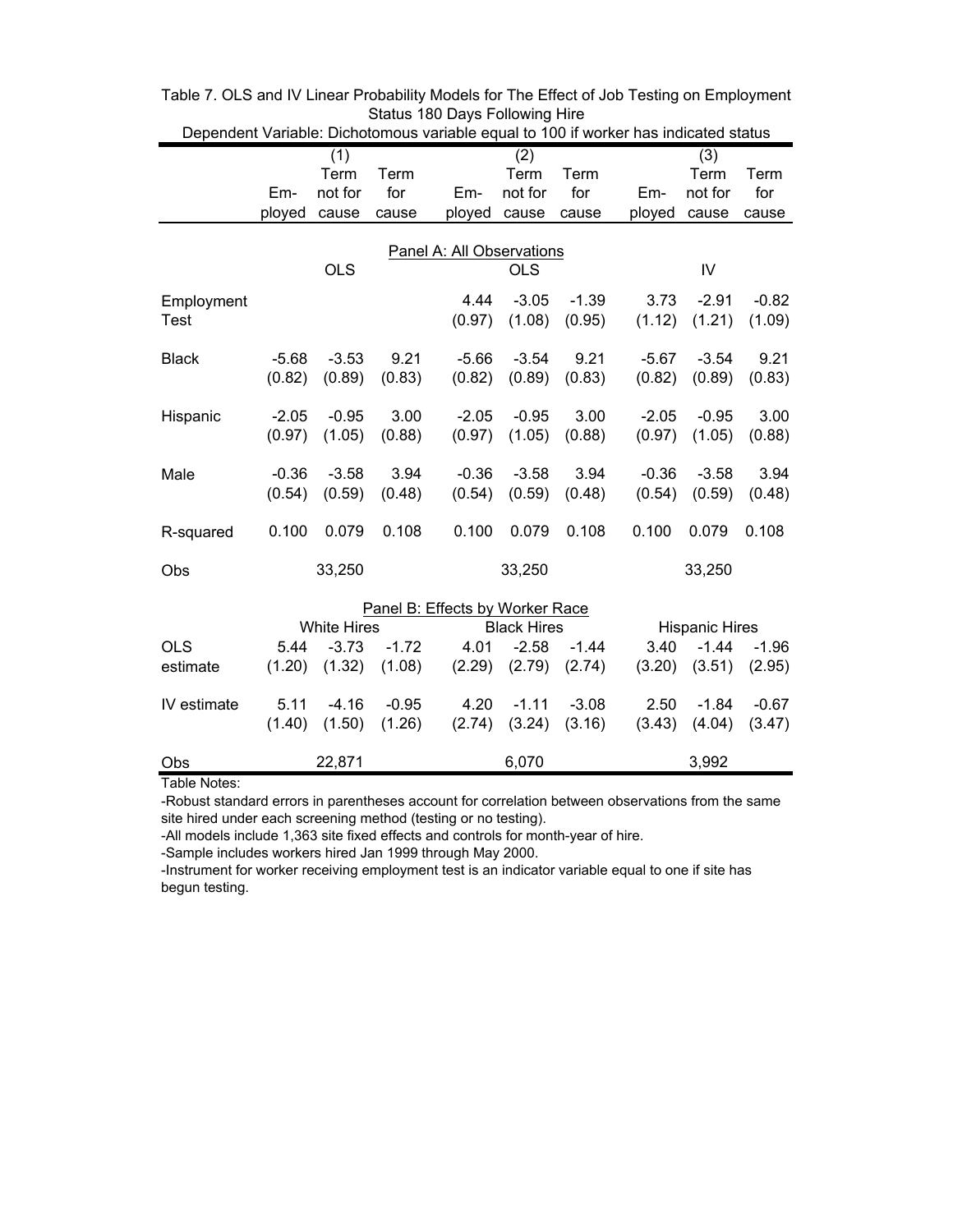|                             | (1)       | (2)     | The majority variable equal to 100 if these worker to or<br>(3) | (4)                 | (5)                                       | 900000000<br>(6) |
|-----------------------------|-----------|---------|-----------------------------------------------------------------|---------------------|-------------------------------------------|------------------|
|                             |           |         |                                                                 |                     |                                           |                  |
|                             |           |         | Panel A: Fixed Effects Logit Estimates                          |                     |                                           |                  |
|                             | White     | White   | <b>Black</b>                                                    |                     | Black Hispanic Hispanic                   |                  |
| Employment test (logit      |           |         |                                                                 |                     |                                           |                  |
| coefficient)                | 0.035     | 0.028   | $-0.017$                                                        | 0.007               | $-0.017$                                  | $-0.049$         |
|                             | (0.055)   | (0.058) |                                                                 | $(0.067)$ $(0.071)$ | (0.073)                                   | (0.076)          |
| State trends                | <b>No</b> | Yes     | <b>No</b>                                                       | Yes                 | No                                        | Yes              |
|                             |           |         |                                                                 |                     |                                           |                  |
| Obs                         | 31,595    | 31,595  | 27,288                                                          | 27,288              | 22,689                                    | 22,689           |
|                             |           |         |                                                                 |                     |                                           |                  |
|                             |           |         | Panel B: OLS Estimates                                          |                     |                                           |                  |
|                             | White     | White   | <b>Black</b>                                                    |                     | Black Hispanic Hispanic                   |                  |
|                             |           |         |                                                                 | 0.04                |                                           |                  |
| <b>Employment test (OLS</b> | 0.52      | 0.39    | $-0.21$                                                         |                     | $-0.08$                                   | $-0.13$          |
| coefficient)                | (0.85)    | (0.90)  | (0.68)                                                          | (0.71)              | (0.61)                                    | (0.66)           |
| State trends                | <b>No</b> | Yes     | No                                                              | Yes                 | No                                        | Yes              |
|                             |           |         |                                                                 |                     |                                           |                  |
| Obs                         | 34,247    | 34,247  | 34,247                                                          | 34,247              | 34,247                                    | 34,247           |
|                             |           |         |                                                                 |                     |                                           |                  |
|                             |           |         |                                                                 |                     | Panel C: Instrumental Variables Estimates |                  |
|                             | White     | White   | <b>Black</b>                                                    |                     | Black Hispanic Hispanic                   |                  |
| Employment test (IV         | 0.89      | 0.82    | $-0.11$                                                         | 0.14                | $-0.57$                                   | $-0.69$          |
| coefficient)                | (0.96)    | (1.04)  | (0.77)                                                          | (0.80)              | (0.69)                                    | (0.76)           |
|                             |           |         |                                                                 |                     |                                           |                  |
| State trends                | No        | Yes     | No                                                              | Yes                 | No                                        | Yes              |
|                             |           |         |                                                                 |                     |                                           |                  |
| Obs                         | 34,247    | 34,247  | 34,247                                                          | 34,247              | 34,247                                    | 34,247           |

Table 8. Conditional Logit and Linear Probability Models of The Effect of Job Testing on Applicant Hiring Odds by Race Dependent Variable: An indicator variable equal to 100 if hired worker is of given race

Table Notes:

-Standard errors in parentheses. For OLS and IV models, robust standard errors in parentheses account for correlations between observations from the same site.

-Sample includes workers hired Jan 1999 through May 2000.

-All models include controls for month-year of hire and site fixed effects.

-Fixed effects logit models discard sites where all hires are of one race or where relevant race is not present.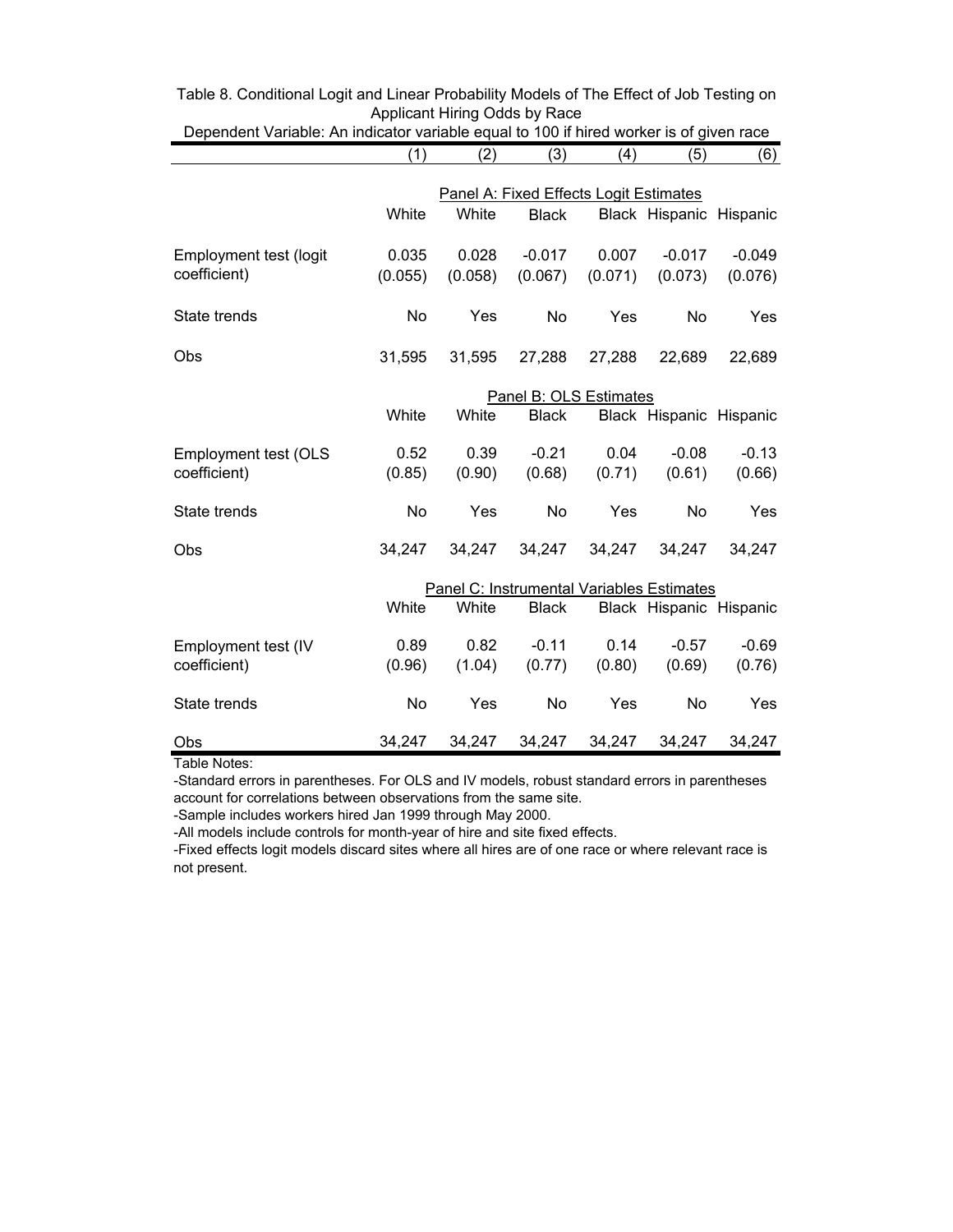Table 9: The Relationship Between Store Zip Code Demographics and Race of Hires Before and After Job Testing Dependent Variable: An indicator variable equal to 100 if hired worker is of given race

|                    | (1)         | (2)     | (3)                        | (4)         | (5)                                                             | (6)          | (7)                        | (8)         | (9)   | (10)        | (11)                       | (12)        |
|--------------------|-------------|---------|----------------------------|-------------|-----------------------------------------------------------------|--------------|----------------------------|-------------|-------|-------------|----------------------------|-------------|
|                    |             |         |                            |             | Panel A: Race of Hires and Racial Composition of Store Zip-Code |              |                            |             |       |             |                            |             |
|                    |             | White   |                            |             |                                                                 | <b>Black</b> |                            |             |       | Hispanic    |                            |             |
|                    | <b>Pre</b>  | Post    | <b>Both</b>                | <b>Both</b> | Pre                                                             | Post         | <b>Both</b>                | <b>Both</b> | Pre   | Post        | <b>Both</b>                | <b>Both</b> |
| Share non-white in | -86.8       | $-85.6$ | $-87.0$                    |             | 56.1                                                            | 56.4         | 56.1                       |             | 30.7  | 29.2        | 30.9                       |             |
| zip code           | (2.3)       | (3.4)   | (2.2)                      |             | (3.5)                                                           | (5.0)        | (3.3)                      |             | (3.0) | (4.3)       | (2.8)                      |             |
| Share non-white in |             |         | 1.3                        | $-0.2$      |                                                                 |              | 1.1                        | 1.4         |       |             | $-2.4$                     | $-1.2$      |
| zip code x post    |             |         | (3.3)                      | (1.8)       |                                                                 |              | (4.9)                      | (1.7)       |       |             | (4.5)                      | (1.6)       |
| Site effects       | No          | No.     | No                         | Yes         | No                                                              | No.          | No                         | Yes         | No    | No.         | No                         | Yes         |
| State effects      | Yes         | Yes     | Yes                        | No          | Yes                                                             | Yes          | Yes                        | No          | Yes   | Yes         | Yes                        | No.         |
| R-squared          | 0.229 0.251 |         | 0.234                      | 0.350       |                                                                 | 0.168 0.195  | 0.173                      | 0.354       |       | 0.129 0.109 | 0.122                      | 0.293       |
| Obs                |             |         | 25,820 8,427 34,247 34,247 |             |                                                                 |              | 25,820 8,427 34,247 34,247 |             |       |             | 25,820 8,427 34,247 34,247 |             |

## Panel B: Race of Hires and Log Median Income in Store Zip-Code

|                                         | White         |                 |               | <b>Black</b> |                  |                  | Hispanic         |                 |                  |                  |                  |                 |
|-----------------------------------------|---------------|-----------------|---------------|--------------|------------------|------------------|------------------|-----------------|------------------|------------------|------------------|-----------------|
|                                         | Pre           | Post            | <b>Both</b>   | <b>Both</b>  | <b>Pre</b>       | Post             | <b>Both</b>      | <b>Both</b>     | Pre              | Post             | <b>Both</b>      | <b>Both</b>     |
| Log median income<br>in zip code        | 31.7<br>(2.5) | 39.2<br>(3.1)   | 31.9<br>(2.4) |              | $-19.8$<br>(2.5) | $-22.9$<br>(3.2) | $-19.8$<br>(2.4) |                 | $-11.9$<br>(1.6) | $-16.3$<br>(2.5) | $-12.2$<br>(1.6) |                 |
| Log median income<br>in zip code x post |               |                 | 6.0<br>(3.8)  | 0.7<br>(1.6) |                  |                  | -3.1<br>(3.7)    | $-0.4$<br>(1.4) |                  |                  | $-2.9$<br>(2.8)  | $-0.3$<br>(1.2) |
| Site effects                            | No            | No.             | No            | Yes          | No               | No.              | No               | Yes             | No               | No               | No.              | Yes             |
| State effects                           | Yes           | Yes             | Yes           | No           | Yes              | Yes              | Yes              | No              | Yes              | Yes              | Yes              | No              |
| R-squared                               |               | $0.116$ $0.153$ | 0.123         | 0.350        |                  | 0.099 0.128      | 0.104            | 0.354           | 0.101            | 0.094            | 0.097            | 0.293           |
| Obs                                     | 25.820        | 8,427           | 34,247 34,247 |              | 25.820           | 8,427            | 34,247           | 34,247          | 25,820 8,427     |                  | 34,247 34,247    |                 |

Table Notes:

-Robust standard errors in parentheses account for correlations between observations from the same site (pre or post use of employment testing in models where both included).

-Sample includes workers hired Jan 1999 through May 2000.

-All models include controls for month-year of hire, and where indicated, 1,363 site fixed effects or state fixed effects.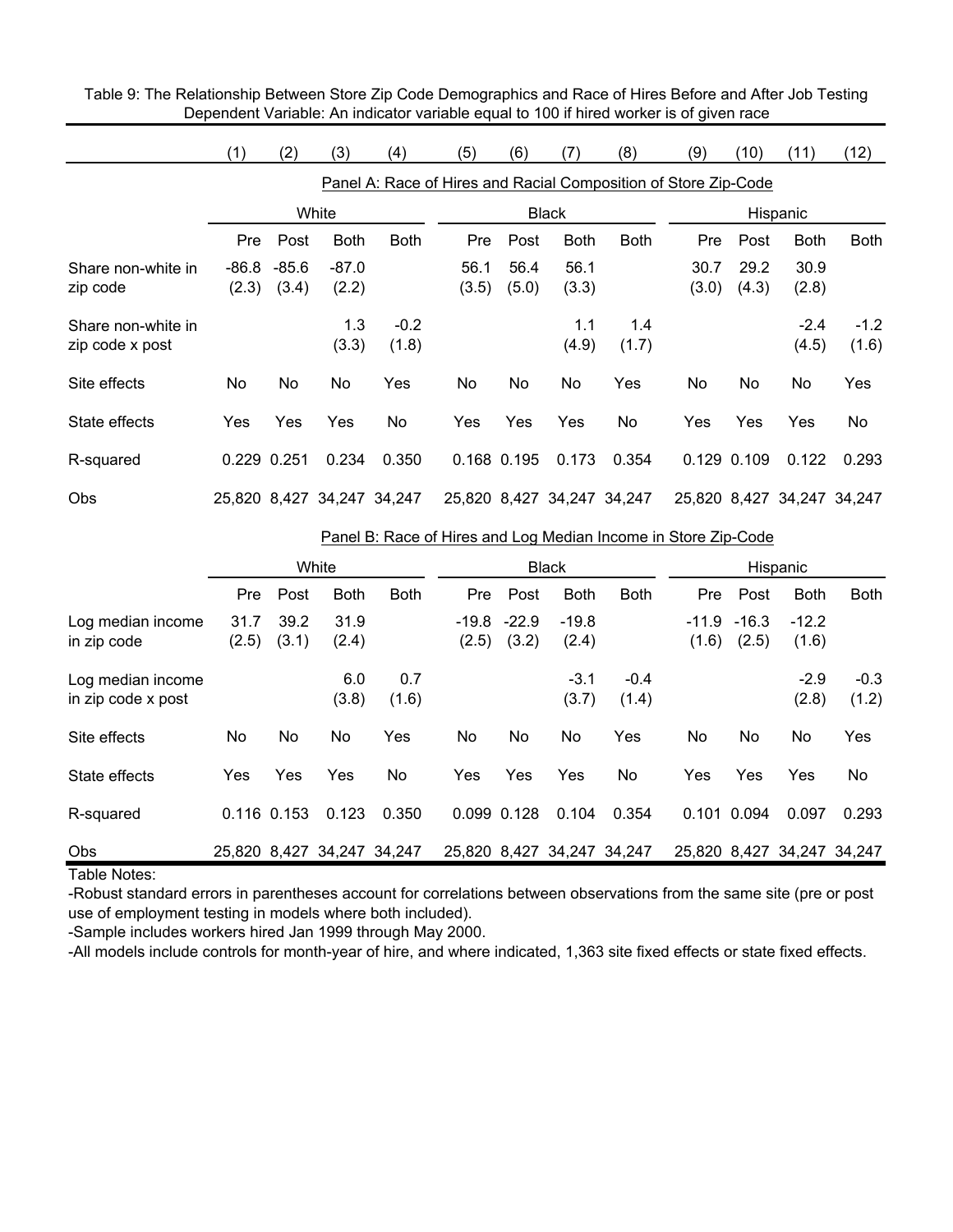| Dependent vanabie. Equal to one ill illied worker |       |                                         |                         |            |  |  |  |  |  |  |
|---------------------------------------------------|-------|-----------------------------------------|-------------------------|------------|--|--|--|--|--|--|
| received test                                     |       |                                         |                         |            |  |  |  |  |  |  |
|                                                   | (1)   | (2)                                     | (3)                     | (4)        |  |  |  |  |  |  |
| Store has                                         | 0.888 | 0.862                                   | 0.863                   | 0.852      |  |  |  |  |  |  |
| adopted test                                      |       | $(0.008)$ $(0.010)$ $(0.007)$ $(0.008)$ |                         |            |  |  |  |  |  |  |
|                                                   |       |                                         |                         |            |  |  |  |  |  |  |
| Male                                              | 0.000 |                                         | $0.001 - 0.001 - 0.001$ |            |  |  |  |  |  |  |
|                                                   |       | $(0.002)$ $(0.002)$ $(0.001)$ $(0.001)$ |                         |            |  |  |  |  |  |  |
| Black                                             | 0.002 | 0.004                                   | 0.000                   | 0.000      |  |  |  |  |  |  |
|                                                   |       |                                         |                         |            |  |  |  |  |  |  |
|                                                   |       | $(0.003)$ $(0.003)$ $(0.003)$ $(0.003)$ |                         |            |  |  |  |  |  |  |
| Hispanic                                          | 0.008 | 0.006                                   | 0.003                   | 0.003      |  |  |  |  |  |  |
|                                                   |       | $(0.003)$ $(0.003)$ $(0.003)$ $(0.003)$ |                         |            |  |  |  |  |  |  |
|                                                   |       |                                         |                         |            |  |  |  |  |  |  |
| State trends                                      | No    | Yes                                     | No                      | Yes        |  |  |  |  |  |  |
|                                                   |       |                                         |                         |            |  |  |  |  |  |  |
| Site effects                                      | No    | No                                      | Yes                     | <b>Yes</b> |  |  |  |  |  |  |
|                                                   |       |                                         |                         |            |  |  |  |  |  |  |
| R-squared                                         | 0.892 | 0.895                                   | 0.909                   | 0.910      |  |  |  |  |  |  |

Appendix Table 1. First Stage Models for Worker Receipt of Employment Test Dependent Variable: Equal to one if hired worker

Table Notes:

-N=34,247 includes workers hired Jan 1999 through May 2000.

-Robust standard errors in parentheses account for correlation between observations from the same site hired under each screening method (testing or no testing).

-All models include controls for month-year of hire.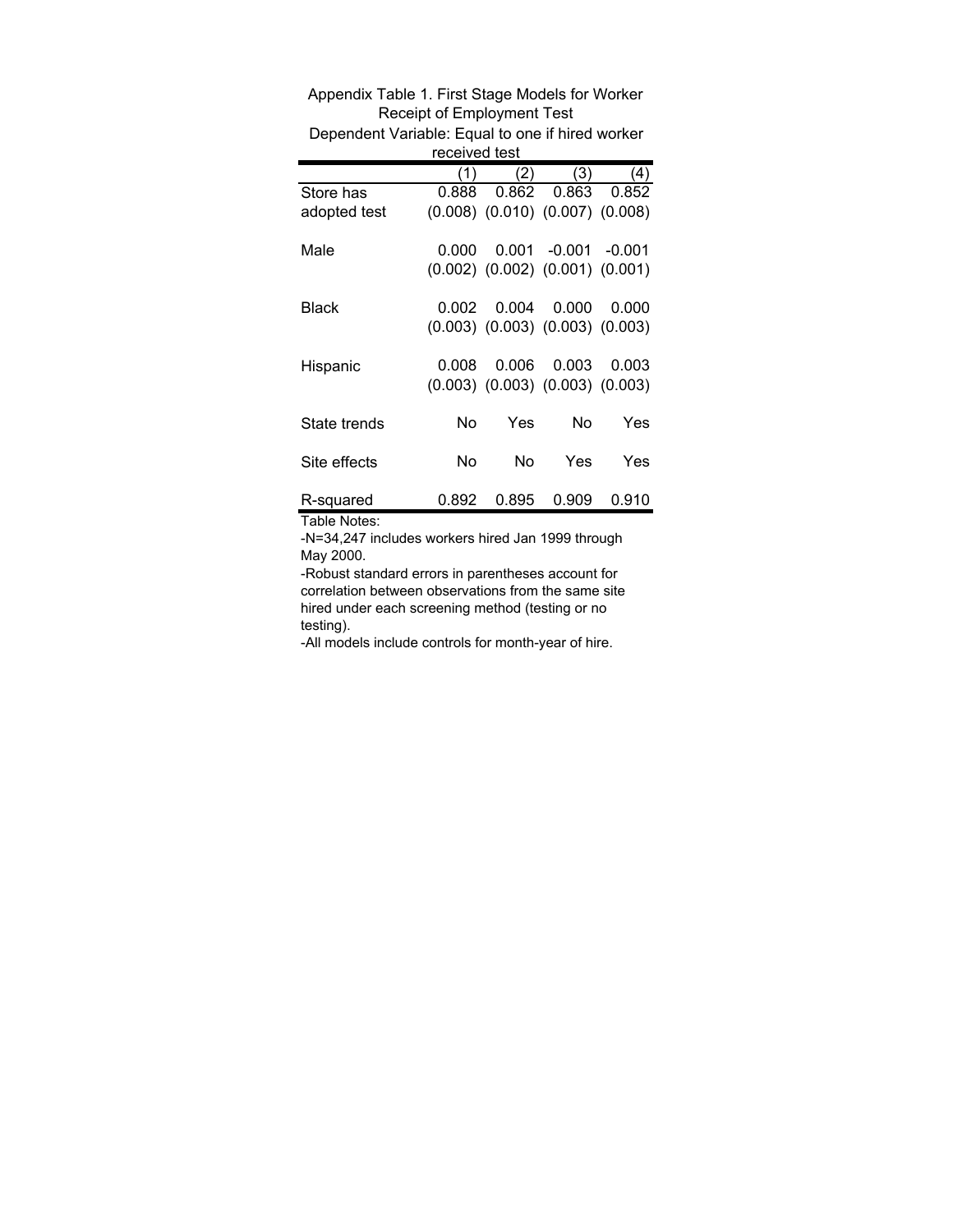| Month relative         |                 |                 |
|------------------------|-----------------|-----------------|
| to adoption of testing | (1)             | (2)             |
| 5 months prior         | 6.3<br>(6.2)    | 5.6<br>(6.2)    |
| 4 months prior         | 8.0<br>(5.9)    | 7.5<br>(5.9)    |
| 3 months prior         | $-8.2$<br>(5.9) | $-7.8$<br>(5.9) |
| 2 months prior         | $-6.9$<br>(5.8) | $-6.2$<br>(5.8) |
| 1 month prior          | 8.0<br>(6.6)    | 8.8<br>(6.7)    |
| Month of rollout       | 14.1<br>(6.6)   | 16.7<br>(6.6)   |
| 1 month post           | 28.3<br>(7.9)   | 31.8<br>(8.0)   |
| 2 months post          | 25.8<br>(8.3)   | 29.5<br>(8.5)   |
| 3 months post          | 18.6<br>(9.4)   | 24.4<br>(9.8)   |
| 4+ months post         | 20.8<br>(8.4)   | 32.1<br>(9.8)   |
| <b>State Trends</b>    | No              | Yes             |
| R-squared              | 0.110           | 0.112           |
| Obs                    | 33,588          | 33,588          |

## Appendix Table 2. The Effect of Job Testing on Job Spell Duration: Lead and Lag Specifications Dependent Variable: Length of Completed Employment Spell (days)

Table Notes:

-Robust standard errors in parentheses account for correlation between observations from the same site. -All models include controls for month-year of hire. -Sample includes workers hired Jan 1999 through May 2000.